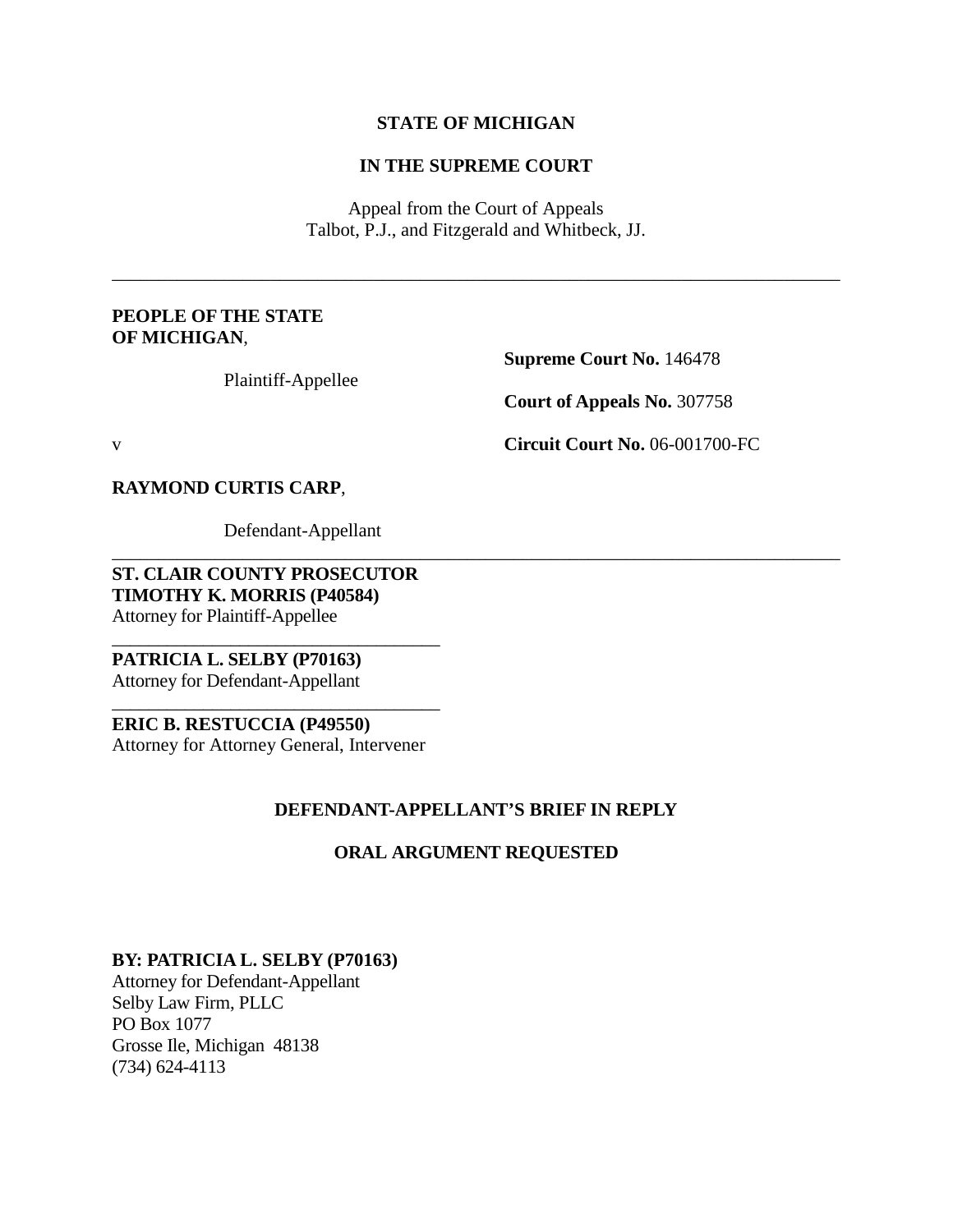| <b>TABLE OF CONTENTS</b> |  |
|--------------------------|--|
|--------------------------|--|

| I. THE MICHIGAN LEGISLATURE'S MODIFICATION OF MICHIGAN<br>SENTENCING LAW DEMONSTRATES THAT MILLER MANDATES<br>SUBSTANTIVE CHANGE, AND SHOULD BE FOUND TO APPLY |
|----------------------------------------------------------------------------------------------------------------------------------------------------------------|
| II. MILLER MOST PARALLELS THE UNITED STATES SUPREME COURT<br>CASES THAT ESTABLISHED INDIVIDUALIZED SENTENCING, AND IS                                          |
| III. THE PRE-TEAGUE RETROACTIVE TREATMENT OF DEATH                                                                                                             |
|                                                                                                                                                                |
| V. STATE RETROACTIVITY PRECEDENTS DEMONSTRATE MILLER                                                                                                           |
| VI. PLAINTIFF-APPELLEE'S INCORRECT RELIANCE-RELATED                                                                                                            |
|                                                                                                                                                                |

# **EXHIBITS**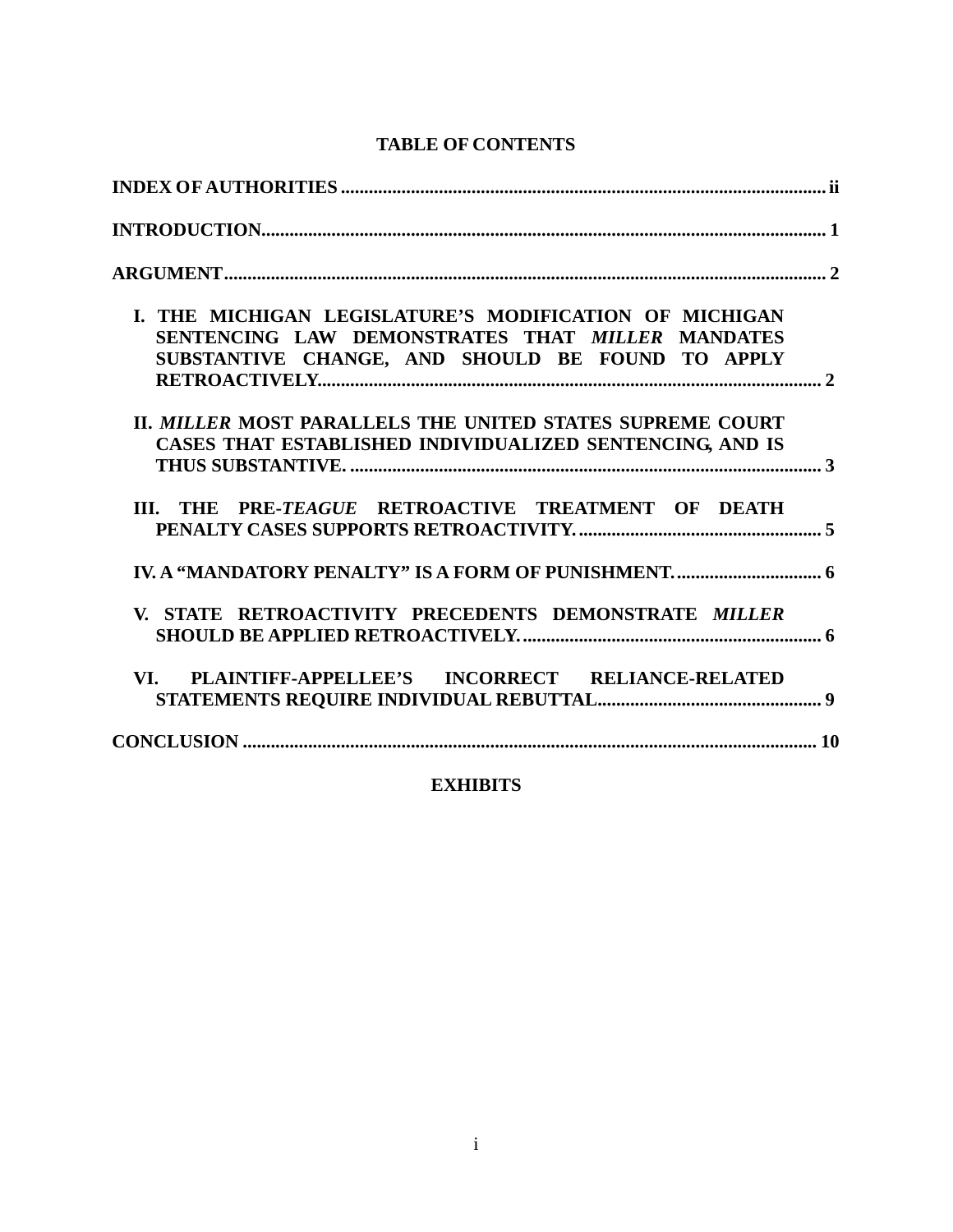# **INDEX OF AUTHORITIES**

<span id="page-2-0"></span>

| I |
|---|
|---|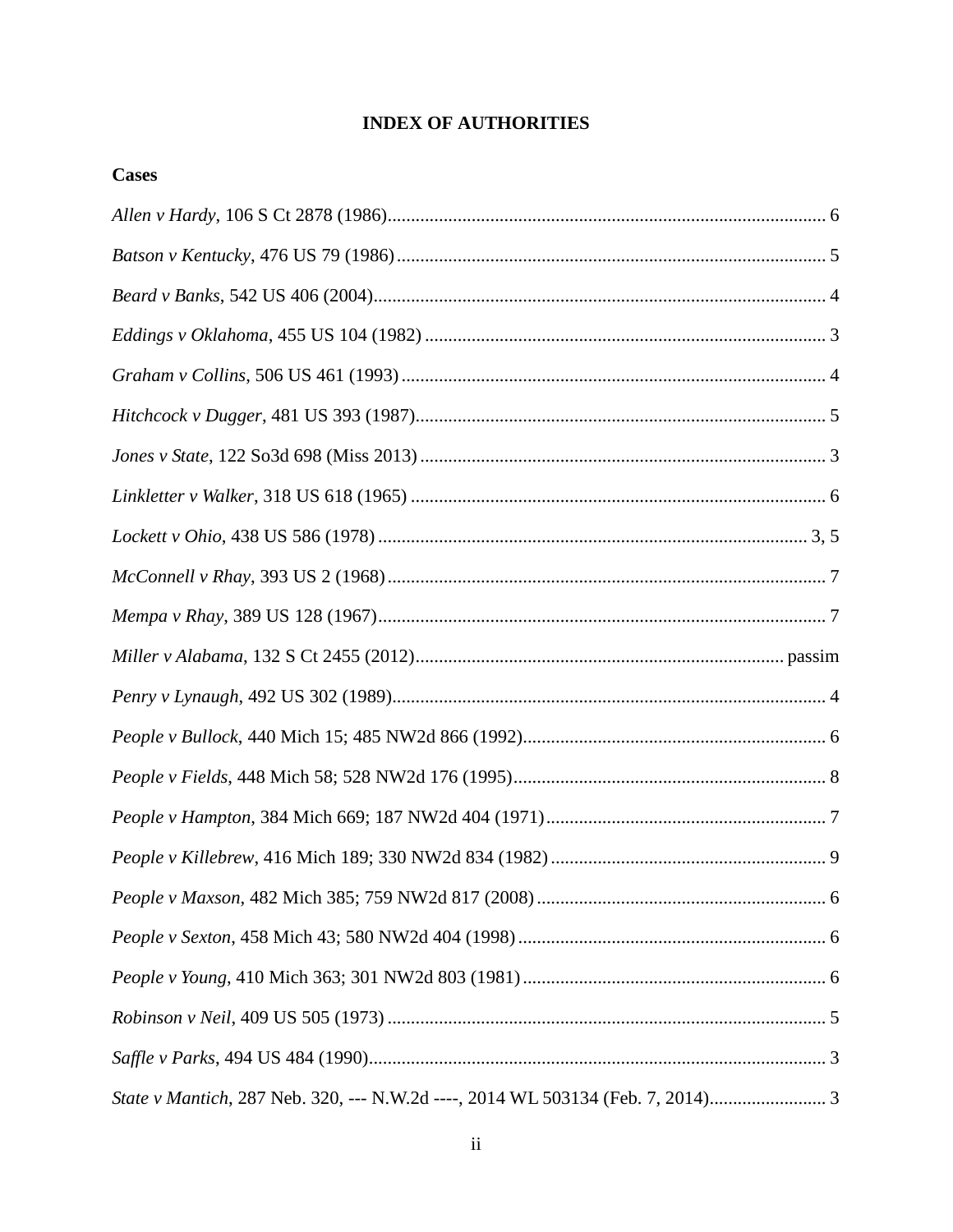# **Statutes**

| MCL 769.1 |  |
|-----------|--|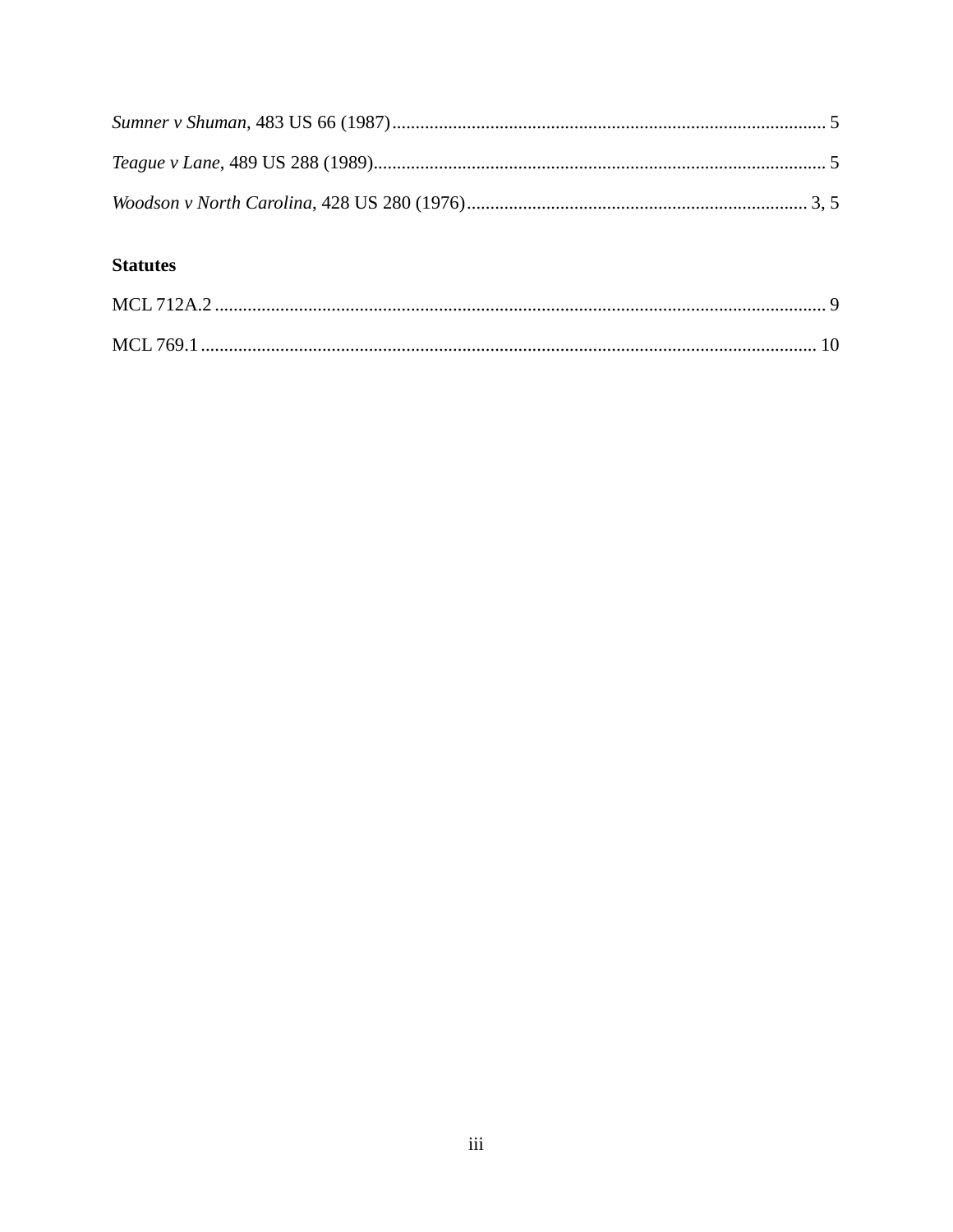#### **INTRODUCTION**

<span id="page-4-0"></span>The case of James Porter, presented in the Attorney General's Brief, helps illustrate the unconstitutionally disproportionate sentencing *Miller v Alabama*, 132 S Ct 2455 (2012), redressed. Acting alone, Porter shot and killed five members of a single family in their home. He followed his killing spree by going shopping with a friend. AG Br., 3-4. By contrast, Defendant-Appellant Raymond Carp's participation in the murder of MaryAnn McNeely involved the influence of a much older brother, Brandon Gorecki, who had a history of violence (and who was convicted in this case of an additional charge of torture). Days later, remorse led Raymond to attempt suicide. Despite the dramatically different circumstances of these two offenses, the two teenagers received identical sentences: mandatory life without parole.

Finding that sentence a violation of the Eighth Amendment's ban on cruel and unusual punishment, the *Miller* Court mandated individualized sentencing to avoid the imposition of disproportionately harsh sentences which fail to take into account the lesser culpability of youth. The comparison of Porter's case with that of Raymond Carp directly invokes *Miller*'s concern that in the absence of individualized sentencing, "every juvenile will receive the same sentence as every other—the 17–year–old and the 14–year–old, the shooter and the accomplice"; even worse, the same sentence as the majority of adults convicted of similar crimes. *Id*. at 2467-68.

Raymond should have the opportunity to have his sentence evaluated for proportionality and his relative culpability, based upon the *Miller* factors. Without that opportunity, he will serve the same sentence as James Porter and Brandon Gorecki, and will die in prison.

For the reasons explained below in rebuttal,<sup>[1](#page-4-1)</sup> *Miller* applies retroactively to Raymond Carp.

<span id="page-4-1"></span><sup>&</sup>lt;sup>1</sup> This Reply Brief is filed pursuant to MCR 7.306(C) and 7.212(G).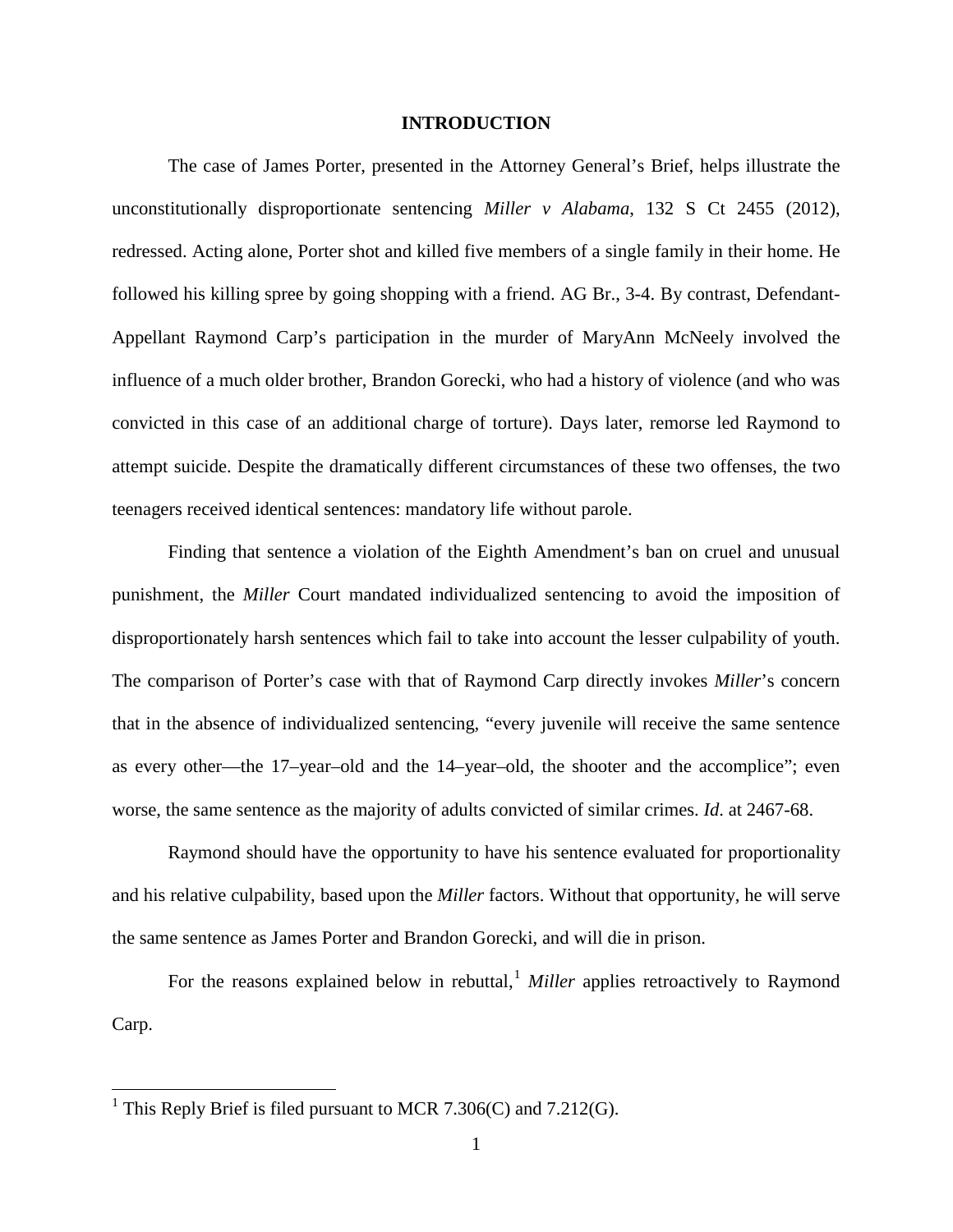### **ARGUMENT**

## <span id="page-5-1"></span><span id="page-5-0"></span>**I. The Michigan Legislature's modification of Michigan sentencing law demonstrates that**  *Miller* **mandates substantive change, and should be found to apply retroactively.**

At the time of this writing, two bills await Governor Snyder's signature: HB  $4808^2$  $4808^2$  and SB 319. Ex. A, B. Together, they establish a new statutory scheme for juveniles convicted of first-degree murder (among other offenses). The new requirements include the following:

- If a non-parolable life sentence is sought, the juvenile will be sentenced at a hearing at which the *Miller* factors are considered and mitigating evidence is heard, and the sentencing court must specify on the record its reasons for the sentence imposed and the aggravating and mitigating circumstances considered.
- A life sentence is no longer automatic: A prosecutor must file a motion within specified time limits to seek a non-parolable life sentence.
- If the court decides against a life without parole sentence, it must sentence the defendant to a minimum term in prison between 25 and 40 years, and a maximum of no less than 60 years.

The sentencing hearing permitting mitigating evidence is a new provision for first-degree murder sentences, as is the availability of a sentence less than non-parolable life. Compliance with *Miller* has thus required a substantive change in Michigan sentence law.

The supreme courts of Mississippi and Nebraska have both found similar legislative changes support their conclusions that *Miller* is substantive. See *State v Mantich*, [3](#page-5-3) 287 Neb 320,

<span id="page-5-2"></span> $2$  HB 4808 contains a "retroactivity trigger:" If this Court or the United States Supreme Court determines that *Miller* must be applied to Raymond Carp and other inmates whose convictions are final, the legislation establishes how re-sentencing must be handled.

<span id="page-5-3"></span><sup>3</sup> *Mantich*, released after Defendant-Appellant's Brief on appeal, also found *Miller* substantive because while the decision has both procedural and substantive elements, it mandated consideration of new facts to impose non-parolable life (making them "essential" to that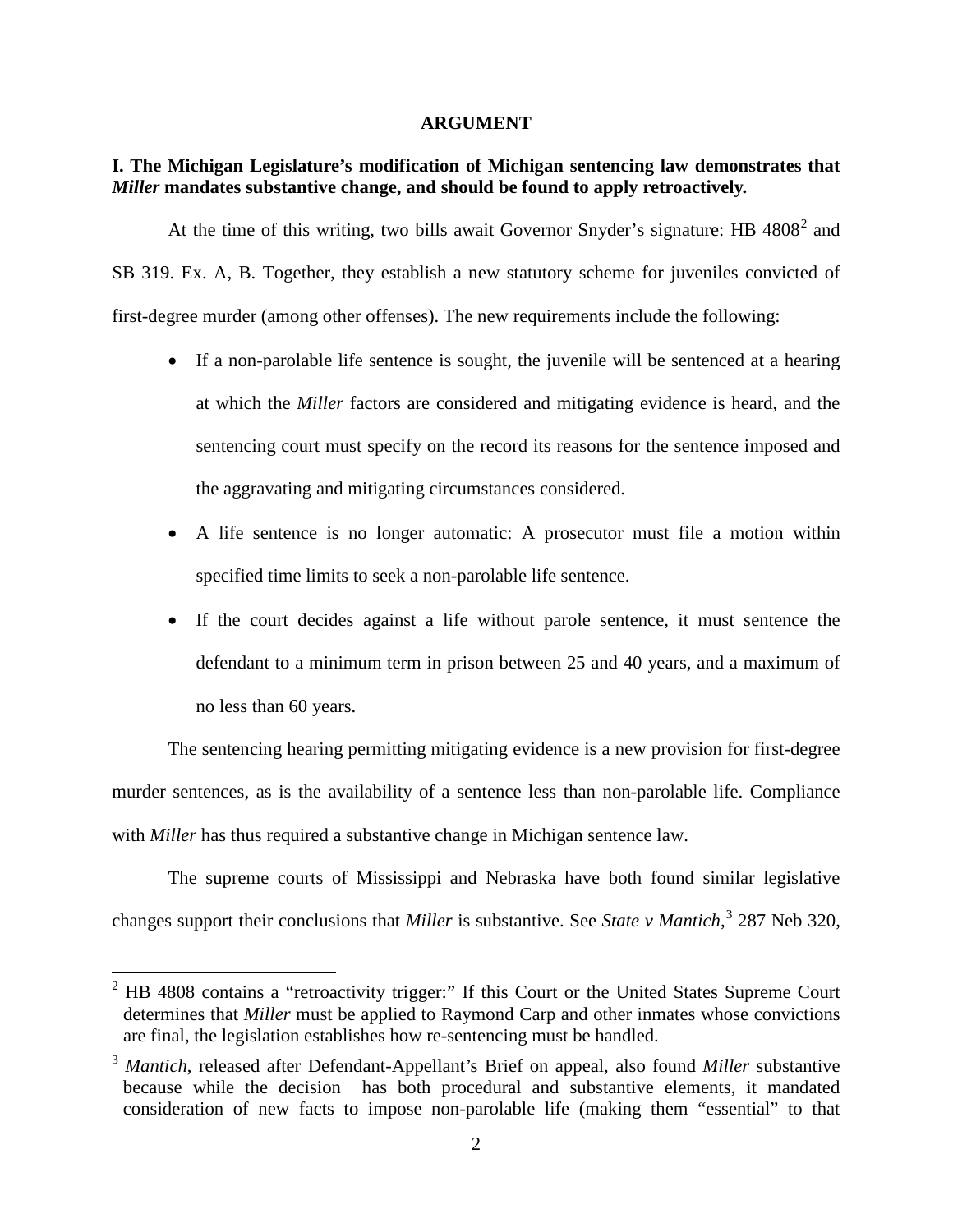--- NW2d ----, 2014 WL 503134, \*11 (Feb. 7, 2014) (noting that the statutory change from mandatory life to a range of 40 years to life following *Miller* was a change in "substantive punishment" and demonstrated that *Miller*'s new rule "is a substantive change in the law"); *Jones v State*, 122 So3d 698, 702 (Miss 2013) ("When the *Miller* Court announced a new obligation prohibiting the application of our existing substantive law, it modified Mississippi substantive law").

## <span id="page-6-0"></span>**II.** *Miller* **most parallels the United States Supreme Court cases that established individualized sentencing, and is thus substantive.**

Contrary to the Attorney General's assertions, *Saffle v Parks*, 494 US 484 (1990), demonstrates how *Miller* is substantive. The *Saffle* Court distinguished rules establishing *what* evidence a sentencer must consider in reaching its decision from those "that govern *how* the State may guide the jury in considering and weighing those factors in reaching a decision." *Id*. at 490. The latter are equivalent to rules that *Schriro v Summerlin*, 542 US 348 (2004), found procedural: those that "regulate only the *manner of determining* the defendant's culpability." *Id*. at 353 (citation omitted). Thus, *Saffle*'s what/how distinction – despite its presence in the "new rule" analysis – is directly pertinent to the question of substantive versus procedural rules.

The Attorney General's argument that because several "new rules" related to individualized sentencing and the death penalty were found procedural, *Miller* should be found procedural as well, completely misses the distinction. Each case cited by opposing counsel to support its argument was decided after the substantive change – from mandatory to individualized sentencing – had occurred following *Woodson v North Carolina*, 428 US 280 (1976) (which was extended by *Lockett v Ohio*, 438 US 586 (1978), and *Eddings v Oklahoma*, 455 US 104 (1982)). The rules at issue in *Saffle*, *supra*, (affirming an anti-sympathy instruction)

decision), invoking the substantive definition of *Schriro v Summerlin*. *Id.*at \*10. Ex. C.

 $\overline{a}$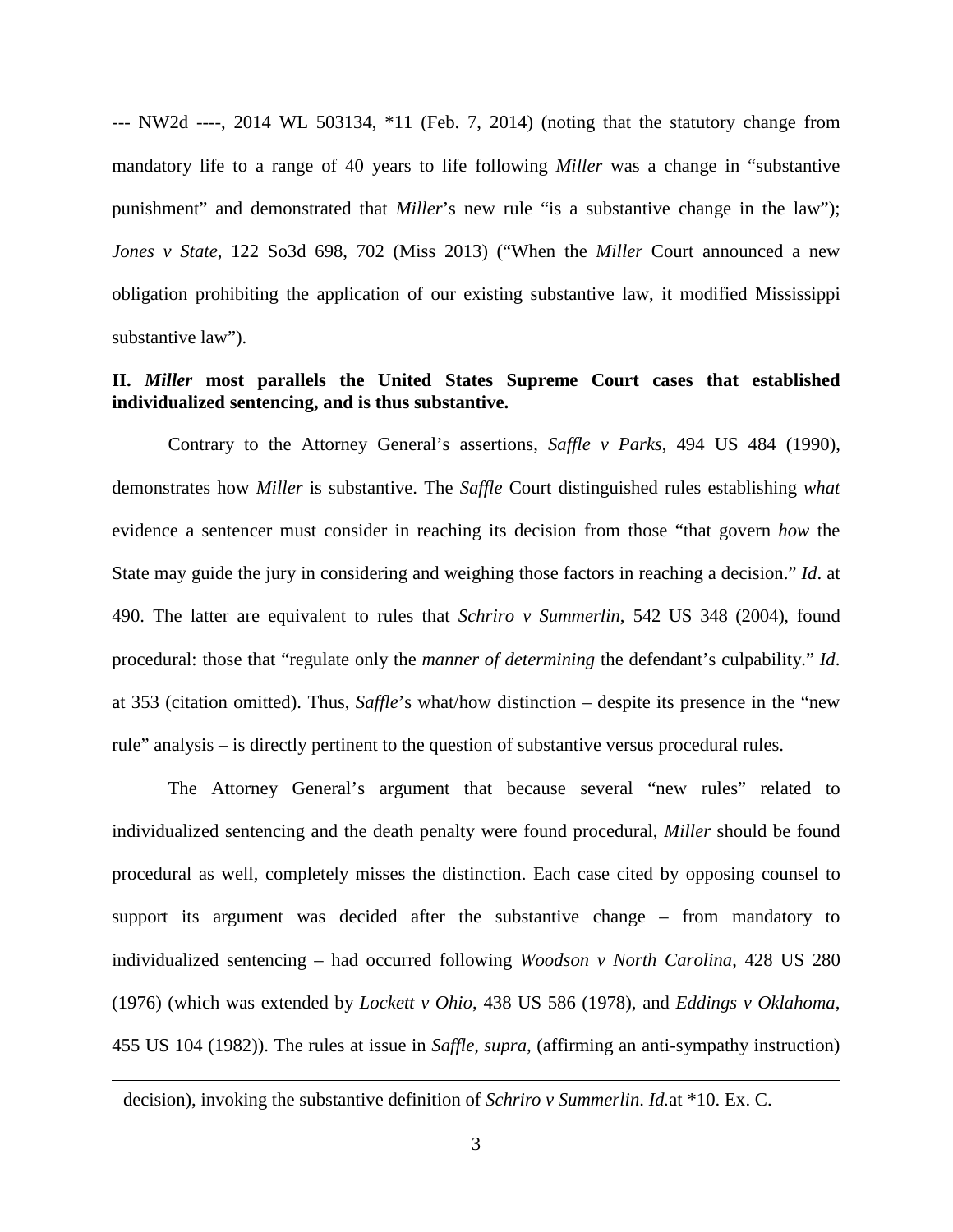and *Beard v Banks*, 542 US 406 (2004) (against requiring unanimity for mitigating factors) serve only to "guide the jury" on how mitigating evidence should be considered. But in both cases, and all the others cited by the attorney general, defendants received individualized sentencing.

By contrast, *Miller* not only relied on the decisions in *Woodson* and *Lockett*, it *is Woodson* and *Lockett*. That is, *Miller*'s new rule orders the mandatory sentencing scheme be replaced with an individualized one. Unlike *Saffle* and *Beard*, *Miller* neither guides nor regulates. *Miller* mandates individualized sentencing, but does not tell states how they must go about it.

Future court decisions interpreting *Miller* may include procedural new rules, perhaps directing which decision-maker must perform the fact-finding, or ensuring that all relevant mitigating evidence is given effect. But until an individualized sentencing scheme is in place, there is no system or process to regulate. Hence, the nature of the change required by *Miller* demonstrates that its new rule is substantive, not procedural.

*Graham v Collins*, 506 US 461 (1993), requires individual distinction, because the Attorney General considers it "closest" to the facts at bar, AG Br., 14. Graham did seek a youthspecific instruction, but in all other respects, *Graham* is identical in posture to *Saffle* and *Beard.*

The *Graham* Court held that the requested instruction was unnecessary. The Texas death penalty system at issue already "permitted the sentencer to consider whatever mitigating circumstances the defendant could show." 506 US at 471 (1993) (citation omitted). Therefore, a jury heard and considered evidence of Graham's mother's "nervous condition" during his childhood, that he took good care of his children, and that he "loved the Lord." 506 US at 464.

The *Graham* Court contrasted the defendant's situation with *Lockett* and *Eddings*, "where the constitutional defect lay in the fact that relevant mitigating evidence was placed beyond the effective reach of the sentencer"; and *Penry v Lynaugh*, 492 US 302 (1989), where the evidence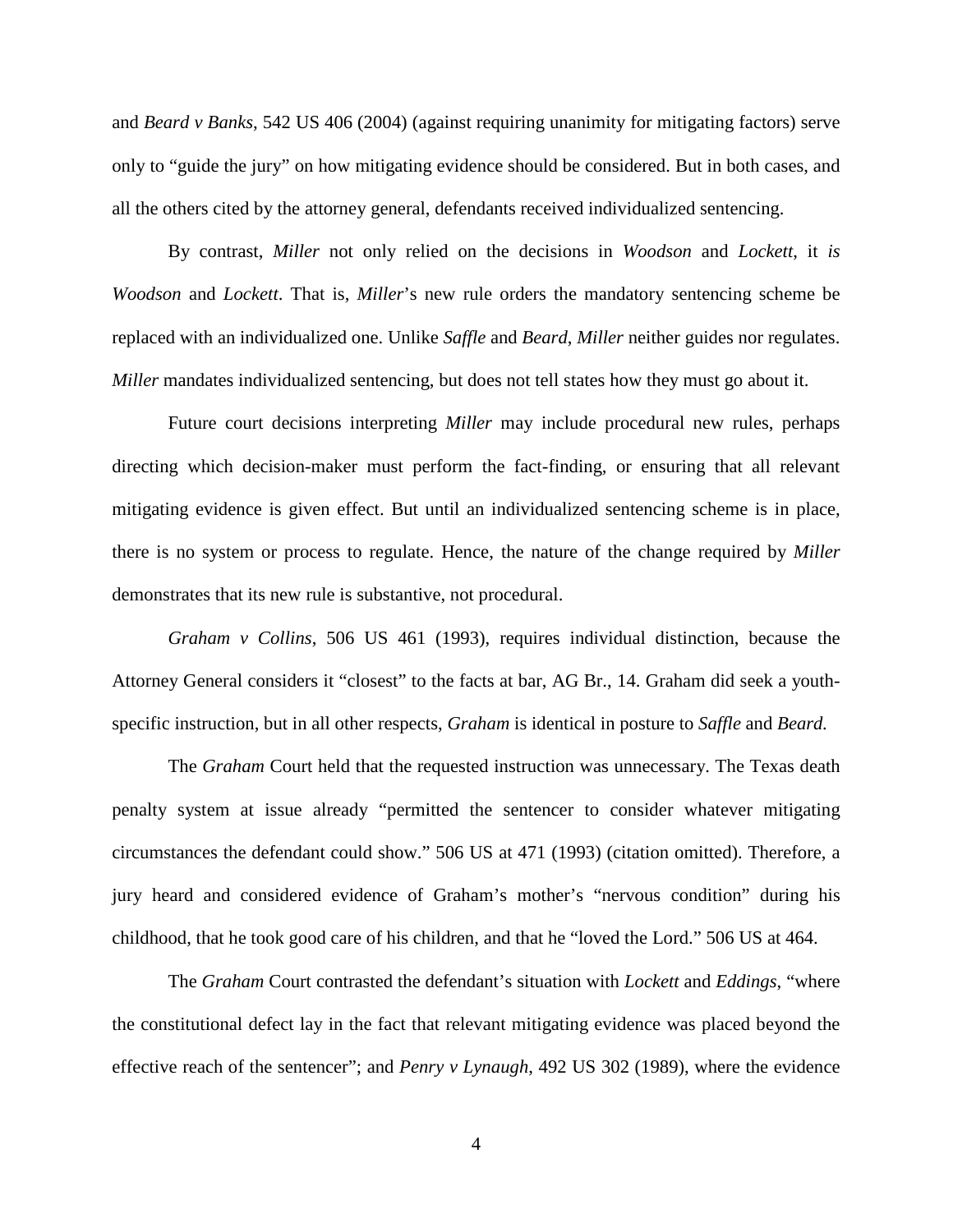was admitted, but the sentencer had no reliable means of giving it mitigating effect. *Graham* at 475 (citations omitted). Unlike those defendants, Graham was able to place all his evidence before the jury, and his attorneys were able to urge the jury to vote "no" on the special questions, based on that evidence. *Id*.

The new rule that Graham sought was not a substantive change in the law because the existing system permitted his mitigating evidence to be given effect. Despite the Attorney General's assertion, Raymond's and Graham's situations do not correspond: Unlike Graham, Raymond has never received individualized sentencing of any kind.

The Attorney General argues that "a required change to the sentencing scheme that allows for considerations of youth as a mitigating factor is not a substantive change in the law." AG Br., 14. But it is a substantive change when an automatic or mandatory sentencing scheme is transformed into an individualized sentencing scheme, in which a sentencer must consider and give effect to a newly pertinent body of mitigating evidence.

## <span id="page-8-0"></span>**III. The pre-***Teague* **retroactive treatment of death penalty cases supports retroactivity.**

The Attorney General dismisses the applicability of *Sumner v Shuman*, 483 US 66 (1987), and *Hitchcock v Dugger*, 481 US 393 (1987), because the states "waived" a retroactivity claim. In fact, those cases pre-date *Teague v Lane*, 489 US 288 (1989), and therefore predate *Teague* waiver jurisprudence. The Court's application of *Lockett* and *Eddings* to those cases on collateral review is still pertinent guidance. Pre-*Teague* retroactivity principles recognized the procedural/substantive divide. *Robinson v Neil*, 409 US 505, 508 (1973). And in that era, raising retroactivity sua sponte was "not novel." *Teague*, 489 at 300 (citing *Allen v Hardy*, 478 US 255  $(1986)^4$  $(1986)^4$ ). Application of *Woodson* and *Lockett* to cases on collateral review speaks to the Court's

<span id="page-8-1"></span> <sup>4</sup> *Allen* analyzed the retroactivity of *Batson v Kentucky*, 476 US <sup>79</sup> (1986), despite the lack of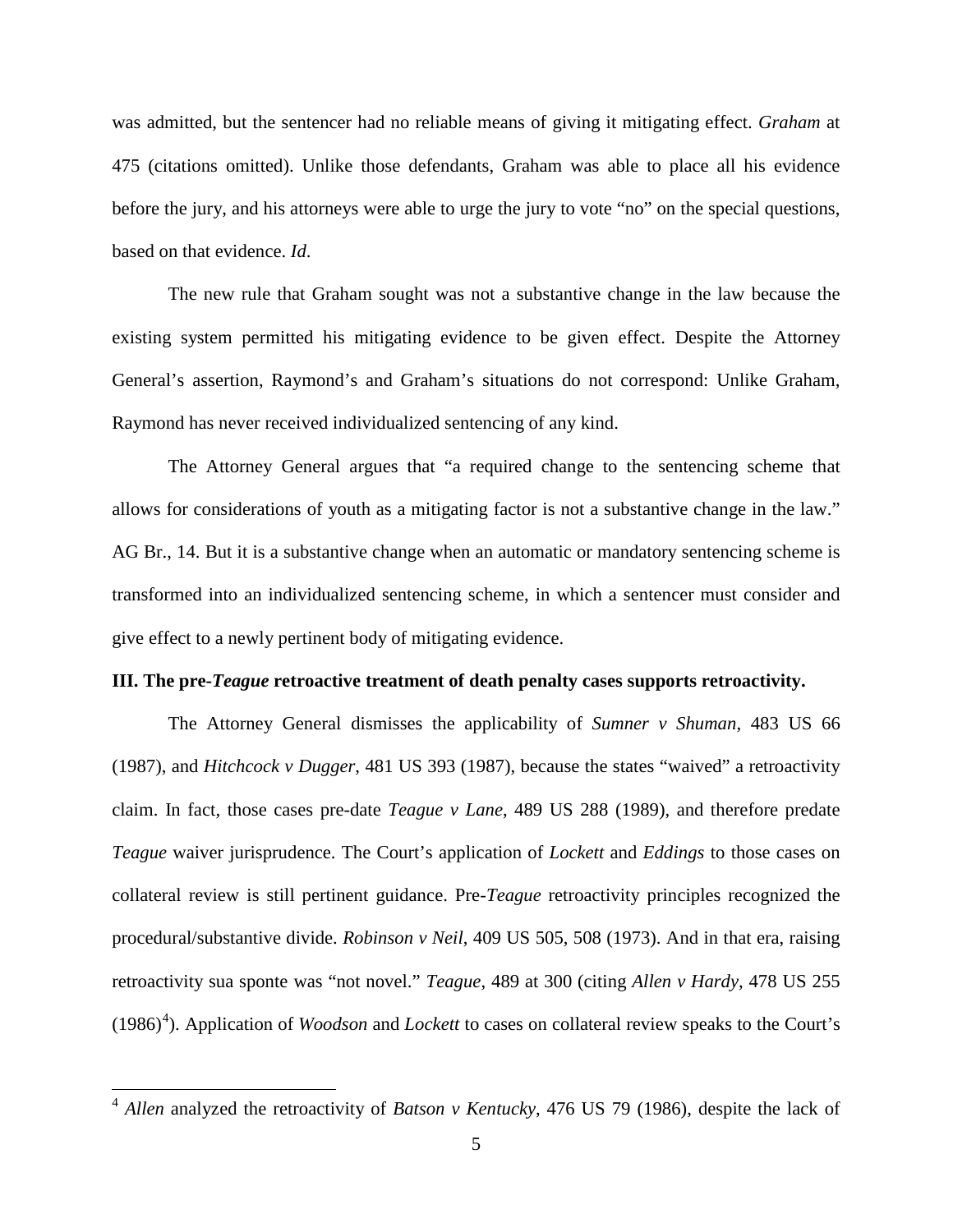perception of their rules as substantive and meriting retroactive application.

## <span id="page-9-0"></span>**IV. A "mandatory penalty" is a form of punishment.**

The Attorney General's brief erroneously asserts the mandatory nature of LWOP is not part of a punishment in part by noting that *People v Bullock*, 440 Mich 15, 42; 485 NW2d 866 (1992), characterized the mandatory nature as just one "aspect" of the severity of a sentence. AG Br. 11. The other two "aspects" in the same passage were the length of the sentence and the lack of eligibility for parole. It appears from that linkage that the *Bullock* Court actually considered the mandatory nature a core part of a sentence. This position is reinforced by the United States Supreme Court's treatment of mandatory punishments. See, e.g., *Woodson*, 428 US at 292-297 (reviewing the history of "mandatory death penalties," *id*. at 294).

### <span id="page-9-1"></span>**V. State retroactivity precedents demonstrate** *Miller* **should be applied retroactively.**

First, *Miller* clearly mandates for the first time the incorporation of fact-finding into juvenile sentencing, where none existed before. Fact-finding continues to be part of Michigan retroactivity case law; the "purpose" prong of Michigan's retroactivity analysis has never been limited to the simple ascertainment of guilt or innocence. *Linkletter v Walker*, 318 US 618 (1965) is the source of the phrase "the very integrity of the fact-finding process." State retroactivity law applying *Linkletter*'s three-prong test has connected purpose to "fact-finding" as recently as *People v Maxson*,482 Mich 385, 393; 759 NW2d 817 (2008). See also *People v Sexton*, 458 Mich 43, 62; 580 NW2d 404 (1998); *People v Young*, 410 Mich 363, 367; 301 NW2d 803 (1981).

United States Supreme Court precedent applying *Linkletter* explicitly connected sentencing to the integrity of the fact-finding process, as sentencing includes "marshaling the

 $\overline{a}$ 

briefing on the issue. 478 US at 262 (Marshall, J., dissenting).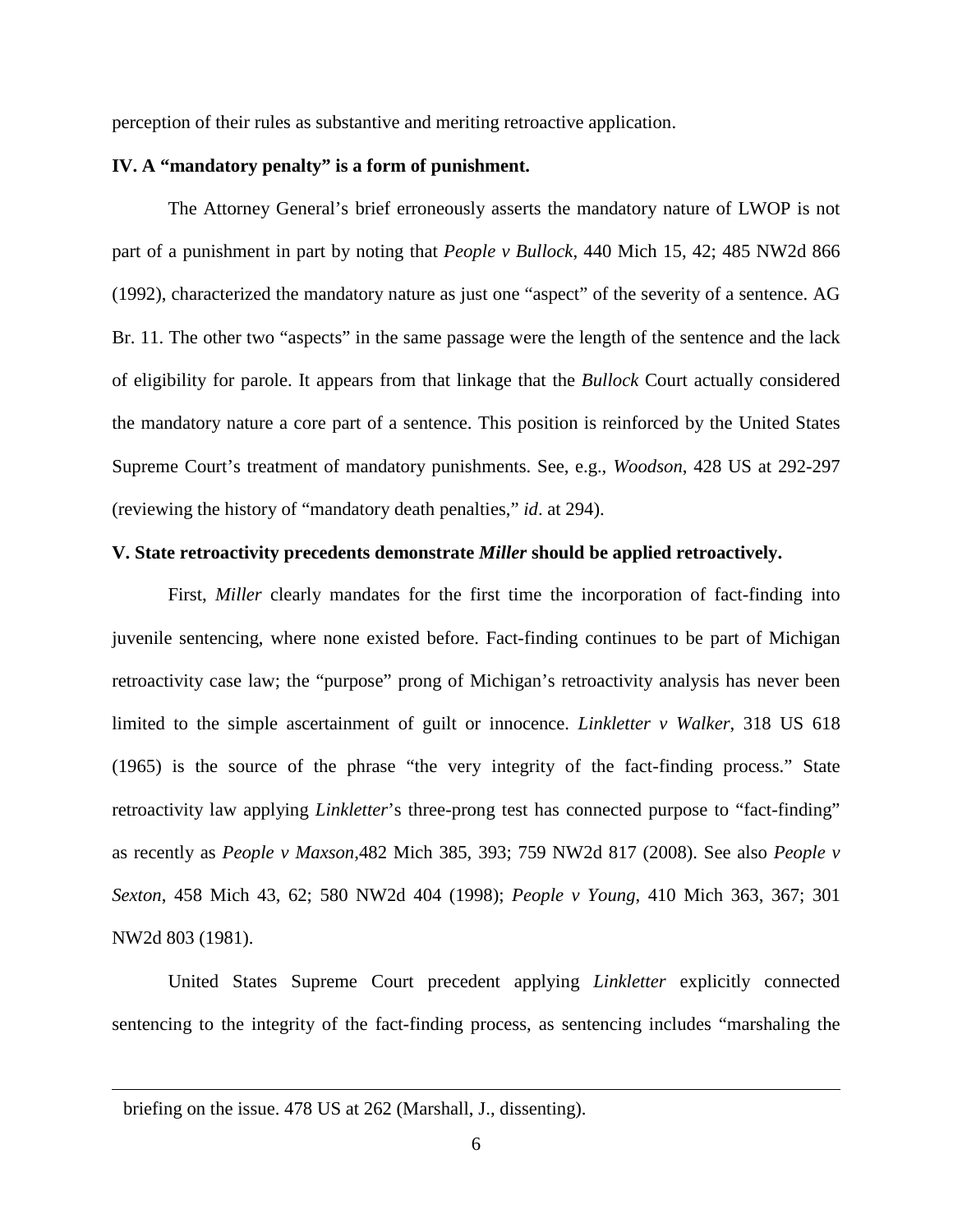facts, introducing evidence of mitigating circumstances and in general aiding and assisting the defendant to present his case as to sentence. . ." *McConnell v Rhay*, 393 US 2, 3-4 (1968) (quoting *Mempa v Rhay*, 389 US 128, 135 (1967)) (alterations omitted).

Michigan recognizes that connection: *People v Hampton*, on which *Maxson* and *Sexton* rely, cited *McConnell* and *Mempa*, following its "guilt or innocence" analysis, again linking sentencing and the fact-finding process. 384 Mich 669, 677; 187 NW2d 404 (1971). *Miller*'s purpose of constitutionally-compliant sentencing implicates the integrity of the fact-finding process and thus counsels in favor of retroactivity.

Next, reliance, depending on the inquiry, counsels for retroactivity or is neutral. Cases prior to *Maxson* speak only of "general reliance," not detrimental reliance. See *Sexton*, 485 Mich at 60 (citing *Hampton*, *supra*). However, if the test is the latter, Michigan juvenile offenders relied to their detriment under the mandatory life sentencing scheme by foregoing any introduction or consideration of mitigating evidence. Michigan juveniles were harmed by the old rule; under *Miller*'s projection that future non-parolable life sentences will be uncommon, 132 S Ct at 2469, it is *more likely than not* that these juveniles would received lesser sentences.

Alternatively, pre-*Maxson* case law evaluated reliance for its impact on the system or others besides the affected defendants. See *Sexton*, 458 Mich. at 58, n 29 (law-enforcement); *People v. Markham*, 397 Mich 530, 535; 245 NW2d 41, 43 (1976) (prosecutors). However, opposing counsel cited no particular reliance interest on their part to retain unconstitutional life sentences without parole for juveniles (besides finality). Hence, this factor is at least neutral, but if evaluated from the juvenile offenders' perspective, counsels for retroactivity.

Finally, the administration of justice is not significantly burdened by retroactive application of *Miller*. Permitting juvenile offenders a chance at parole gives effect to the state's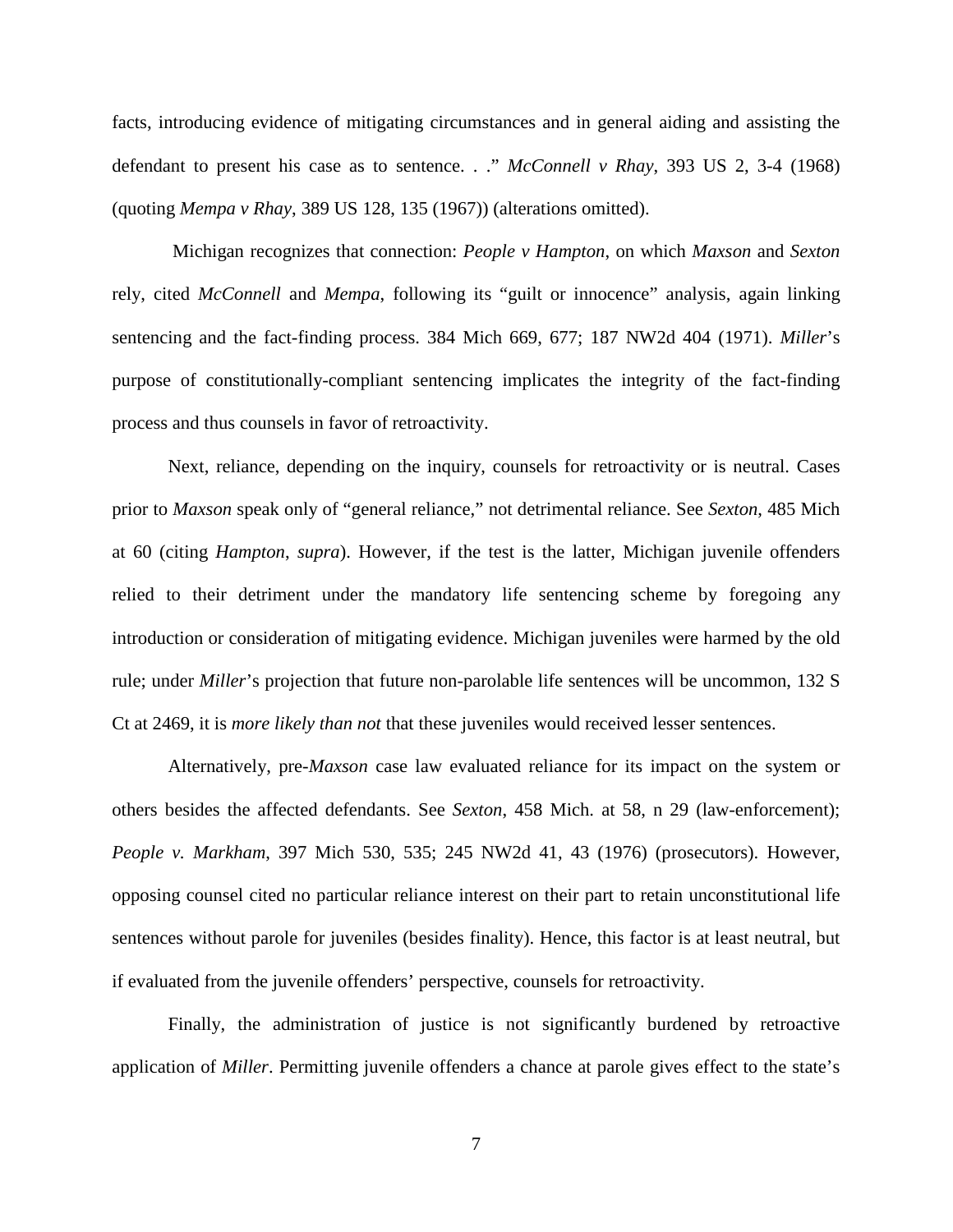interest in rehabilitation as a necessary component of the administration of justice. *Maxson,* 482 Mich at 398.

Opposing counsels' assertions of the excessive burden of resentencing are exaggerated, and do not justify permitting unconstitutional sentences to stand uncorrected. As noted by the Attorney General, the affected inmates represent only a "tiny number" of those convicted of first-degree murder. AG Br. 31. And the purported difficulty of retrieving the necessary records in older cases is undermined by the Attorney General's use of thirty-year-old transcripts to relate James Porter's crimes.<sup>[5](#page-11-0)</sup>

However, if the original record is limited, who an offender is *now* – her record on incarceration – can serve as the basis for individualized re-sentencing. *People v Fields*, 448 Mich 58, 78; 528 NW2d 176 (1995). Prison records could qualify defendants for *Miller*'s required "meaningful opportunity to obtain release," predicated on "demonstrated maturity, and rehabilitation." 132 S Ct at 24[6](#page-11-1)9 (citation omitted).<sup>6</sup>

Furthermore, the onus is on defendants, not the State, to establish the mitigation record. In addition, the criminal defense bar has taken on pro bono representation of many of these inmates, which will aid the efficiency of those proceedings over pro per efforts. The defense bar stands ready to work in concert with prosecutors and courts to address the re-sentencings that may be requested.<sup>[7](#page-11-2)</sup> And the demand on the courts can be further reduced by negotiated

<span id="page-11-0"></span> <sup>5</sup> In addition, the office of the Attorney General does not hesitate – laudably – to pursue cold cases going back many years. See, e.g., "Boothby Cold Case Retrial Results in Three First Degree Murder Convictions," at [http://www.mi.gov/ag/0,1607,7-164--257661--,00.html;](http://www.mi.gov/ag/0,1607,7-164--257661--,00.html) "Cox Brings Murder Charges in 22-Year-Old Flint Case," at [http://www.michigan.gov/ag/0,1607,7-](http://www.michigan.gov/ag/0,1607,7-164-34739_34811-169223--,00.html) [164-34739\\_34811-169223--,00.html.](http://www.michigan.gov/ag/0,1607,7-164-34739_34811-169223--,00.html)

<span id="page-11-1"></span><sup>&</sup>lt;sup>6</sup> The same records could expose those individuals who represent "the rare juvenile offender whose crime reflects irreparable corruption." *Miller*, 132 S Ct at 2469.

<span id="page-11-2"></span> $<sup>7</sup>$  Such a collaborative effort is not without precedent in the interest of justice: For instance, the</sup> FBI, DOJ, the Innocence Project, and the National Association of Criminal Defense Lawyers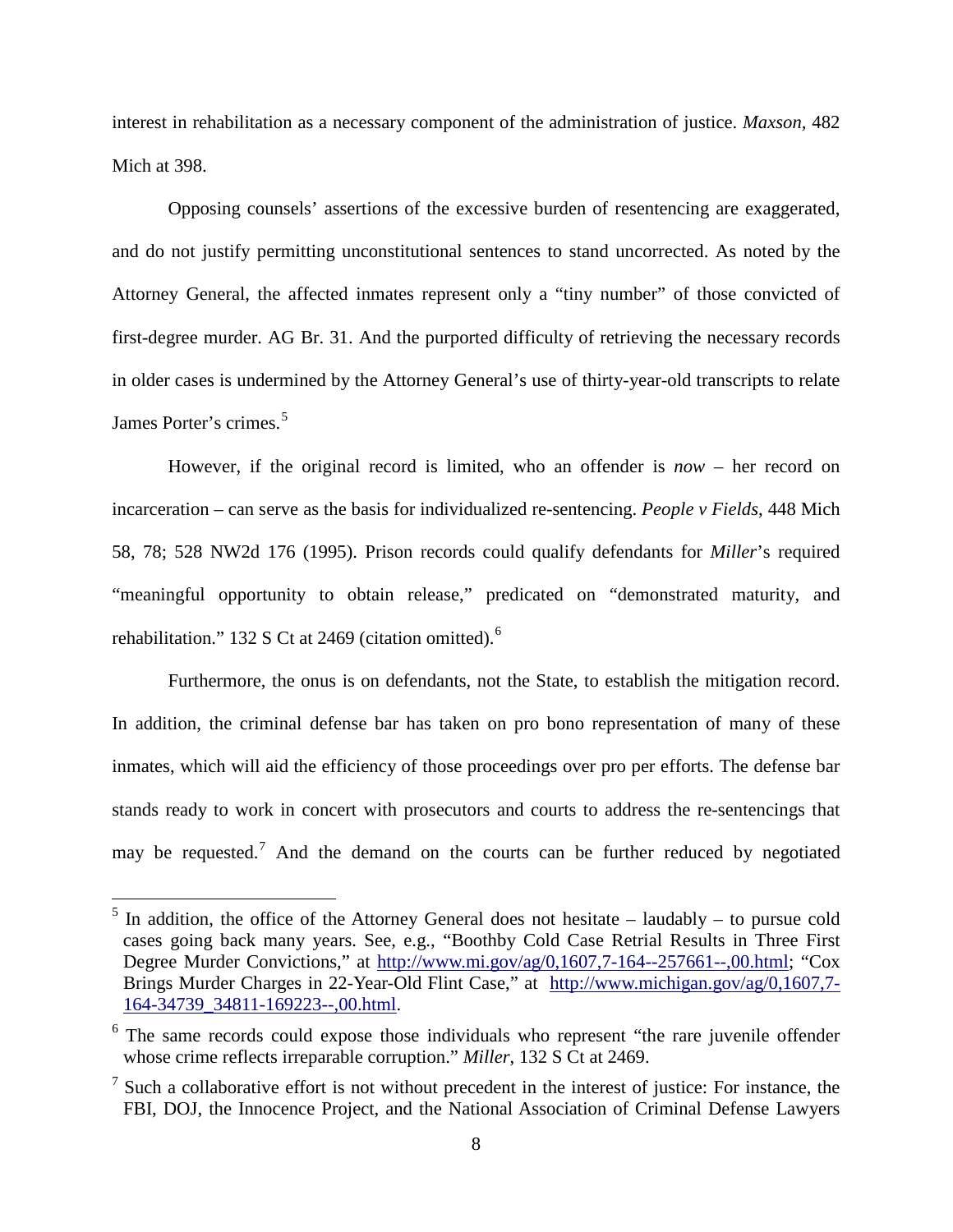sentencing agreements, a process with which the defense bar and the State are very familiar. See

*People v Killebrew*, 416 Mich 189; 330 NW2d 834 (1982).

## <span id="page-12-0"></span>**VI. Plaintiff-Appellee's incorrect reliance-related statements require individual rebuttal.**

The following statements are incorrect interpretations of *Miller*, or in error as to

Michigan law or the facts of this case.

 $\overline{a}$ 

The sentencing judges in local jurisdictions, who are faced with the facts of heinous, deliberate murders committed by juveniles, may not find an actual life without parole sentence to be so unusual when considered in the context of juvenile murders as opposed to the general population of criminal defendants. [Appellee Brief 27.]

The *Miller* Court *only* addressed juveniles convicted of homicide – not the general population – so that is exactly the population for whom life without parole will become uncommon. 132 S Ct at 2469. See also Br. Amici Curiae, Former Prosecutors, et al., 11-14 (presenting on the record statements by judges who would have sentenced juveniles to less than non-parolable life given the option).

By the time a juvenile reaches the point where a life without parole sentence is imposed, some consideration has already been given to the decision to charge him or her as an adult as opposed to a juvenile. [Appellee Brief 27-28.]

Not so: Under Michigan's "automatic waiver" statute, MCL 712A.2, jurisdiction is in the circuit court, where juveniles are charged and prosecuted as adults for a list of specified offenses, including first-degree murder. Consideration need only be given if a prosecutor files a petition to have a juvenile's case heard in the family division of circuit court. *Id*. Raymond was prosecuted as an adult under the automatic waiver law. In fact, *Miller* calls out Michigan as one of the states

have joined forces to revisit forensic hair analysis cases dating back near 30 years. See News Release, July 18, 2013, "Innocence Project and NACDL Announce Historic Partnership with the FBI and Department of Justice on Microscopic Hair Analysis Cases," available at http://www.innocenceproject.org/Content/Innocence\_Project\_and\_NACDL\_Announce\_Histori c\_Partnership\_with\_the\_FBI\_and\_Department\_of\_Justice\_on\_Microscopic\_Hair\_Analysis\_Ca ses.php#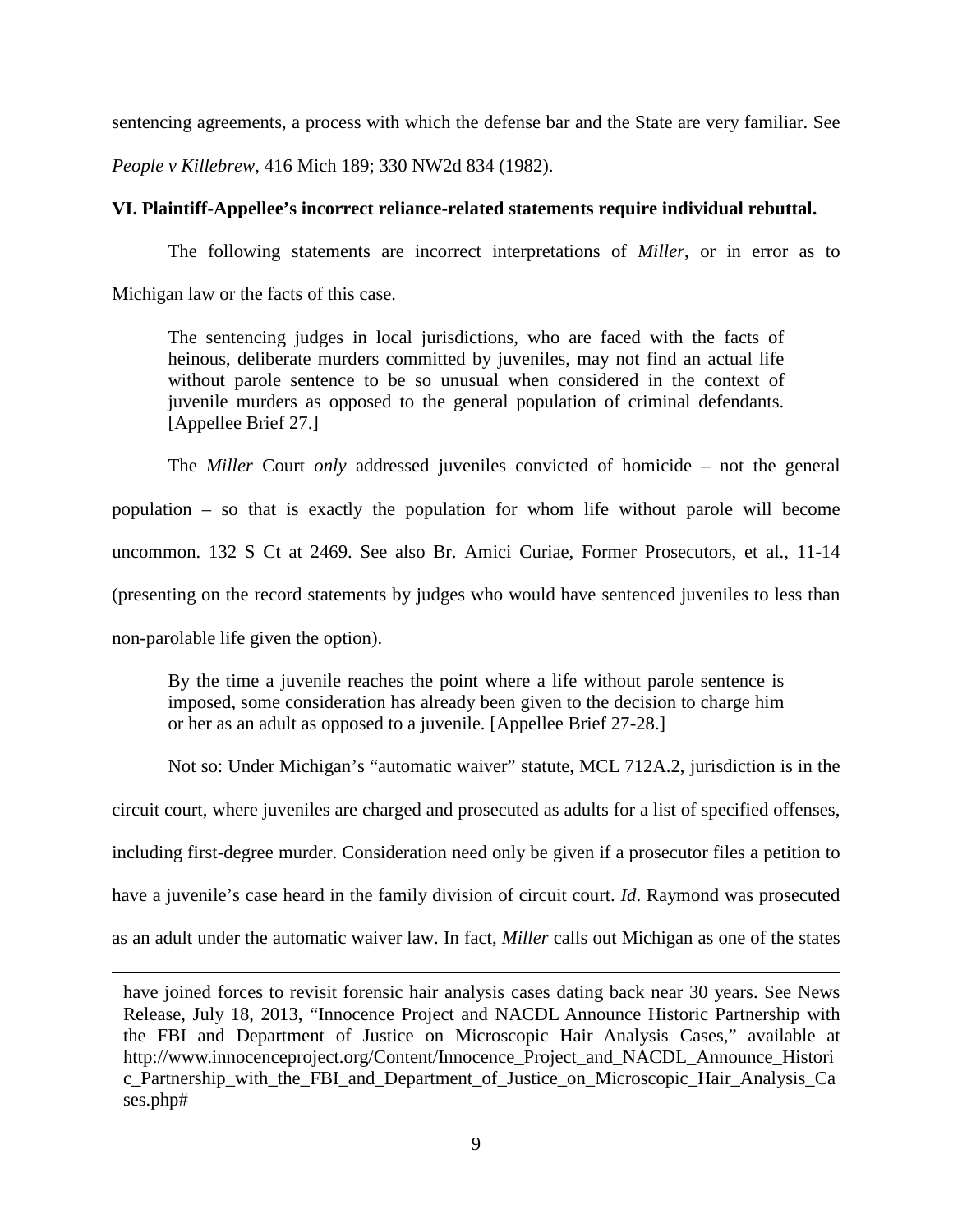which try juveniles "in adult court, regardless of any individualized circumstances" and place them there "automatically." 132 S Ct at 2474 and n 15.

Even if a judicial determination of whether to prosecute a juvenile in adult court were available, *Miller* finds such a process inadequate because of an absence of standards or guidance, because only partial information is available at this early stage, and because juvenile systems' penalties may be inadequate. 132 S Ct at 2474. In any case, contrary to Plaintiff-Appellee's argument, Michigan's system in fact permitted no consideration at this point.

Moreover, a determination has also been made that the sentence imposed should be within the realm of the adult court, not within the jurisdiction of the juvenile court. [Appellee Brief 28.]

Again, this is contrary to Michigan statutory law. No such "determination" can be made. Under MCL 769.1(1), "[t]he court shall sentence a juvenile convicted of any of the following crimes [including first degree murder] in the same manner as an adult. . ." See MCL 769.1(1)(g).

## **CONCLUSION**

<span id="page-13-0"></span>For all the above reasons, Defendant-Appellant Raymond Carp repeats his request for relief made in his Brief on Appeal, and prays this Court order retroactive application of *Miller v Alabama*.

Respectfully submitted,

 $\frac{1}{2}$  ,  $\frac{1}{2}$  ,  $\frac{1}{2}$  ,  $\frac{1}{2}$  ,  $\frac{1}{2}$  ,  $\frac{1}{2}$  ,  $\frac{1}{2}$  ,  $\frac{1}{2}$  ,  $\frac{1}{2}$  ,  $\frac{1}{2}$  ,  $\frac{1}{2}$  ,  $\frac{1}{2}$  ,  $\frac{1}{2}$  ,  $\frac{1}{2}$  ,  $\frac{1}{2}$  ,  $\frac{1}{2}$  ,  $\frac{1}{2}$  ,  $\frac{1}{2}$  ,  $\frac{1$ **Patricia L. Selby (P70163)** Selby Law Firm, PLLC PO Box 1077 Grosse Ile, MI 48138 (734) 624-4113 plselby@gmail.com

Dated: February 25, 2014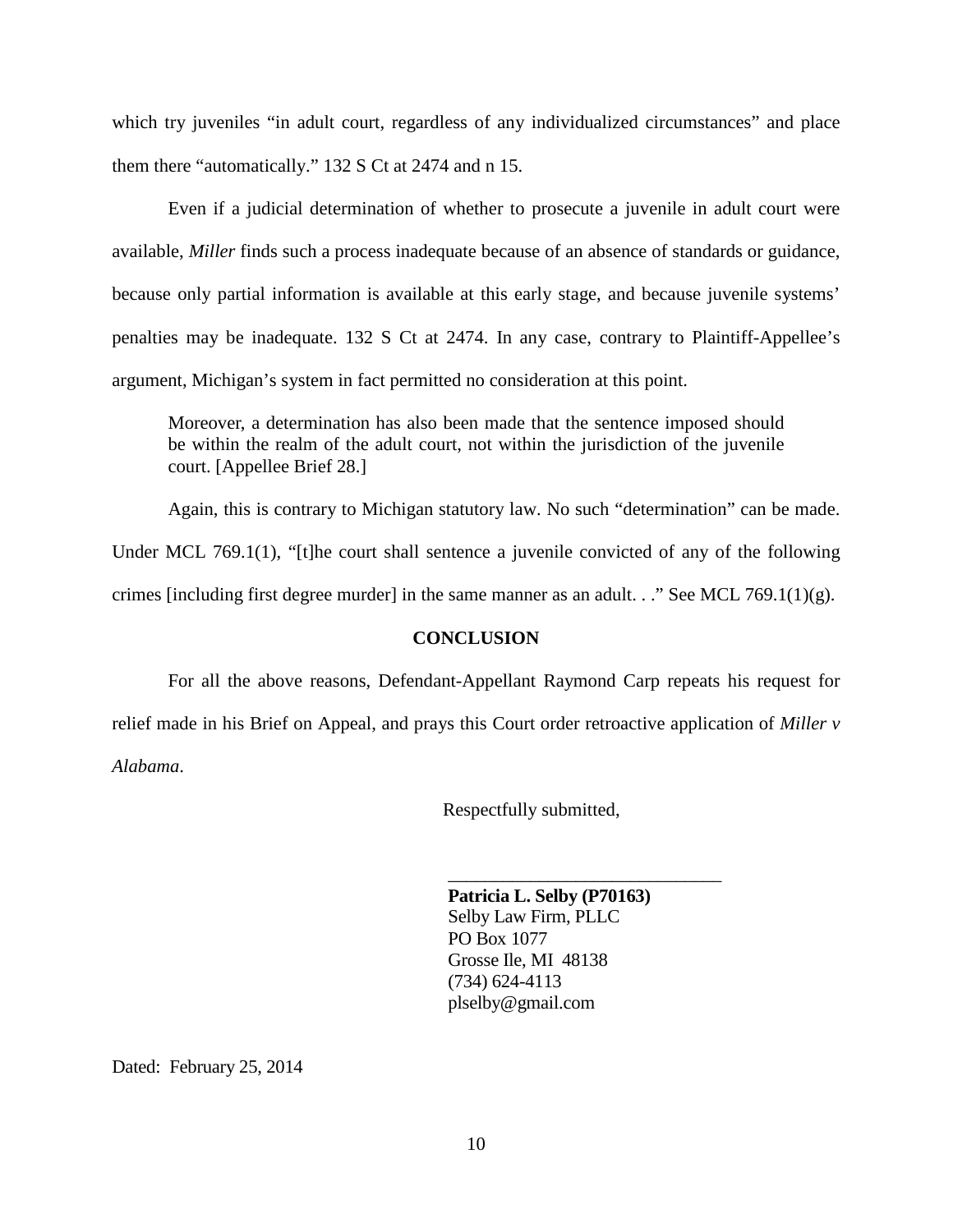## **EXHIBITS**

- EXHIBIT A Enrolled House Bill 4808
- EXHIBIT B Enrolled Senate Bill 0319
- EXHIBIT C Unpublished case: *State v Mantich*, 287 Neb 320, --- NW2d ---- (Feb. 7, 2014)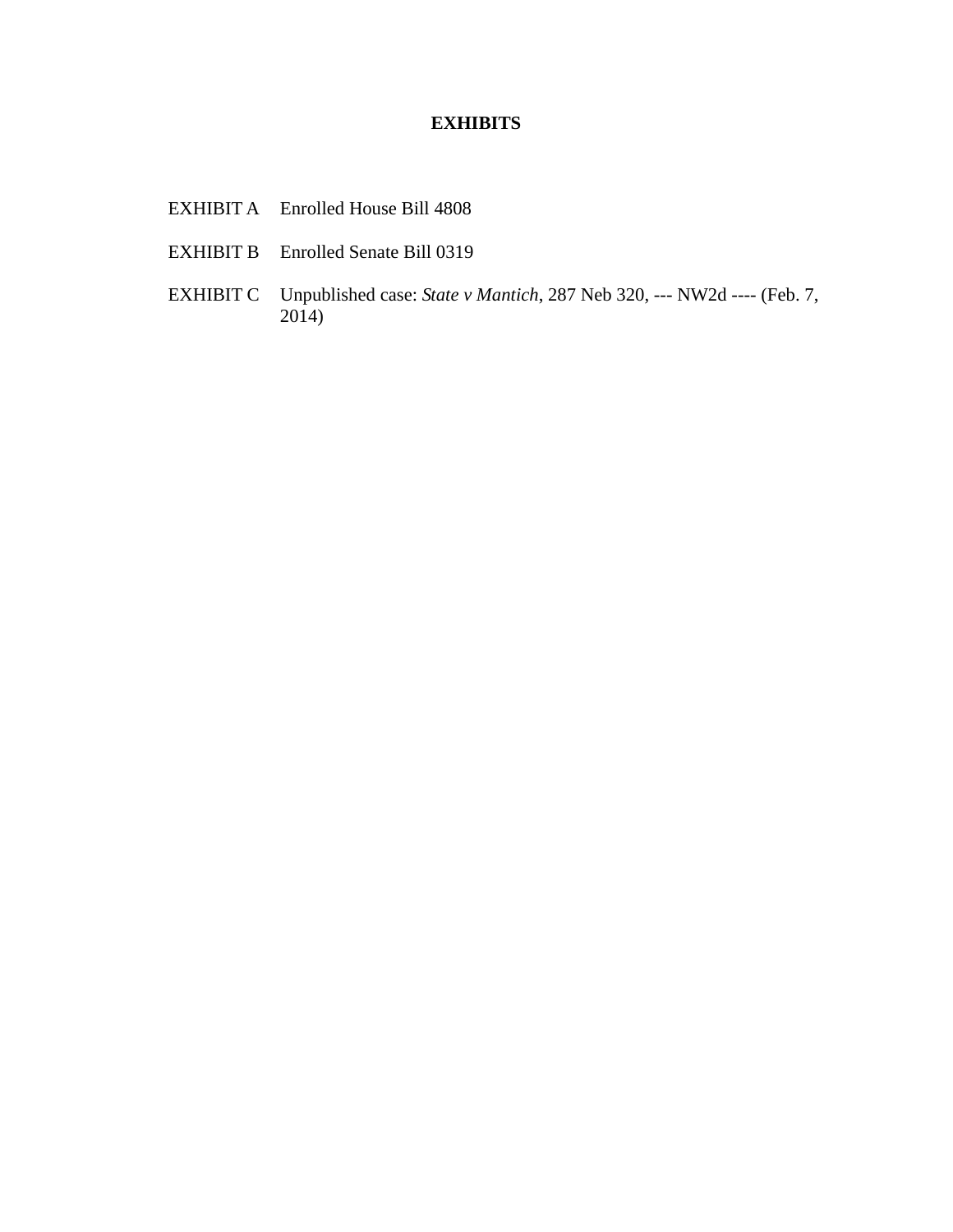# STATE OF MICHIGAN 97TH LEGISLATURE REGULAR SESSION OF 2014

**Introduced by Reps. O'Brien, Pscholka, Haveman, Pettalia, Howrylak, Potvin, Heise, Robinson, Kesto, Walsh, Cavanagh, Schmidt, Tlaib, Shirkey, Irwin, Lipton, Lori, Price, Haines, Victory, Kandrevas, Foster, Lyons and Jacobsen**

# **ENROLLED HOUSE BILL No. 4808**

AN ACT to amend 1931 PA 328, entitled "An act to revise, consolidate, codify, and add to the statutes relating to crimes; to define crimes and prescribe the penalties and remedies; to provide for restitution under certain circumstances; to provide for the competency of evidence at the trial of persons accused of crime; to provide immunity from prosecution for certain witnesses appearing at criminal trials; to provide for liability for damages; and to repeal certain acts and parts of acts inconsistent with or contravening any of the provisions of this act," by amending sections 16, 18, 200i, 204, 207, 209, 210, 211a, 316, 436, 520b, and 543f (MCL 750.16, 750.18, 750.200i, 750.204, 750.207, 750.209, 750.210, 750.211a, 750.316, 750.436, 750.520b, and 750.543f), sections 16 and 18 as amended by 2004 PA 213, sections 200i, 204, 207, 209, and 210 as amended by 2003 PA 257, section 211a as amended by 2004 PA 523, section 316 as amended by 2013 PA 39, section 436 as amended by 2002 PA 135, section 520b as amended by 2012 PA 372, and section 543f as added by 2002 PA 113.

#### *The People of the State of Michigan enact:*

Sec. 16. (1) Except as otherwise provided in this section, a person who knowingly or recklessly commits any of the following actions is guilty of a felony punishable by imprisonment for not more than 2 years or a fine of not more than \$1,000.00, or both:

(a) Adulterates, misbrands, removes, or substitutes a drug or medicine so as to render that drug or medicine injurious to health.

(b) Sells, offers for sale, possesses for sale, causes to be sold, or manufactures for sale a drug or medicine that has been adulterated, misbranded, removed, or substituted so as to render it injurious to health.

(2) A person who commits a violation of subsection (1) that results in personal injury is guilty of a felony punishable by imprisonment for not more than 4 years or a fine of not more than \$4,000.00, or both.

(3) A person who commits a violation of subsection (1) that results in serious impairment of a body function is guilty of a felony punishable by imprisonment for not more than 5 years or a fine of not more than \$5,000.00, or both.

(4) A person who commits a violation of subsection (1) that results in death is guilty of a felony punishable by imprisonment for not more than 15 years or a fine of not more than \$20,000.00, or both.

(5) Except as provided in sections 25 and 25a of chapter IX of the code of criminal procedure, 1927 PA 175, MCL 769.25 and 769.25a, a person who commits a violation of subsection (1) with the intent to kill or to cause serious impairment of a body function of 2 or more individuals that results in death is guilty of a felony punishable by imprisonment for life without possibility of parole or life without possibility of parole and a fine of not more than \$40,000.00. It is not a defense to a charge under this subsection that the person did not intend to kill a specific individual or did not intend to cause serious impairment of a body function of 2 or more specific individuals.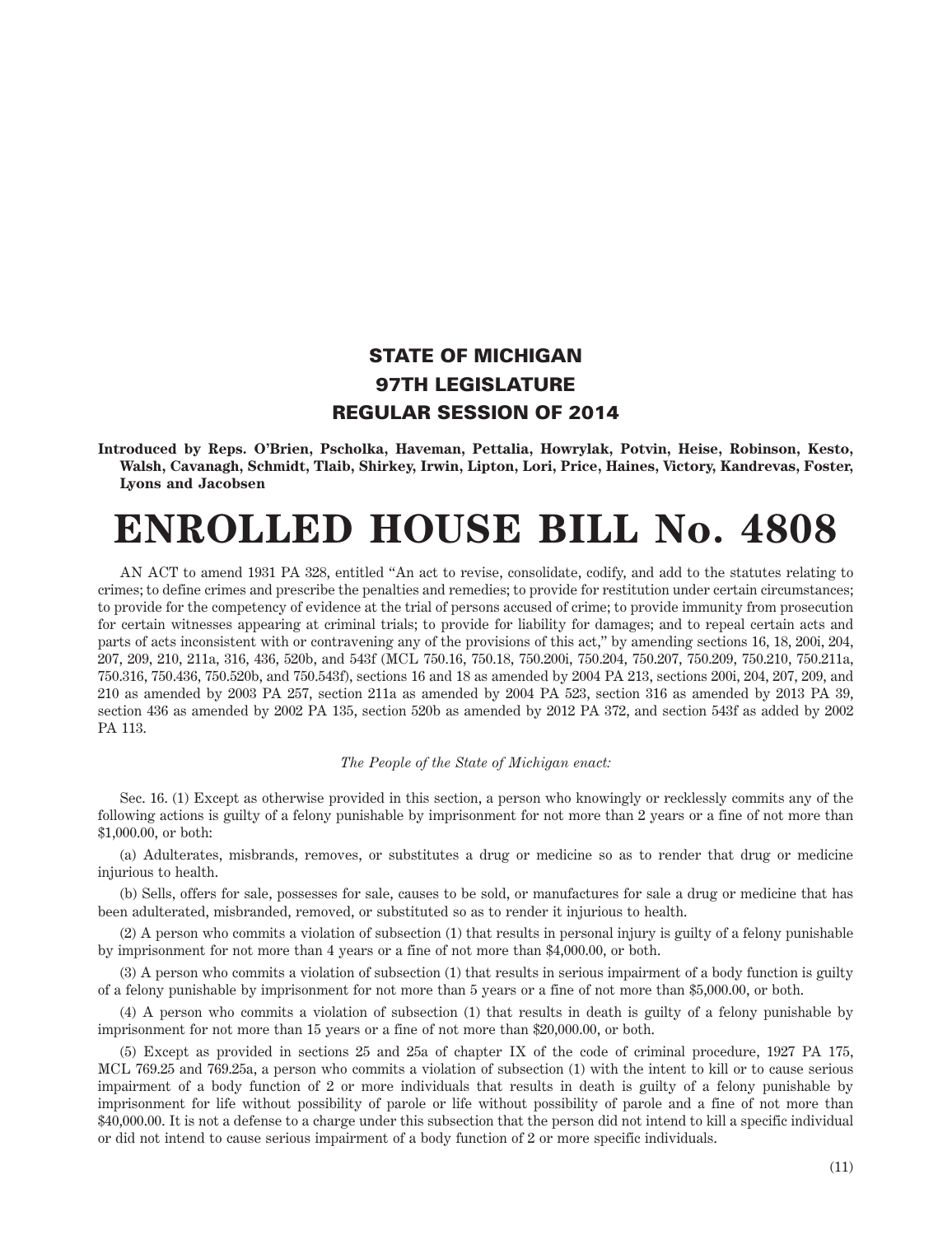(6) As used in this section, "serious impairment of a body function" means that phrase as defined in section 58c of the Michigan vehicle code, 1949 PA 300, MCL 257.58c.

(7) This section does not prohibit an individual from being charged with, convicted of, or punished for any other violation of law that is committed by that individual while violating this section.

Sec. 18. (1) Except for the purpose of compounding in the necessary preparation of medicine, a person shall not knowingly or recklessly mix, color, stain, or powder, or order or permit another person to mix, color, stain, or powder, a drug or medicine with an ingredient or material so as to injuriously affect the quality or potency of the drug or medicine.

(2) A person shall not sell, offer for sale, possess for sale, cause to be sold, or manufacture for sale a drug or medicine mixed, colored, stained, or powdered in the manner proscribed in subsection (1).

(3) Except as otherwise provided in this section, a person who violates subsection (1) or (2) is guilty of a felony punishable by imprisonment for not more than 2 years or a fine of not more than \$1,000.00, or both.

(4) A person who commits a violation of subsection (1) or (2) that results in personal injury is guilty of a felony punishable by imprisonment for not more than 4 years or a fine of not more than \$4,000.00, or both.

(5) A person who commits a violation of subsection (1) or (2) that results in serious impairment of a body function is guilty of a felony punishable by imprisonment for not more than 5 years or a fine of not more than \$5,000.00, or both.

(6) A person who commits a violation of subsection (1) or (2) that results in death is guilty of a felony punishable by imprisonment for not more than 15 years or a fine of not more than \$20,000.00, or both.

(7) Except as provided in sections 25 and 25a of chapter IX of the code of criminal procedure, 1927 PA 175, MCL 769.25 and 769.25a, a person who commits a violation of subsection (1) or (2) with the intent to kill or to cause serious impairment of a body function of 2 or more individuals that results in death is guilty of a felony punishable by imprisonment for life without possibility of parole or life without possibility of parole and a fine of not more than \$40,000.00. It is not a defense to a charge under this subsection that the person did not intend to kill a specific individual or did not intend to cause serious impairment of a body function of 2 or more specific individuals.

(8) As used in this section, "serious impairment of a body function" means that phrase as defined in section 58c of the Michigan vehicle code, 1949 PA 300, MCL 257.58c.

(9) This section does not prohibit an individual from being charged with, convicted of, or punished for any other violation of law that is committed by that individual while violating this section.

Sec. 200i. (1) A person shall not manufacture, deliver, possess, transport, place, use, or release any of the following for an unlawful purpose:

(a) A harmful biological substance or a harmful biological device.

(b) A harmful chemical substance or a harmful chemical device.

(c) A harmful radioactive material or a harmful radioactive device.

(d) A harmful electronic or electromagnetic device.

(2) A person who violates subsection (1) is guilty of a crime as follows:

(a) Except as provided in subdivisions (b) to (e), the person is guilty of a felony punishable by imprisonment for not more than 15 years or a fine of not more than \$10,000.00, or both.

(b) If the violation directly or indirectly results in property damage, the person is guilty of a felony punishable by imprisonment for not more than 20 years or a fine of not more than \$15,000.00, or both.

(c) If the violation directly or indirectly results in personal injury to another individual other than serious impairment of a body function or death, the person is guilty of a felony punishable by imprisonment for not more than 25 years or a fine of not more than \$20,000.00, or both.

(d) If the violation directly or indirectly results in serious impairment of a body function to another individual, the person is guilty of a felony punishable by imprisonment for life or any term of years or a fine of not more than \$25,000.00, or both.

(e) Except as provided in sections 25 and 25a of chapter IX of the code of criminal procedure, 1927 PA 175, MCL 769.25 and 769.25a, if the violation directly or indirectly results in the death of another individual, the person is guilty of a felony and shall be punished by imprisonment for life without eligibility for parole and may be fined not more than \$40,000.00, or both.

Sec. 204. (1) A person shall not send or deliver to another person or cause to be taken or received by any person any kind of explosive substance or any other dangerous thing with the intent to frighten, terrorize, intimidate, threaten, harass, injure, or kill any person, or with the intent to damage or destroy any real or personal property without the permission of the property owner or, if the property is public property, without the permission of the governmental agency having authority over that property.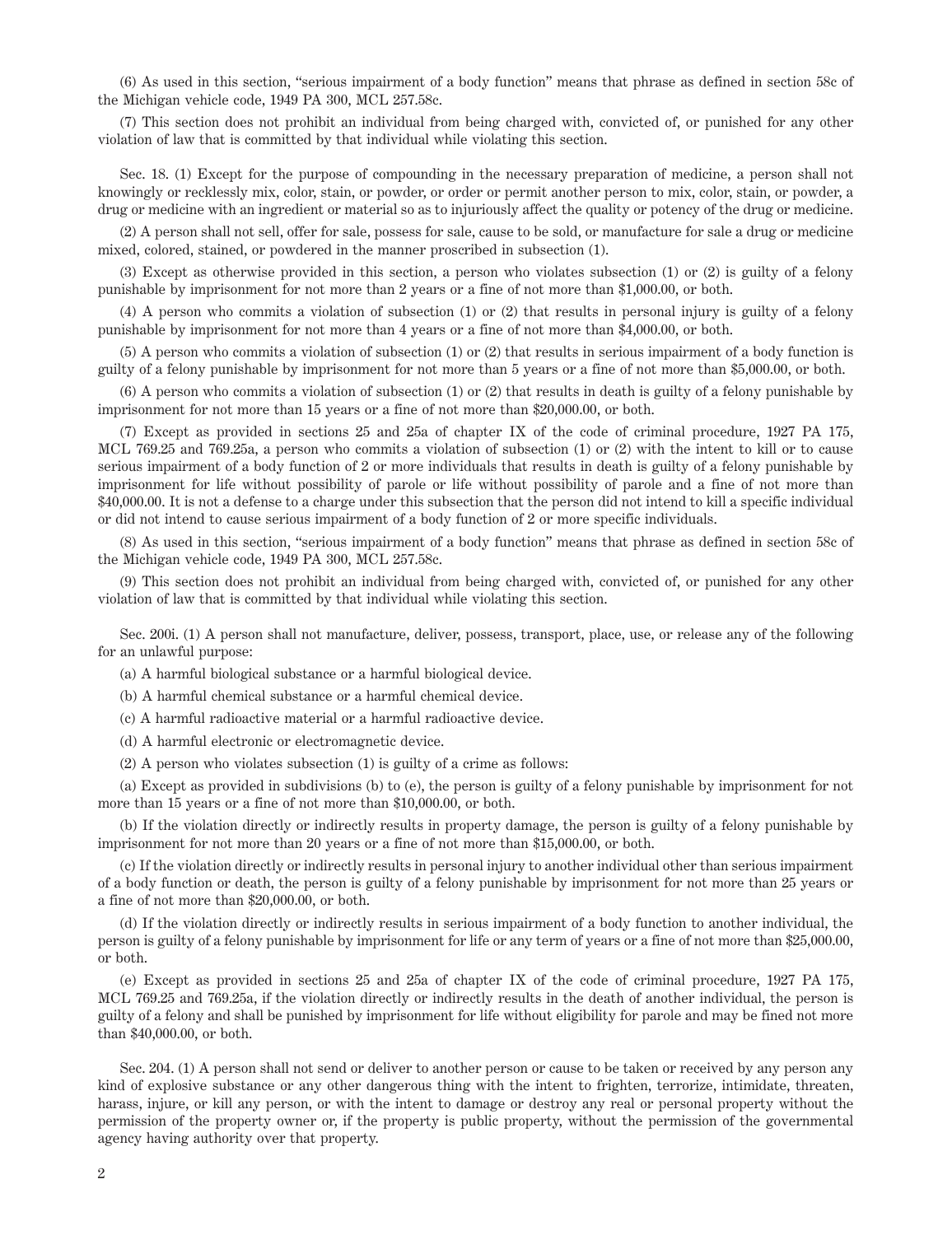(2) A person who violates this section is guilty of a crime as follows:

(a) Except as otherwise provided in subdivisions (b) to (e), the person is guilty of a felony punishable by imprisonment for not more than 15 years or a fine of not more than \$10,000.00, or both.

(b) If the violation damages the property of another person, the person is guilty of a felony punishable by imprisonment for not more than 20 years or a fine of not more than \$15,000.00, or both.

(c) If the violation causes physical injury to another individual, other than serious impairment of a body function, the person is guilty of a felony punishable by imprisonment for not more than 25 years or a fine of not more than \$20,000.00, or both.

(d) If the violation causes serious impairment of a body function to another individual, the person is guilty of a felony punishable by imprisonment for life or any term of years or a fine of not more than \$25,000.00, or both.

(e) Except as provided in sections 25 and 25a of chapter IX of the code of criminal procedure, 1927 PA 175, MCL 769.25 and 769.25a, if the violation causes the death of another individual, the person is guilty of a felony and shall be imprisoned for life without eligibility for parole and may be fined not more than \$40,000.00, or both.

Sec. 207. (1) A person shall not place an explosive substance in or near any real or personal property with the intent to frighten, terrorize, intimidate, threaten, harass, injure, or kill any person, or with the intent to damage or destroy any real or personal property without the permission of the property owner or, if the property is public property, without the permission of the governmental agency having authority over that property.

(2) A person who violates this section is guilty of a crime as follows:

(a) Except as otherwise provided in subdivisions (b) to (e), the person is guilty of a felony punishable by imprisonment for not more than 15 years or a fine of not more than \$10,000.00, or both.

(b) If the violation damages the property of another person, the person is guilty of a felony punishable by imprisonment for not more than 20 years or a fine of not more than \$15,000.00, or both.

(c) If the violation causes physical injury to another individual, other than serious impairment of a body function, the person is guilty of a felony punishable by imprisonment for not more than 25 years or a fine of not more than \$20,000.00, or both.

(d) If the violation causes serious impairment of a body function to another individual, the person is guilty of a felony punishable by imprisonment for life or for any term of years or a fine of not more than \$25,000.00, or both.

(e) Except as provided in sections 25 and 25a of chapter IX of the code of criminal procedure, 1927 PA 175, MCL 769.25 and 769.25a, if the violation causes the death of another individual, the person is guilty of a felony and shall be imprisoned for life without eligibility for parole and may be fined not more than \$40,000.00, or both.

Sec. 209. (1) A person who places an offensive or injurious substance or compound in or near to any real or personal property with intent to wrongfully injure or coerce another person or to injure the property or business of another person, or to interfere with another person's use, management, conduct, or control of his or her business or property is guilty of a crime as follows:

(a) Except as otherwise provided in subdivisions (b) to (e), the person is guilty of a felony punishable by imprisonment for not more than 15 years or a fine of not more than \$10,000.00, or both.

(b) If the violation damages the property of another person, the person is guilty of a felony punishable by imprisonment for not more than 20 years or a fine of not more than \$15,000.00, or both.

(c) If the violation causes physical injury to another individual, other than serious impairment of a body function, the person is guilty of a felony punishable by imprisonment for not more than 25 years or a fine of not more than \$20,000.00, or both.

(d) If the violation causes serious impairment of a body function to another individual, the person is guilty of a felony punishable by imprisonment for life or for any term of years or a fine of not more than \$25,000.00, or both.

(e) Except as provided in sections 25 and 25a of chapter IX of the code of criminal procedure, 1927 PA 175, MCL 769.25 and 769.25a, if the violation causes the death of another individual, the person is guilty of a felony and shall be imprisoned for life without eligibility for parole and may be fined not more than \$40,000.00, or both.

(2) A person who places an offensive or injurious substance or compound in or near to any real or personal property with the intent to annoy or alarm any person is guilty of a felony punishable by imprisonment for not more than 5 years or a fine of not more than \$3,000.00, or both.

Sec. 210. (1) A person shall not carry or possess an explosive or combustible substance or a substance or compound that when combined with another substance or compound will become explosive or combustible or an article containing an explosive or combustible substance or a substance or compound that when combined with another substance or compound will become explosive or combustible, with the intent to frighten, terrorize, intimidate, threaten, harass, injure, or kill any person, or with the intent to damage or destroy any real or personal property without the permission of the property owner or, if the property is public property, without the permission of the governmental agency having authority over that property.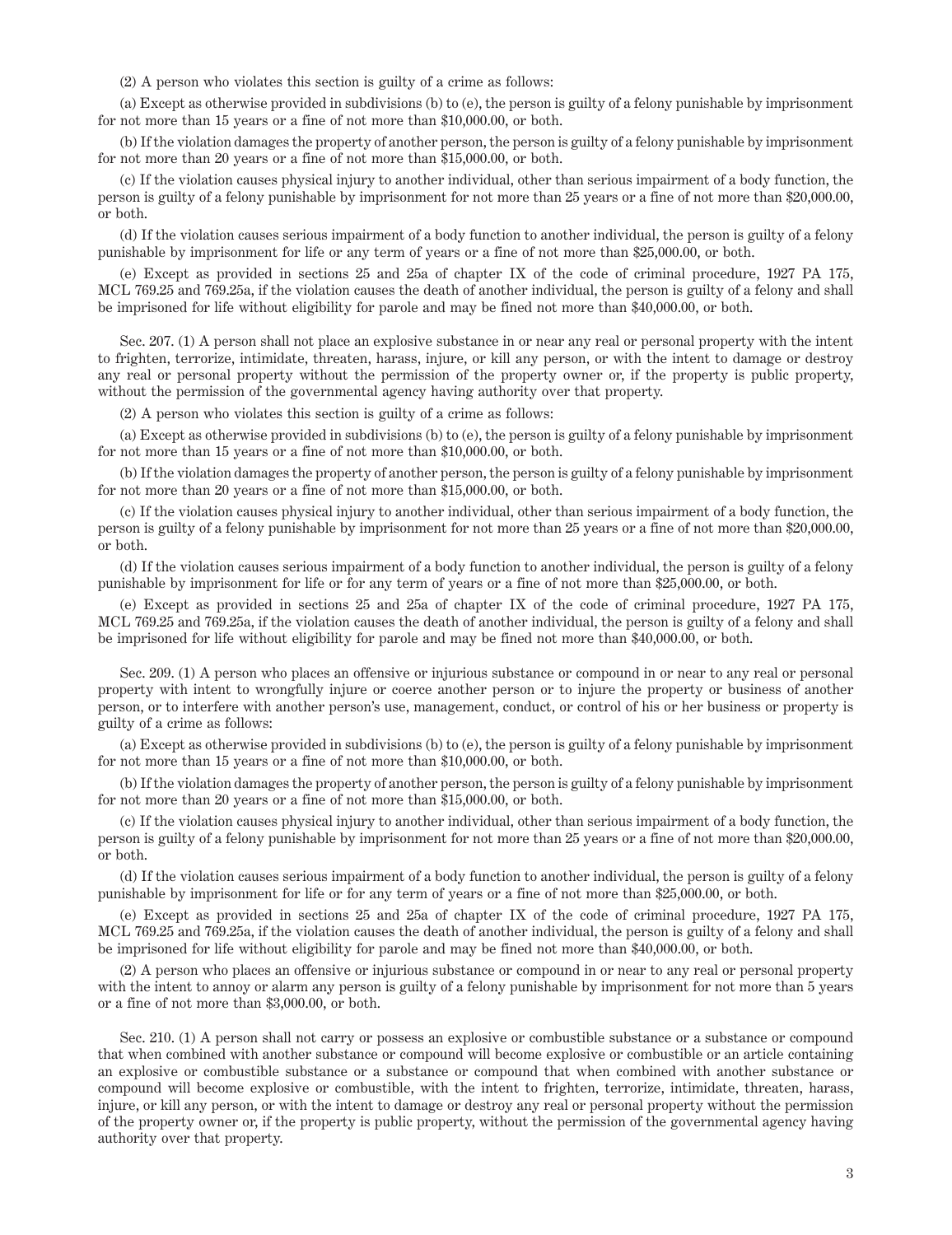(2) A person who violates subsection (1) is guilty of a crime as follows:

(a) Except as provided in subdivisions (b) to (e), the person is guilty of a felony punishable by imprisonment for not more than 15 years or a fine of not more than \$10,000.00, or both.

(b) If the violation damages the property of another person, the person is guilty of a felony punishable by imprisonment for not more than 20 years or a fine of not more than \$15,000.00, or both.

(c) If the violation causes physical injury to another individual, other than serious impairment of a body function, the person is guilty of a felony punishable by imprisonment for not more than 25 years or a fine of not more than \$20,000.00, or both.

(d) If the violation causes serious impairment of a body function to another individual, the person is guilty of a felony punishable by imprisonment for life or for any term of years or a fine of not more than \$25,000.00, or both.

(e) Except as provided in sections 25 and 25a of chapter IX of the code of criminal procedure, 1927 PA 175, MCL 769.25 and 769.25a, if the violation causes the death of another individual, the person is guilty of a felony and shall be imprisoned for life without eligibility for parole and may be fined not more than \$40,000.00, or both.

Sec. 211a. (1) A person shall not do either of the following:

(a) Except as provided in subdivision (b), manufacture, buy, sell, furnish, or possess a Molotov cocktail or any similar device.

(b) Manufacture, buy, sell, furnish, or possess any device that is designed to explode or that will explode upon impact or with the application of heat or a flame or that is highly incendiary, with the intent to frighten, terrorize, intimidate, threaten, harass, injure, or kill any person, or with the intent to damage or destroy any real or personal property without the permission of the property owner or, if the property is public property, without the permission of the governmental agency having authority over that property.

(2) A person who violates subsection (1) is guilty of a crime as follows:

(a) For a violation of subsection (1)(a), the person is guilty of a felony punishable by imprisonment for not more than 4 years or a fine of not more than \$2,000.00, or both.

(b) For a violation of subsection (1)(b) and except as provided in subdivisions (c) to (f), the person is guilty of a felony punishable by imprisonment for not more than 15 years or a fine of not more than \$10,000.00, or both.

(c) If the violation damages the property of another person, the person is guilty of a felony punishable by imprisonment for not more than 20 years or a fine of not more than \$15,000.00, or both.

(d) If the violation causes physical injury to another individual, other than serious impairment of a body function, the person is guilty of a felony punishable by imprisonment for not more than 25 years or a fine of not more than \$20,000.00, or both.

(e) If the violation causes serious impairment of a body function to another individual, the person is guilty of a felony punishable by imprisonment for life or any term of years or a fine of not more than \$25,000.00, or both.

(f) Except as provided in sections 25 and 25a of chapter IX of the code of criminal procedure, 1927 PA 175, MCL 769.25 and 769.25a, if the violation causes the death of another individual, the person is guilty of a felony and shall be imprisoned for life without eligibility for parole and may be fined not more than \$40,000.00, or both.

(3) As used in this section, "Molotov cocktail" means an improvised incendiary device that is constructed from a bottle or other container filled with a flammable or combustible material or substance and that has a wick, fuse, or other device designed or intended to ignite the contents of the device when it is thrown or placed near a target.

Sec. 316. (1) Except as provided in sections 25 and 25a of chapter IX of the code of criminal procedure, 1927 PA 175, MCL 769.25 and 769.25a, a person who commits any of the following is guilty of first degree murder and shall be punished by imprisonment for life without eligibility for parole:

(a) Murder perpetrated by means of poison, lying in wait, or any other willful, deliberate, and premeditated killing.

(b) Murder committed in the perpetration of, or attempt to perpetrate, arson, criminal sexual conduct in the first, second, or third degree, child abuse in the first degree, a major controlled substance offense, robbery, carjacking, breaking and entering of a dwelling, home invasion in the first or second degree, larceny of any kind, extortion, kidnapping, vulnerable adult abuse in the first or second degree under section 145n, torture under section 85, or aggravated stalking under section 411i.

(c) A murder of a peace officer or a corrections officer committed while the peace officer or corrections officer is lawfully engaged in the performance of any of his or her duties as a peace officer or corrections officer, knowing that the peace officer or corrections officer is a peace officer or corrections officer engaged in the performance of his or her duty as a peace officer or corrections officer.

- (2) As used in this section:
- (a) "Arson" means a felony violation of chapter X.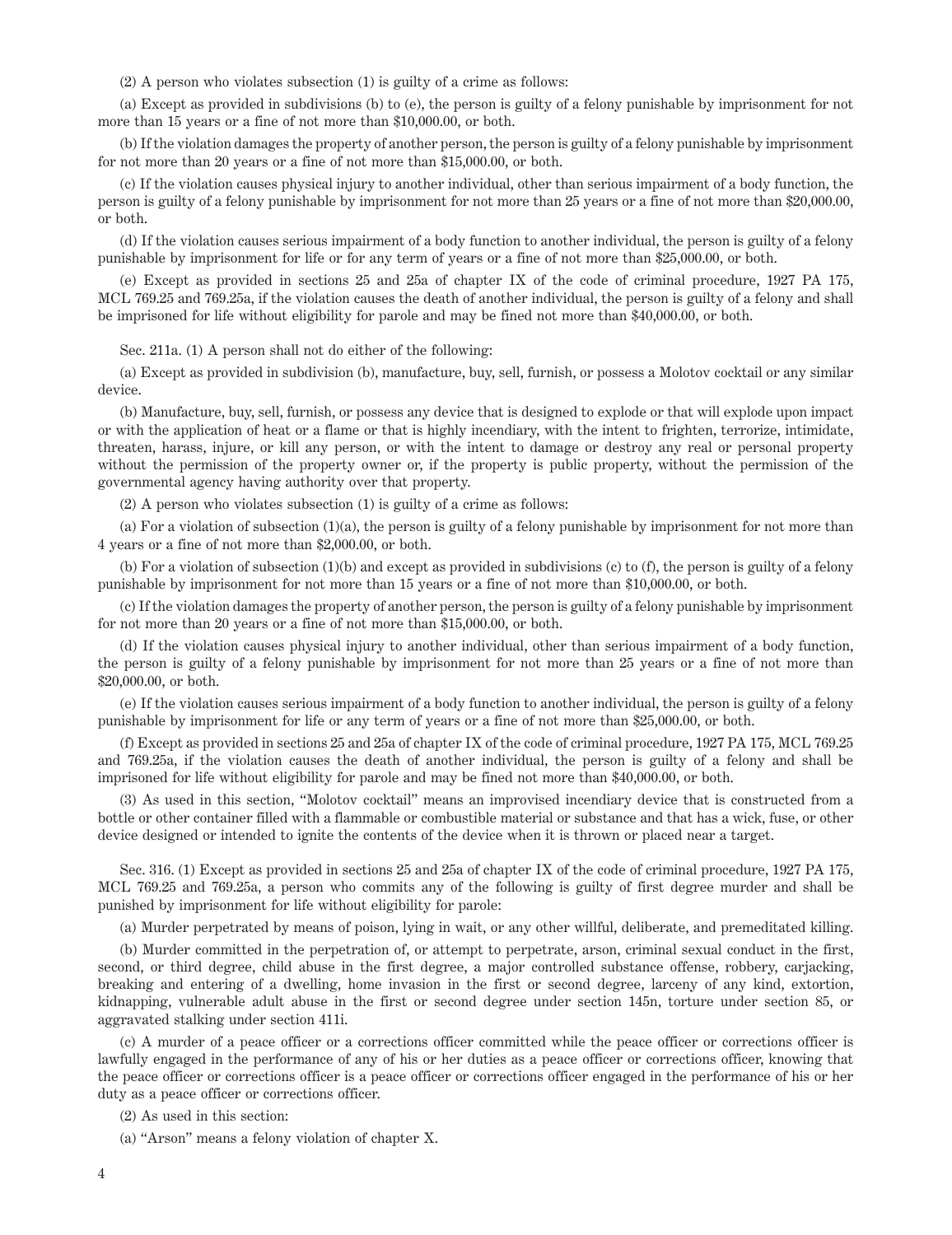(b) "Corrections officer" means any of the following:

(*i*) A prison or jail guard or other prison or jail personnel.

(*ii*) Any of the personnel of a boot camp, special alternative incarceration unit, or other minimum security correctional facility.

(*iii*) A parole or probation officer.

(c) "Major controlled substance offense" means any of the following:

 $(i)$  A violation of section  $7401(2)(a)(i)$  to  $(iii)$  of the public health code, 1978 PA 368, MCL 333.7401.

 $(iii)$  A violation of section  $7403(2)(a)(i)$  to  $(iii)$  of the public health code, 1978 PA 368, MCL 333.7403.

(*iii*) A conspiracy to commit an offense listed in subparagraph (*i*) or (*ii*).

(d) "Peace officer" means any of the following:

(*i*) A police or conservation officer of this state or a political subdivision of this state.

(*ii*) A police or conservation officer of the United States.

(*iii*) A police or conservation officer of another state or a political subdivision of another state.

Sec. 436. (1) A person shall not do either of the following:

(a) Willfully mingle a poison or harmful substance with a food, drink, nonprescription medicine, or pharmaceutical product, or willfully place a poison or harmful substance in a spring, well, reservoir, or public water supply, knowing or having reason to know that the food, drink, nonprescription medicine, pharmaceutical product, or water may be ingested or used by a person to his or her injury.

(b) Maliciously inform another person that a poison or harmful substance has been or will be placed in a food, drink, nonprescription medicine, pharmaceutical product, spring, well, reservoir, or public water supply, knowing that the information is false and that it is likely that the information will be disseminated to the public.

 $(2)$  A person who violates subsection  $(1)(a)$  is guilty of a crime as follows:

(a) Except as provided in subdivisions (b) to (e), the person is guilty of a felony punishable by imprisonment for not more than 15 years or a fine of not more than \$10,000.00, or both.

(b) If the violation damages the property of another person, the person is guilty of a felony punishable by imprisonment for not more than 20 years or a fine of not more than \$15,000.00, or both.

(c) If the violation causes physical injury to another individual, other than serious impairment of a body function, the person is guilty of a felony punishable by imprisonment for not more than 25 years or a fine of not more than \$20,000.00, or both.

(d) If the violation causes serious impairment of a body function to another individual, the person is guilty of a felony punishable by imprisonment for life or any term of years or a fine of not more than \$25,000.00, or both. As used in this subdivision, "serious impairment of a body function" means that term as defined in section 58c of the Michigan vehicle code, 1949 PA 300, MCL 257.58c.

(e) Except as provided in sections 25 and 25a of chapter IX of the code of criminal procedure, 1927 PA 175, MCL 769.25 and 769.25a, if the violation causes the death of another individual, the person is guilty of a felony and shall be imprisoned for life without eligibility for parole and may be fined not more than \$40,000.00, or both.

 $(3)$  A person who violates subsection  $(1)(b)$  is guilty of a crime as follows:

(a) Except as provided in subdivision (b), the person is guilty of a felony punishable by imprisonment for not more than 4 years or a fine of not more than \$2,000.00, or both.

(b) If the person has previously been convicted of violating subsection (1)(b), the person is guilty of a felony punishable by imprisonment for not more than 10 years or a fine of not more than \$5,000.00, or both.

(4) The court may order a term of imprisonment imposed for a violation of this section to be served consecutively to a term of imprisonment imposed for any other violation of law arising out of the same transaction as the violation of this section.

(5) This section does not prohibit an individual from being charged with, convicted of, or punished for any other violation of law that is committed by that individual while violating this section.

Sec. 520b. (1) A person is guilty of criminal sexual conduct in the first degree if he or she engages in sexual penetration with another person and if any of the following circumstances exists:

(a) That other person is under 13 years of age.

(b) That other person is at least 13 but less than 16 years of age and any of the following:

(*i*) The actor is a member of the same household as the victim.

(*ii*) The actor is related to the victim by blood or affinity to the fourth degree.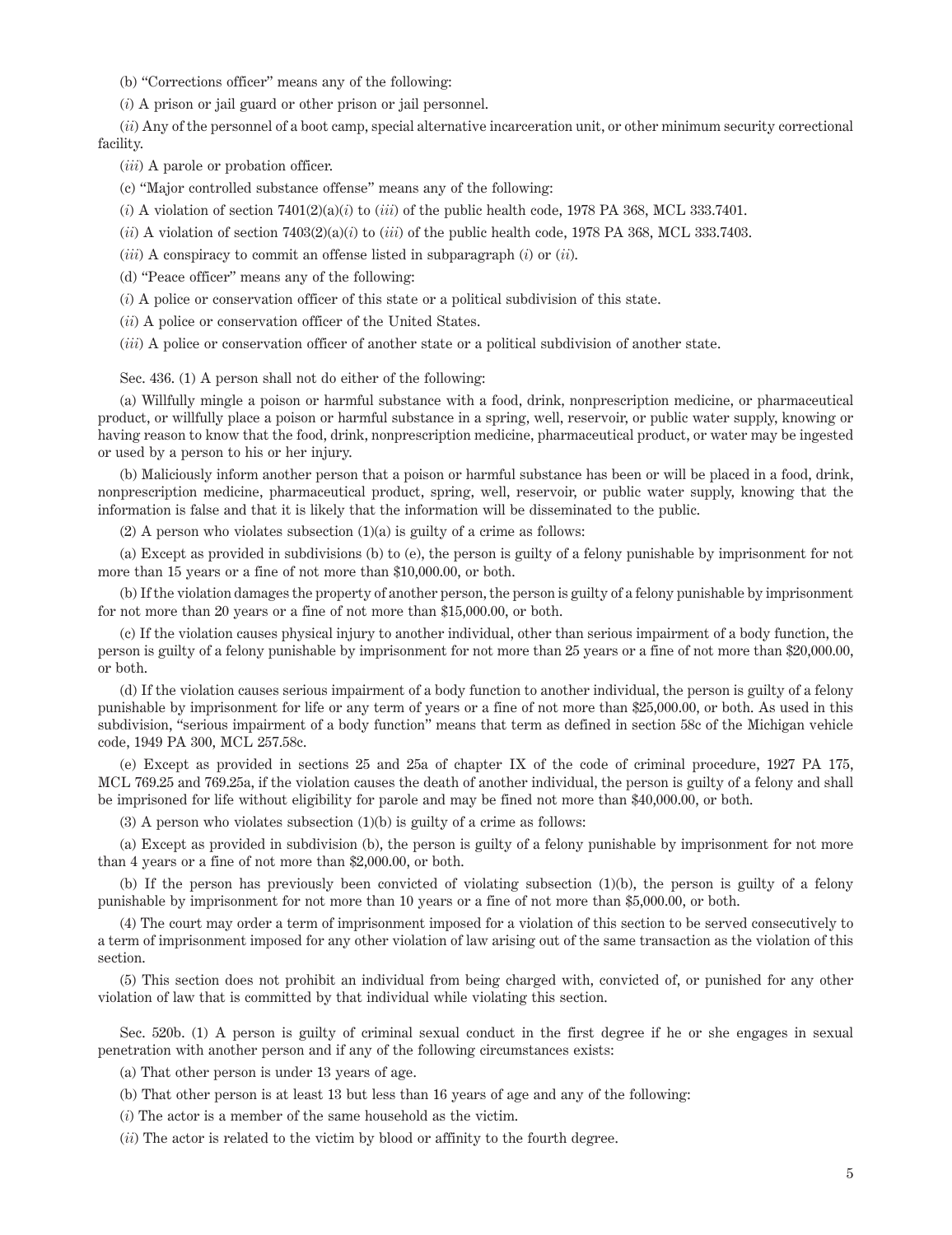(*iii*) The actor is in a position of authority over the victim and used this authority to coerce the victim to submit.

(*iv*) The actor is a teacher, substitute teacher, or administrator of the public school, nonpublic school, school district, or intermediate school district in which that other person is enrolled.

(*v*) The actor is an employee or a contractual service provider of the public school, nonpublic school, school district, or intermediate school district in which that other person is enrolled, or is a volunteer who is not a student in any public school or nonpublic school, or is an employee of this state or of a local unit of government of this state or of the United States assigned to provide any service to that public school, nonpublic school, school district, or intermediate school district, and the actor uses his or her employee, contractual, or volunteer status to gain access to, or to establish a relationship with, that other person.

(*vi*) The actor is an employee, contractual service provider, or volunteer of a child care organization, or a person licensed to operate a foster family home or a foster family group home in which that other person is a resident, and the sexual penetration occurs during the period of that other person's residency. As used in this subparagraph, "child care organization", "foster family home", and "foster family group home" mean those terms as defined in section 1 of 1973 PA 116, MCL 722.111.

(c) Sexual penetration occurs under circumstances involving the commission of any other felony.

(d) The actor is aided or abetted by 1 or more other persons and either of the following circumstances exists:

(*i*) The actor knows or has reason to know that the victim is mentally incapable, mentally incapacitated, or physically helpless.

(*ii*) The actor uses force or coercion to accomplish the sexual penetration. Force or coercion includes, but is not limited to, any of the circumstances listed in subdivision (f).

(e) The actor is armed with a weapon or any article used or fashioned in a manner to lead the victim to reasonably believe it to be a weapon.

(f) The actor causes personal injury to the victim and force or coercion is used to accomplish sexual penetration. Force or coercion includes, but is not limited to, any of the following circumstances:

(*i*) When the actor overcomes the victim through the actual application of physical force or physical violence.

(*ii*) When the actor coerces the victim to submit by threatening to use force or violence on the victim, and the victim believes that the actor has the present ability to execute these threats.

(*iii*) When the actor coerces the victim to submit by threatening to retaliate in the future against the victim, or any other person, and the victim believes that the actor has the ability to execute this threat. As used in this subdivision, "to retaliate" includes threats of physical punishment, kidnapping, or extortion.

(*iv*) When the actor engages in the medical treatment or examination of the victim in a manner or for purposes that are medically recognized as unethical or unacceptable.

(*v*) When the actor, through concealment or by the element of surprise, is able to overcome the victim.

(g) The actor causes personal injury to the victim, and the actor knows or has reason to know that the victim is mentally incapable, mentally incapacitated, or physically helpless.

(h) That other person is mentally incapable, mentally disabled, mentally incapacitated, or physically helpless, and any of the following:

(*i*) The actor is related to the victim by blood or affinity to the fourth degree.

(*ii*) The actor is in a position of authority over the victim and used this authority to coerce the victim to submit.

(2) Criminal sexual conduct in the first degree is a felony punishable as follows:

(a) Except as provided in subdivisions (b) and (c), by imprisonment for life or for any term of years.

(b) For a violation that is committed by an individual 17 years of age or older against an individual less than 13 years of age by imprisonment for life or any term of years, but not less than 25 years.

(c) For a violation that is committed by an individual 18 years of age or older against an individual less than 13 years of age, by imprisonment for life without the possibility of parole if the person was previously convicted of a violation of this section or section 520c, 520d, 520e, or 520g committed against an individual less than 13 years of age or a violation of law of the United States, another state or political subdivision substantially corresponding to a violation of this section or section 520c, 520d, 520e, or 520g committed against an individual less than 13 years of age.

(d) In addition to any other penalty imposed under subdivision (a) or (b), the court shall sentence the defendant to lifetime electronic monitoring under section 520n.

(3) The court may order a term of imprisonment imposed under this section to be served consecutively to any term of imprisonment imposed for any other criminal offense arising from the same transaction.

Sec. 543f. (1) A person is guilty of terrorism when that person knowingly and with premeditation commits an act of terrorism.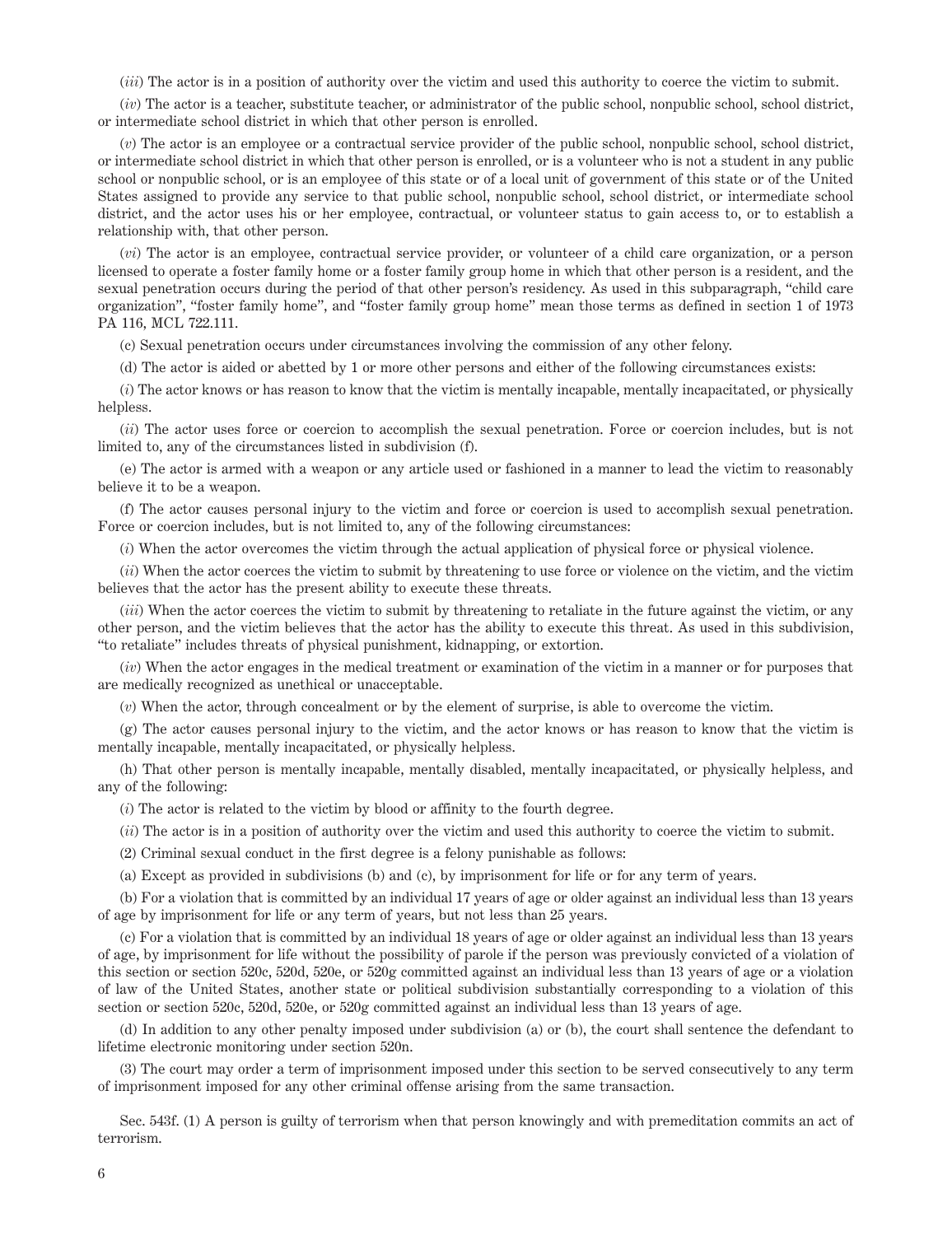(2) Terrorism is a felony punishable by imprisonment for life or any term of years or a fine of not more than \$100,000.00, or both. However, except as provided in sections 25 and 25a of chapter IX of the code of criminal procedure, 1927 PA 175, MCL 769.25 and 769.25a, if death was caused by the terrorist act, the person shall be punished by imprisonment for life without eligibility for parole.

Enacting section 1. This amendatory act does not take effect unless Senate Bill No. 319 of the 97th Legislature is enacted into law.

This act is ordered to take immediate effect.

 $\lambda$ ay . . . . . . . . . . . . . . .

Clerk of the House of Representatives

Carol Morey Viver

Secretary of the Senate

Approved

. . . . . . . . . . . . . . . . . . . Governor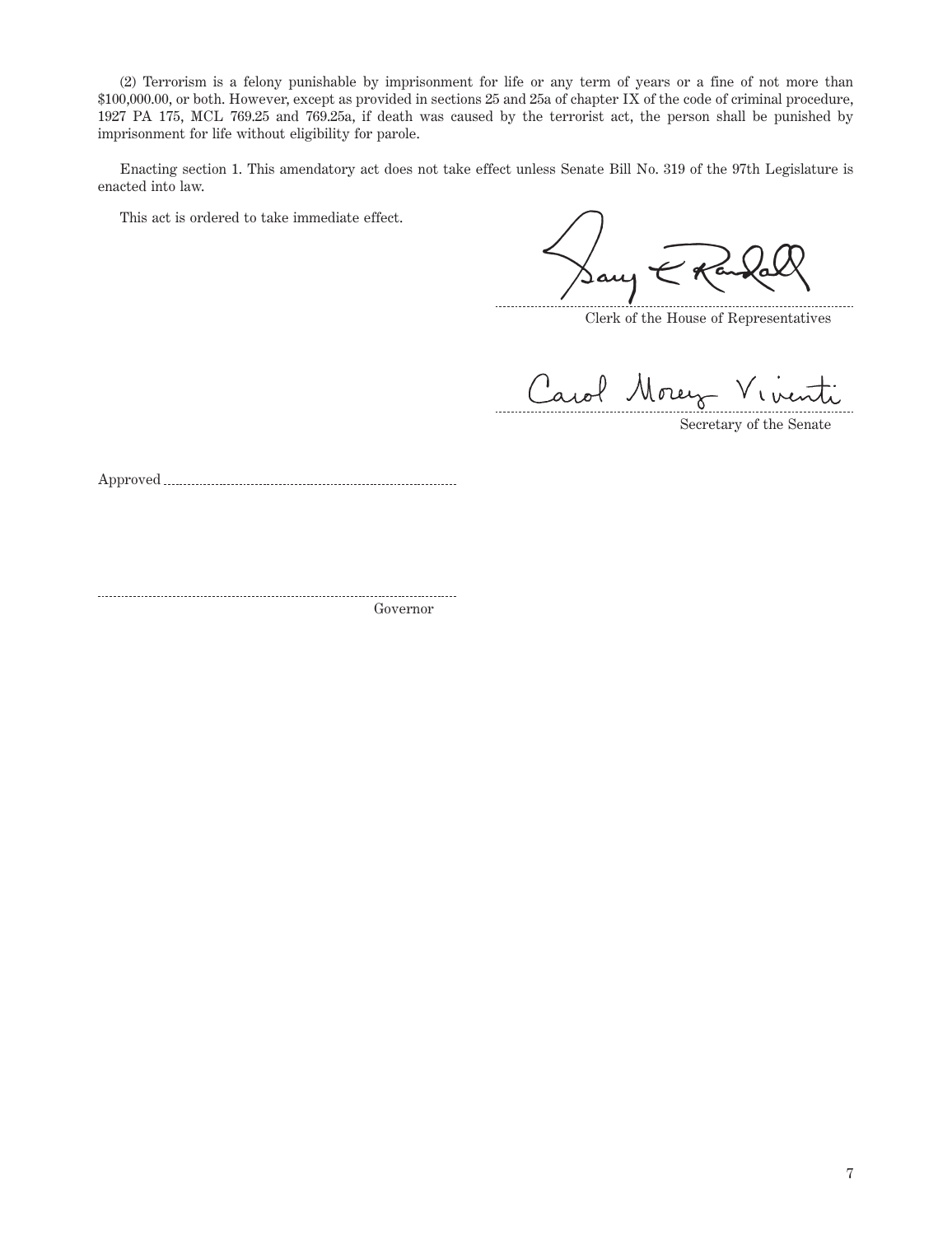# STATE OF MICHIGAN 97TH LEGISLATURE REGULAR SESSION OF 2014

#### **Introduced by Senators Jones, Pappageorge and Schuitmaker**

# **ENROLLED SENATE BILL No. 319**

AN ACT to amend 1927 PA 175, entitled "An act to revise, consolidate, and codify the laws relating to criminal procedure and to define the jurisdiction, powers, and duties of courts, judges, and other officers of the court under the provisions of this act; to provide laws relative to the rights of persons accused of criminal offenses and ordinance violations; to provide for the arrest of persons charged with or suspected of criminal offenses and ordinance violations; to provide for bail of persons arrested for or accused of criminal offenses and ordinance violations; to provide for the examination of persons accused of criminal offenses; to regulate the procedure relative to grand juries, indictments, informations, and proceedings before trial; to provide for trials of persons complained of or indicted for criminal offenses and ordinance violations and to provide for the procedure in those trials; to provide for judgments and sentences of persons convicted of criminal offenses and ordinance violations; to establish a sentencing commission and to prescribe its powers and duties; to provide for procedure relating to new trials and appeals in criminal and ordinance violation cases; to provide a uniform system of probation throughout this state and the appointment of probation officers; to prescribe the powers, duties, and compensation of probation officers; to provide penalties for the violation of the duties of probation officers; to provide for procedure governing proceedings to prevent crime and proceedings for the discovery of crime; to provide for fees of officers, witnesses, and others in criminal and ordinance violation cases; to set forth miscellaneous provisions as to criminal procedure in certain cases; to provide penalties for the violation of certain provisions of this act; and to repeal all acts and parts of acts inconsistent with or contravening any of the provisions of this act," (MCL 760.1 to 777.69) by adding sections 25 and 25a to chapter IX.

*The People of the State of Michigan enact:*

#### CHAPTER IX

Sec. 25. (1) This section applies to a criminal defendant who was less than 18 years of age at the time he or she committed an offense described in subsection (2) if either of the following circumstances exists:

(a) The defendant is convicted of the offense on or after the effective date of the amendatory act that added this section.

(b) The defendant was convicted of the offense before the effective date of the amendatory act that added this section and either of the following applies:

(*i*) The case is still pending in the trial court or the applicable time periods for direct appellate review by state or federal courts have not expired.

(*ii*) On June 25, 2012 the case was pending in the trial court or the applicable time periods for direct appellate review by state or federal courts had not expired.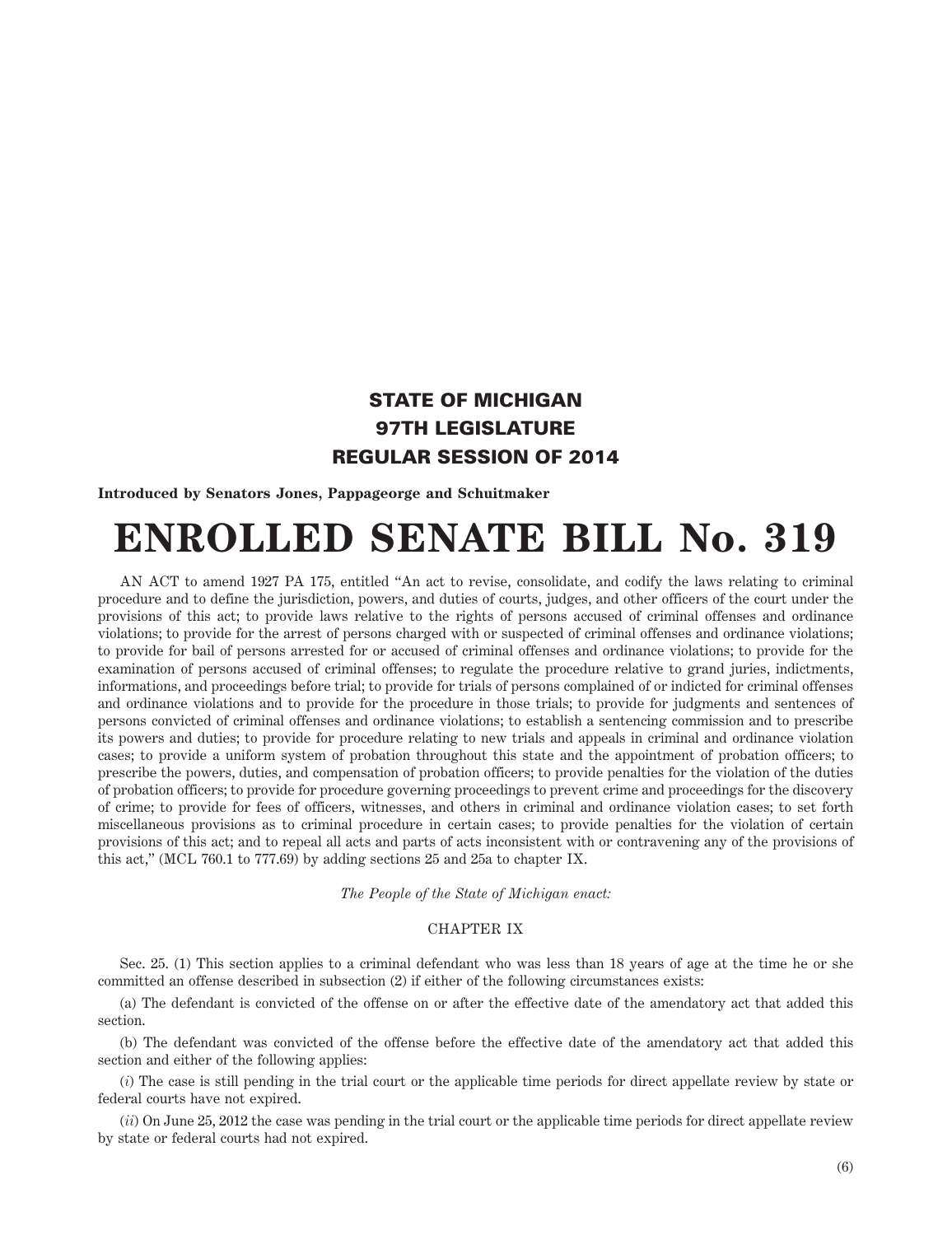(2) The prosecuting attorney may file a motion under this section to sentence a defendant described in subsection (1) to imprisonment for life without the possibility of parole if the individual is or was convicted of any of the following violations:

(a) A violation of section 17764(7) of the public health code, 1978 PA 368, MCL 333.17764.

(b) A violation of section 16(5), 18(7), 316, 436(2)(e), or 543f of the Michigan penal code, 1931 PA 328, MCL 750.16, 750.18, 750.316, 750.436, and 750.543f.

(c) A violation of chapter XXXIII of the Michigan penal code, 1931 PA 328, MCL 750.200 to 750.212a.

(d) Any violation of law involving the death of another person for which parole eligibility is expressly denied under state law.

(3) If the prosecuting attorney intends to seek a sentence of imprisonment for life without the possibility of parole for a case described in subsection (1)(a), the prosecuting attorney shall file the motion within 21 days after the defendant is convicted of that violation. If the prosecuting attorney intends to seek a sentence of imprisonment for life without the possibility of parole for a case described under subsection (1)(b), the prosecuting attorney shall file the motion within 90 days after the effective date of the amendatory act that added this section. The motion shall specify the grounds on which the prosecuting attorney is requesting the court to impose a sentence of imprisonment for life without the possibility of parole.

(4) If the prosecuting attorney does not file a motion under subsection (3) within the time periods provided for in that subsection, the court shall sentence the defendant to a term of years as provided in subsection (9).

(5) If the prosecuting attorney files a motion under subsection (2) requesting that the individual be sentenced to imprisonment for life without parole eligibility, the individual shall file a response to the prosecution's motion within 14 days after receiving notice of the motion.

(6) If the prosecuting attorney files a motion under subsection (2), the court shall conduct a hearing on the motion as part of the sentencing process. At the hearing, the trial court shall consider the factors listed in Miller v Alabama, 576 US \_\_\_\_\_; 183 L Ed 2d 407; 132 S Ct 2455 (2012), and may consider any other criteria relevant to its decision, including the individual's record while incarcerated.

(7) At the hearing under subsection (6), the court shall specify on the record the aggravating and mitigating circumstances considered by the court and the court's reasons supporting the sentence imposed. The court may consider evidence presented at trial together with any evidence presented at the sentencing hearing.

(8) Each victim shall be afforded the right under section 15 of the William Van Regenmorter crime victim's rights act, 1985 PA 87, MCL 780.765, to appear before the court and make an oral impact statement at any sentencing or resentencing of the defendant under this section.

(9) If the court decides not to sentence the individual to imprisonment for life without parole eligibility, the court shall sentence the individual to a term of imprisonment for which the maximum term shall be not less than 60 years and the minimum term shall be not less than 25 years or more than 40 years.

(10) A defendant who is sentenced under this section shall be given credit for time already served but shall not receive any good time credits, special good time credits, disciplinary credits, or any other credits that reduce the defendant's minimum or maximum sentence.

Sec. 25a. (1) Except as otherwise provided in subsections (2) and (3), the procedures set forth in section 25 of this chapter do not apply to any case that is final for purposes of appeal on or before June 24, 2012. A case is final for purposes of appeal under this section if any of the following apply:

(a) The time for filing an appeal in the state court of appeals has expired.

(b) The application for leave to appeal is filed in the state supreme court and is denied or a timely filed motion for rehearing is denied.

(c) If the state supreme court has granted leave to appeal, after the court renders its decision or after a timely filed motion for rehearing is denied.

(2) If the state supreme court or the United States supreme court finds that the decision of the United States supreme court in Miller v Alabama, 576 US \_\_\_\_; 183 L Ed 2d 407; 132 S Ct 2455 (2012), applies retroactively to all defendants who were under the age of 18 at the time of their crimes, and that decision is final for appellate purposes, the determination of whether a sentence of imprisonment for a violation set forth in section 25(2) of this chapter shall be imprisonment for life without parole eligibility or a term of years as set forth in section 25(9) of this chapter shall be made by the sentencing judge or his or her successor as provided in this section. For purposes of this subsection, a decision of the state supreme court is final when either the United States supreme court denies a petition for certiorari challenging the decision or the time for filing that petition passes without a petition being filed.

(3) If the state supreme court or the United States supreme court finds that the decision of the United States supreme court in Miller v Alabama, 576 US \_\_\_\_; 183 L Ed 2d 407; 132 S Ct 2455 (2012), applies retroactively to all defendants who were convicted of felony murder under section 316(1)(b) of the Michigan penal code, 1931 PA 328,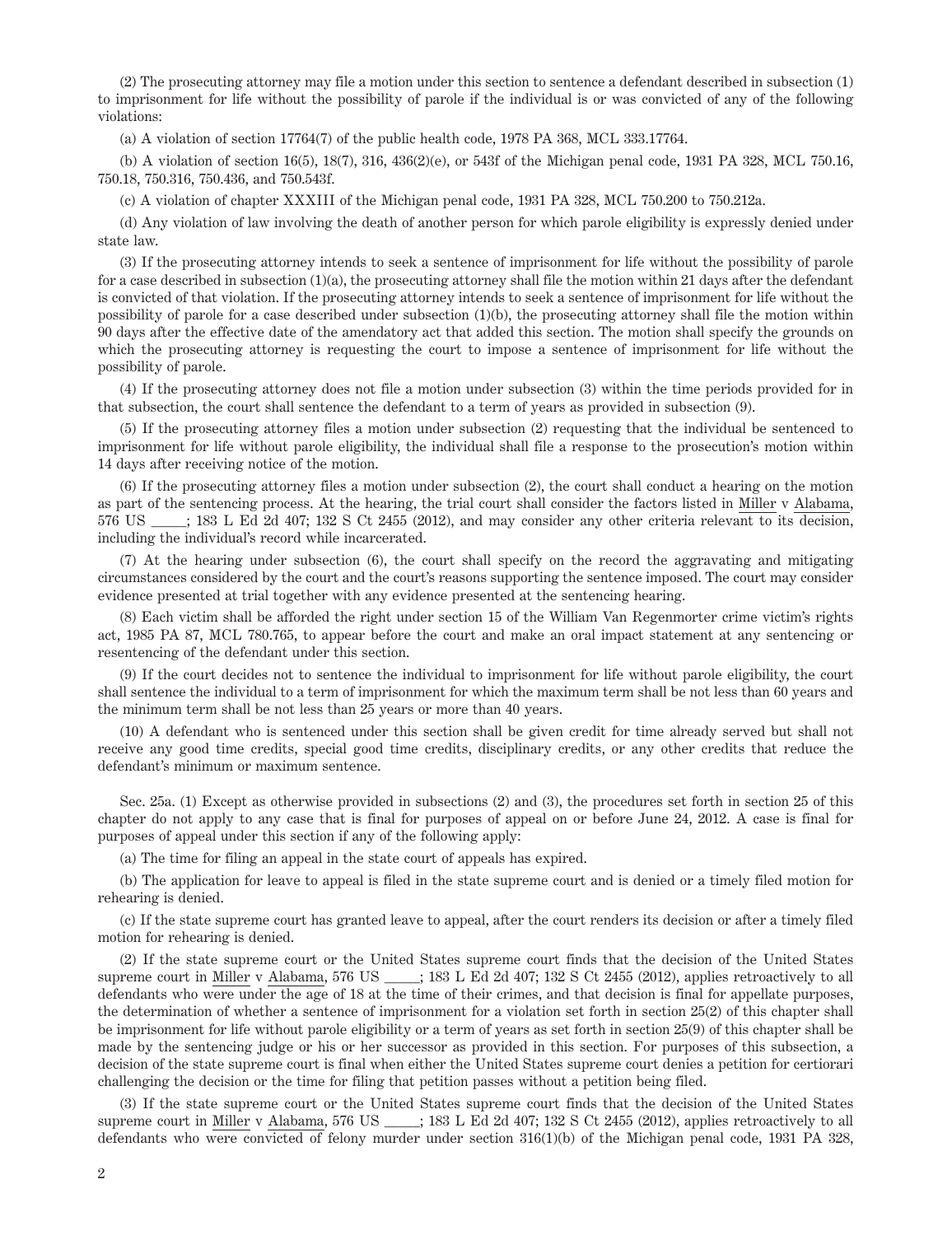MCL 750.316, and who were under the age of 18 at the time of their crimes, and that the decision is final for appellate purposes, the determination of whether a sentence of imprisonment shall be imprisonment for life without parole eligibility or a term of years as set forth in section 25(9) of this chapter shall be made by the sentencing judge or his or her successor as provided in this section. For purposes of this subsection, a decision of the state supreme court is final when either the United States supreme court denies a petition for certiorari challenging the decision with regard to the retroactive application of Miller v Alabama, 576 US \_\_\_\_\_; 183 L Ed 2d 407; 132 S Ct 2455 (2012), to defendants who committed felony murder and who were under the age of 18 at the time of their crimes, or when the time for filing that petition passes without a petition being filed.

(4) The following procedures apply to cases described in subsections (2) and (3):

(a) Within 30 days after the date the supreme court's decision becomes final, the prosecuting attorney shall provide a list of names to the chief circuit judge of that county of all defendants who are subject to the jurisdiction of that court and who must be resentenced under that decision.

(b) Within 180 days after the date the supreme court's decision becomes final, the prosecuting attorney shall file motions for resentencing in all cases in which the prosecuting attorney will be requesting the court to impose a sentence of imprisonment for life without the possibility of parole. A hearing on the motion shall be conducted as provided in section 25 of this chapter.

(c) If the prosecuting attorney does not file a motion under subdivision (b), the court shall sentence the individual to a term of imprisonment for which the maximum term shall be 60 years and the minimum term shall be not less than 25 years or more than 40 years. Each victim shall be afforded the right under section 15 of the William Van Regenmorter crime victim's rights act, 1985 PA 87, MCL 780.765, to appear before the court and make an oral impact statement at any resentencing of the defendant under this subdivision.

(5) Resentencing hearings under subsection (4) shall be held in the following order of priority:

(a) Cases involving defendants who have served 20 or more years of imprisonment shall be held first.

(b) Cases in which the prosecuting attorney has filed a motion requesting a sentence of imprisonment for life without the possibility of parole shall be held after cases described in subdivision (a) are held.

(c) Cases other than those described in subdivisions (a) and (b) shall be held after the cases described in subdivisions (a) and (b) are held.

(6) A defendant who is resentenced under subsection (4) shall be given credit for time already served, but shall not receive any good time credits, special good time credits, disciplinary credits, or any other credits that reduce the defendant's minimum or maximum sentence.

This act is ordered to take immediate effect.

Carol Morey

Secretary of the Senate

Clerk of the House of Representatives

Approved

Governor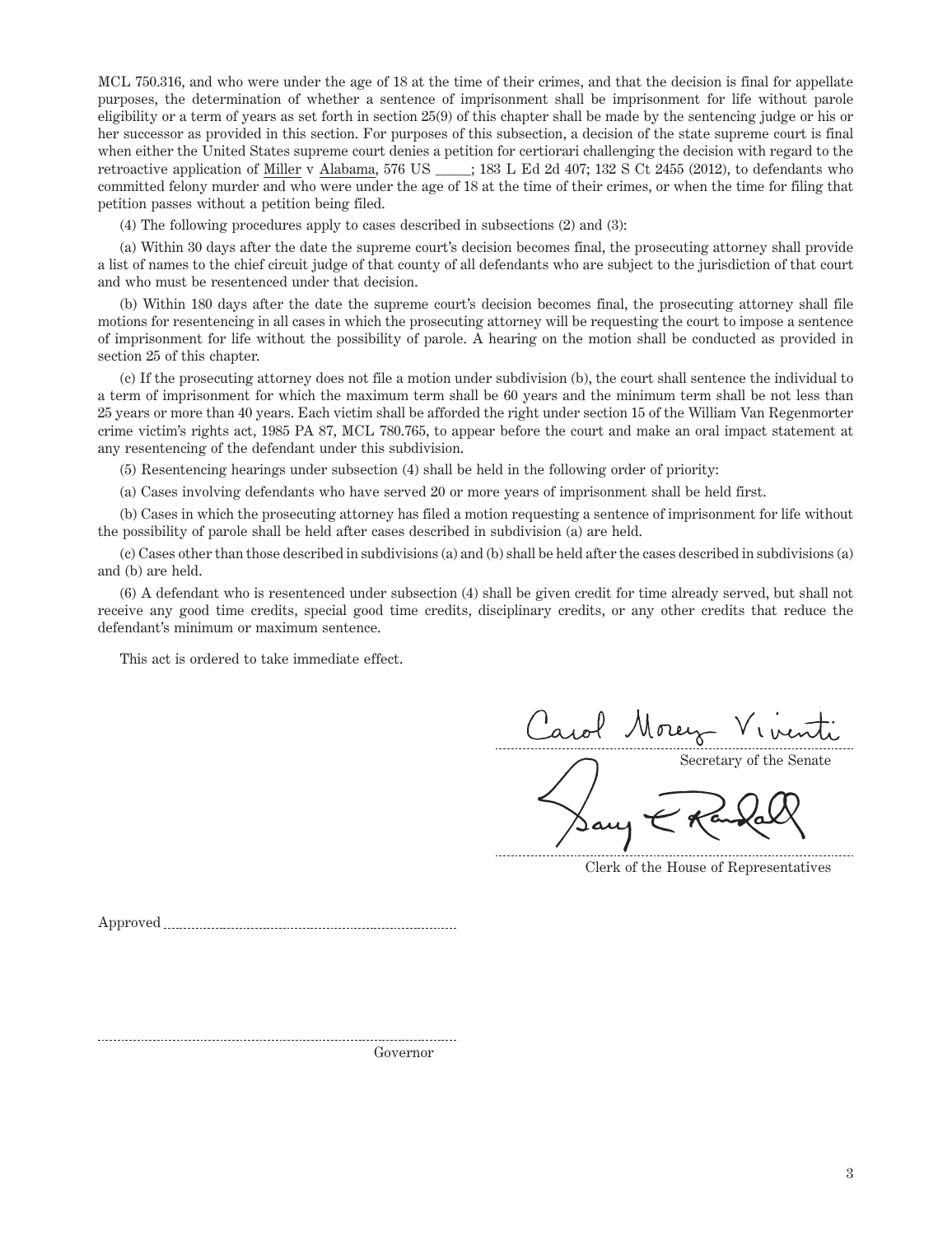## н

Supreme Court of Nebraska. State of Nebraska, Appellee, v. Douglas M. Mantich, Appellant.

> No. S–11–301 Filed February 7, 2014.

Appeal from the District Court for Douglas County: J. PATRICK MULLEN, Judge. Sentence vacated, and cause remanded for resentencing. Adam J. Sipple, of Johnson & Mock, Oakland, for appellant.

Jon Bruning, Attorney General, and J. Kirk Brown, Lincoln, for appellee.

Heavican, C.J., Wright, Connolly, Stephan, McCormack, Miller-Lerman, and Cassel, JJ.

#### *Syllabus by the Court*

**\*1** 1. **Constitutional Law: Sentences.** Whether a sentence violates the Eighth Amendment's cruel and unusual punishment clause presents a question of law.

2. **Judgments: Appeal and Error.** When reviewing a question of law, an appellate court reaches a conclusion independent of the lower court's ruling.

3. **Constitutional Law: Criminal Law: Statutes: Convictions: Sentences: Time.** When a decision of the U.S. Supreme Court results in a "new rule," that rule applies to all criminal cases still pending on direct review. As to convictions that are already final, however, the rule applies only in limited circumstances. New substantive rules generally apply retroactively. This includes decisions that narrow the scope of a criminal statute by interpreting its terms, as well as constitutional determinations that place particular conduct or

persons covered by the statute beyond the State's power to punish.

4. **Constitutional Law: Criminal Law: Time.** New rules of procedure generally do not apply retroactively. The only exception is those rules that are "watershed rules of criminal procedure" implicating the fundamental fairness and accuracy of the criminal proceedings.

5. **Constitutional Law: Criminal Law: Minors: Sentences: Time: Appeal and Error.** The holding of the U.S. Supreme Court in *Miller v. Alabama,* –––U.S. ––––, 132 S.Ct. 2455, 183 L.Ed.2d 407 (2012), that the Eighth Amendment forbids a sentencing scheme which mandates life in prison without the possibility of parole for juvenile offenders, is a new substantive rule of constitutional law which applies retroactively to criminal cases on collateral review.

Stephan, J.

In 1994, Douglas M. Mantich was convicted of first degree murder and use of a firearm to commit a felony. He was sentenced to life imprisonment for the murder conviction and 5 to 20 years' imprisonment for the firearm conviction. The murder was committed when Mantich was 16 years old. On direct appeal, we affirmed his convictions and life imprisonment sentence and vacated and remanded his firearm sentence for resentencing. FN1

> FN1. *State v. Mantich,* 249 Neb. 311, 543 N.W.2d 181 (1996).

In 2010, Mantich filed an amended postconviction motion alleging his life imprisonment sentence violated the Eighth Amendment's prohibition on cruel and unusual punishment because it was (1) categorically prohibited under the U.S. Supreme Court's holding in *Graham v. Florida* <sup>FINZ</sup> and (2) grossly disproportionate to the offense for which he was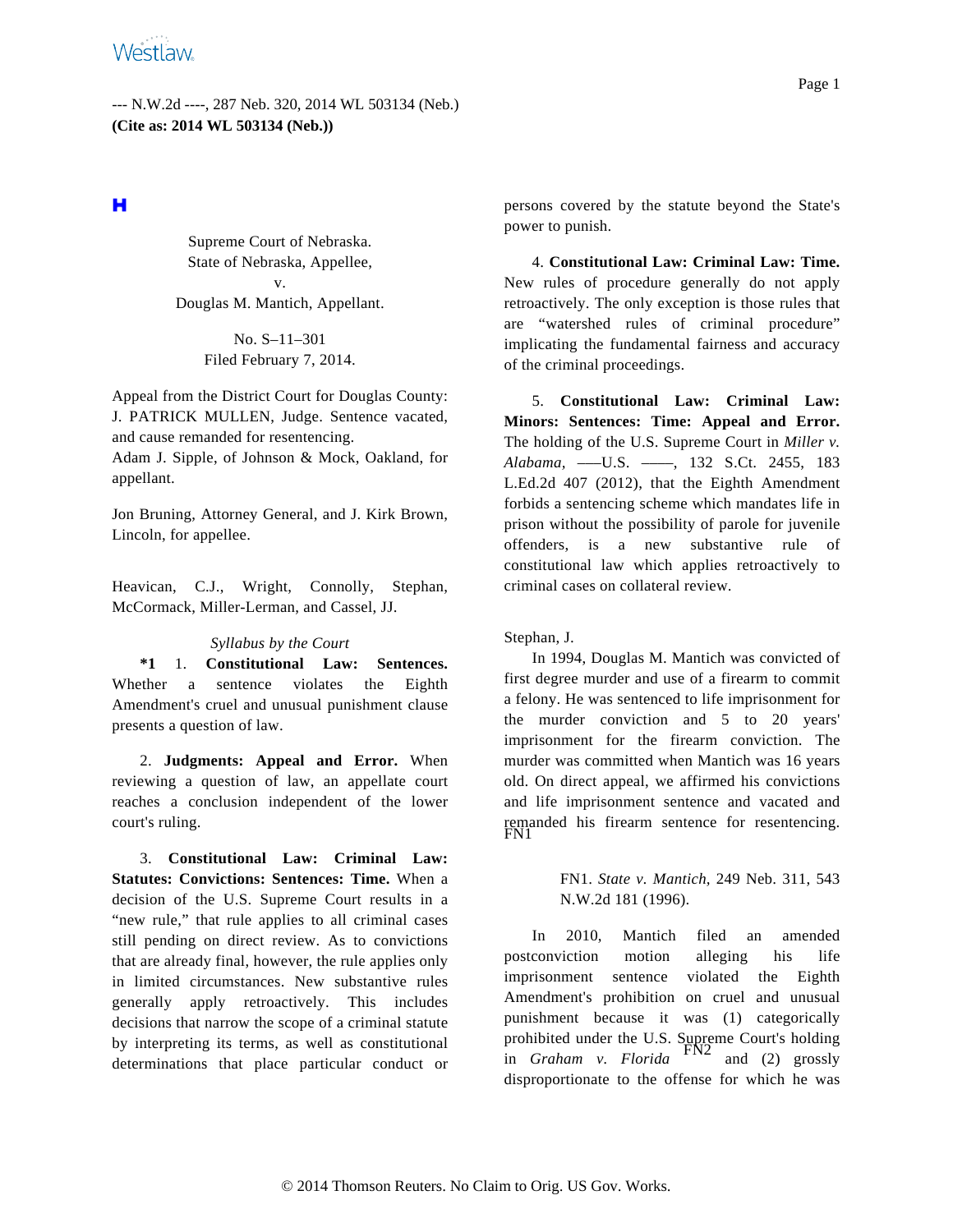convicted. Mantich also alleged that the attorney who represented him at his trial and on direct appeal was ineffective in not asserting these Eighth Amendment claims. The district court denied the postconviction motion without conducting an evidentiary hearing, and Mantich appealed from that order.

## FN2. *Graham v. Florida,* 560 U.S. 48, 130 S.Ct. 2011, 176 L.Ed.2d 825 (2010).

We heard oral arguments in the appeal on October 7, 2011. On July 11, 2012, we set the case for reargument and ordered supplemental briefing after the U.S. Supreme Court held in *Miller v. Alabama* FN3 that the Eighth Amendment forbids a state sentencing scheme that mandates life in prison without the possibility of parole for a juvenile offender convicted of homicide. We now hold that Mantich's life imprisonment sentence is unconstitutional under *Miller.*

> FN3. *Miller v. Alabama,* ––– U.S. ––––, 132 S.Ct. 2455, 183 L.Ed.2d 407 (2012).

#### I. FACTS

**\*2** On December 5, 1993, a gathering was held to mourn the death of a "Lomas" gang member. Several members of the gang attended the party, including Mantich, Gary Brunzo, Daniel Eona, Juan Carrera, and Angel Huerta. At the gathering, Mantich consumed between 5 and 10 beers and smoked marijuana in a 2 1/ 2-hour period.

Sometime after 1 a.m., Carrera decided that he wanted to steal a car and commit a driveby shooting of a member of a rival gang. While holding a gun, Eona responded that he also wanted to steal a car and talked about "jackin' somebody" and "putting a gun to their head." Brunzo and Eona then walked toward Dodge Street to steal a vehicle. They returned about 20 minutes later in a stolen red minivan, and Carrera and Huerta got in. Over his girlfriend's objection and attempt to physically restrain him, Mantich also got into the van.

The van had no rear seats. Eona was in the driver's seat, and Brunzo was in the front passenger seat. Carrera sat behind the driver's seat; Huerta sat on the passenger side, close to the sliding side door; and Mantich sat behind Carrera and Huerta, toward the back of the van. After a short time, Mantich realized that a man, later identified as Henry Thompson, was in the van. Thompson was kneeling between the driver's seat and the front passenger seat with his hands over his head and his head facing the front of the van.

The gang members began chanting "Cuz" and "Blood." Mantich thought the purpose was to make Thompson believe they were affiliated with a different gang. Eona demanded Thompson's money, and Brunzo told Thompson they were going to shoot him. Mantich saw Brunzo and Eona poke Thompson in the head with their guns. Eventually, a shot was fired and Thompson was killed. Thompson's body was pulled out of the van and left on 13th Street.

The group then drove to Carrera's house so he could retrieve his gun. After this, they drove by a home and fired several shots at it from the vehicle. Later, they sank the van in the Missouri River and walked back to 13th Street. From there, Mantich and Huerta took all the guns and went to Huerta's house to hide them. Brunzo, Eona, and Carrera walked toward the area of Thompson's body.

After hiding the guns with Huerta, Mantich walked to Brian Dilly's house. While still intoxicated, Mantich told Dilly and Dilly's brothers about the events of the night. Mantich claimed he had pulled the trigger and killed Thompson. When the 6 o'clock news featured a story on the homicide, Mantich said, " 'I told you so,' " and " 'I told you I did it.' " About an hour after the newscast, Mantich told Dilly that Brunzo was actually the person who shot and killed Thompson. The police later learned about Mantich's conversations with Dilly, and arrest warrants were issued for Mantich, Brunzo, Eona, and Carrera. Mantich was arrested on January 4, 1994.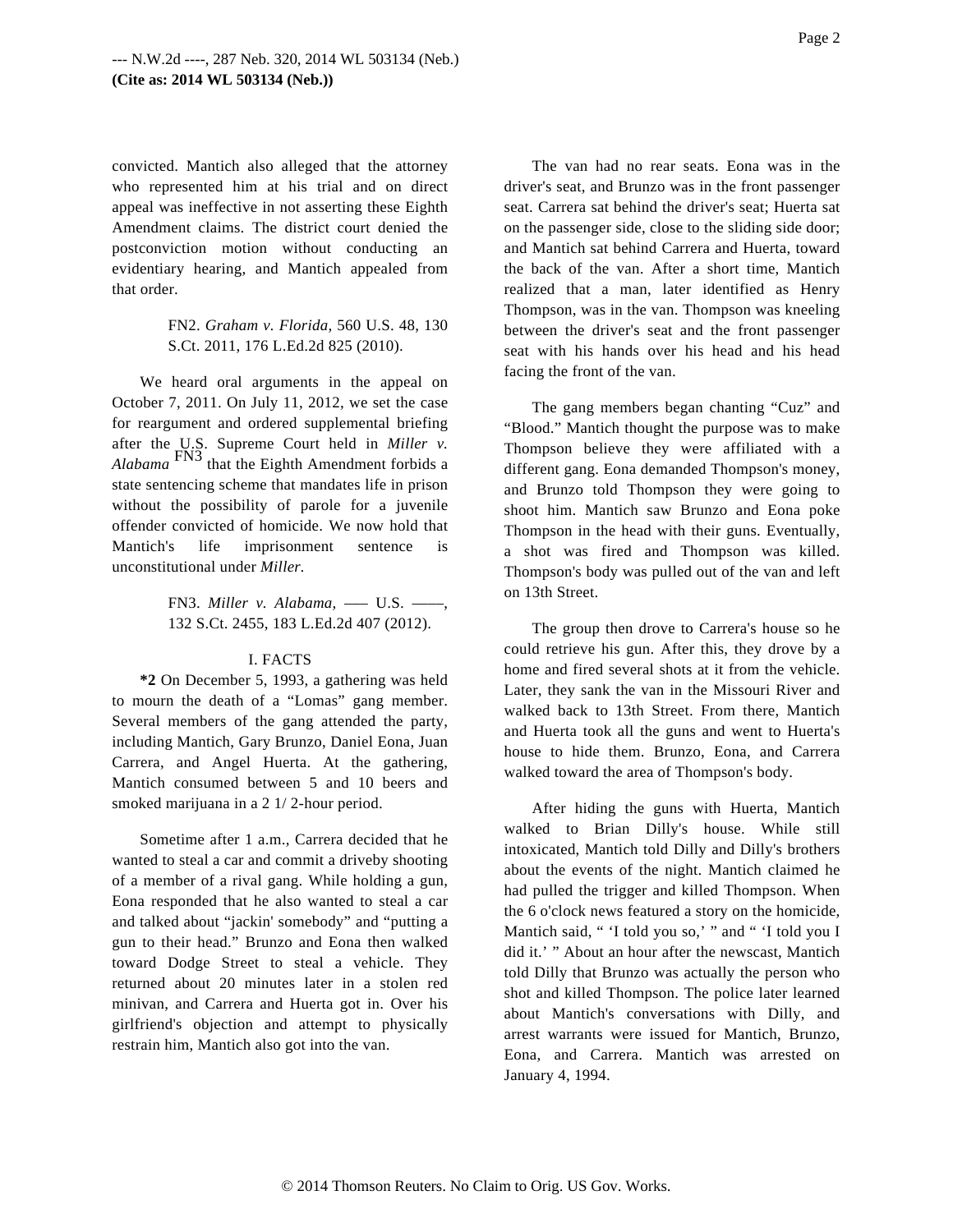Mantich agreed to talk with Omaha police about what happened and initially claimed that Brunzo shot Thompson. The police told Mantich that statements were being obtained from Brunzo, Eona, and Carrera and that Mantich's statement was inconsistent with the information the police had acquired. The police also told Mantich that Dilly said Mantich confessed to shooting Thompson. Mantich admitted telling Dilly he shot Thompson, but explained that it was a lie and that he was only trying to look like "a bad ass." Mantich claimed that he had not shot anyone and that Brunzo was the shooter.

**\*3** The police then told Mantich they knew what happened and assured Mantich that his family and girlfriend "would not abandon him" if he told the truth. At this point, Mantich admitted that he had pulled the trigger. Mantich said, " 'I'm sorry it happened. I wished it wouldn't have happened.' " Mantich further stated, " 'They handed me the gun and said shoot him, so I did it.' " Mantich again confessed during a taped statement to shooting Thompson.

Mantich testified in his own behalf at trial. He acknowledged his statements to Dilly and the police that he had shot Thompson, but told the jury that he had not shot Thompson. On September 26, 1994, the jury returned a verdict of guilty on one charge of first degree murder and one charge of use of a firearm to commit a felony.

#### 1. SENTENCING AND DIRECT APPEAL

In October 1994, the district court sentenced Mantich to a term of life imprisonment on the first degree murder conviction and to 5 to 20 years' imprisonment on the conviction of use of a firearm to commit a felony. Mantich's life imprisonment sentence carries no possibility of release on parole unless the Board of Pardons commutes his sentence<br>to a term of years. FN4 The court ordered the sentences to run consecutively.

> FN4. See, Neb. Const. art. IV, § 13; Neb. Rev. Stat. § 83-1,126 (Reissue 2008);

#### *Poindexter v. Houston,* 275 Neb. 863, 750 N.W.2d 688 (2008).

On direct appeal, Mantich assigned various errors, including that the evidence was insufficient to support his convictions. He did not assert an Eighth Amendment claim with respect to his life imprisonment sentence. We found no merit in any of his assignments of error, but concluded that there was plain error resulting from a failure to give credit for time served on his sentence for use of a firearm to commit a felony. We therefore affirmed his convictions but vacated the firearm sentence and remanded the cause with directions to resentence Mantich, giving him credit for time served.FN5

#### FN5. See *Mantich, supra* note 1.

#### 2. POSTCONVICTION PROCEEDINGS

Mantich filed a pro se motion for postconviction relief on September 25, 2006. The court dismissed the first five grounds of the motion, reasoning they were the same grounds Mantich raised on direct appeal. The court did not dismiss Mantich's claim of ineffective assistance of counsel and appointed counsel to represent Mantich with respect to that claim. That attorney filed the operative amended motion for postconviction relief on August 31, 2010.

The amended motion asserted Mantich's sentence of life imprisonment without parole violated the Eighth Amendment because it was (1) categorically prohibited under *Graham v. Florida* FN6 and (2) disproportionate to the offense for which he was convicted. In *Graham*, FN7 the U.S. Supreme Court held that "the Eighth Amendment forbids a State from imposing a life without parole sentence on a juvenile nonhomicide offender." The amended motion also alleged the attorney who represented Mantich during trial and on direct appeal was ineffective for not objecting to the life imprisonment without parole sentence on Eighth Amendment grounds.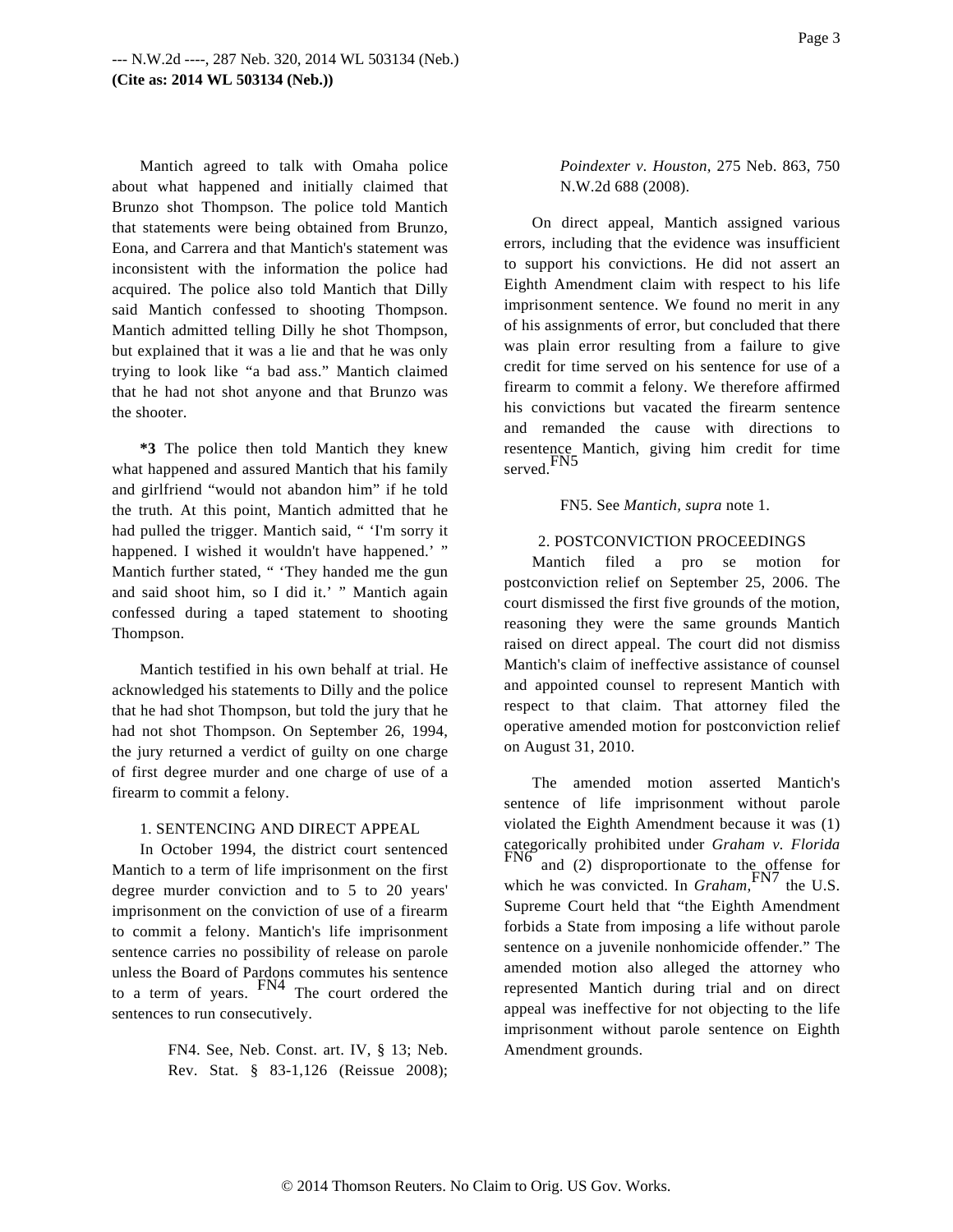6. *Graham, supra* note 2.

FN7. *Id.,* 560 U.S. at 75, 130 S.Ct. 2011.

The State moved to dismiss Mantich's amended motion, asserting *Graham* did not apply because Mantich was convicted of a homicide offense. The State further contended that Mantich's counsel was not ineffective.

On March 17, 2011, the district court denied Mantich's amended motion without an evidentiary hearing. The court concluded that Mantich's life imprisonment sentence was not categorically barred under *Graham* or any decision of this court. Mantich filed this timely appeal. While it was pending, the U.S. Supreme Court decided *Miller v. Alabama.*FN8 *Miller* held that a sentence of mandatory life imprisonment without parole for a juvenile violated the Eighth Amendment's prohibition on cruel and unusual punishment. We ordered reargument and supplemental briefing on the effect of *Miller* on Mantich's postconviction motion.

#### FN8. *Miller, supra* note 3.

#### II. ASSIGNMENTS OF ERROR

**\*4** In the original appeal from the denial of postconviction relief, Mantich assigned, restated and summarized, that the district court erred in (1) failing to vacate his sentence pursuant to the holding of *Graham,* (2) failing to vacate his sentence as unconstitutionally disproportionate to the offense of felony murder, and (3) failing to hold an evidentiary hearing on the issues presented by his ineffective assistance of counsel and Eighth Amendment claims. After we ordered supplemental briefing in light of *Miller,* Mantich reasserted all of the assignments of error raised in his initial brief. He also assigned, restated and consolidated, that his life imprisonment sentence is a violation of the 8th and 14th Amendments based on the U.S. Supreme Court's decision in *Miller.*

Page 4

Whether a sentence violates the Eighth Amendment's cruel and unusual punishment clause<br>presents a question of law. <sup>FN9</sup> When reviewing a question of law, an appellate court reaches a conclusion independent of the lower court's ruling. FN10

> FN9. See *State v. Hurbenca,* 266 Neb. 853, 669 N.W.2d 668 (2003).

> FN10. *State v. Sims,* 277 Neb. 192, 761 N.W.2d 527 (2009); *State v. Davis,* 276 Neb. 755, 757 N.W.2d 367 (2008).

#### IV. ANALYSIS

1. *MILLER V. ALABAMA* APPLIES TO MANTICH

In *Miller v. Alabama*, FN11 the Court held that the "Eighth Amendment forbids a sentencing scheme that mandates life in prison without possibility of parole for juvenile offenders." The Court reached its conclusion by applying two lines of precedent. First, the Court recognized two previous juvenile cases, *Graham v. Florida* FN12 and *Roper v. Simmons.*FN13 *Graham* held that a juvenile could not be sentenced to life imprisonment without parole for a nonhomicide offense. *Roper* held that a juvenile could not be sentenced to death. Both thus announced categorical bans on sentencing practices as they apply to juveniles. The Court in *Miller* reasoned that *Graham* and *Roper* established that "children are constitutionally different from adults for<br>purposes of sentencing." FN14 Specifically, the Court in *Miller* noted that compared to adults, children lack maturity and have an underdeveloped sense of responsibility, are more vulnerable to outside influences and pressures, and have yet to fully develop their character. Because of these differences, the Court reasoned juveniles have "diminished culpability and greater prospects for reform."FN15

FN11. *Miller*, 132 S.Ct. at 2469.

FN12. *Graham, supra* note 2.

#### III. STANDARD OF REVIEW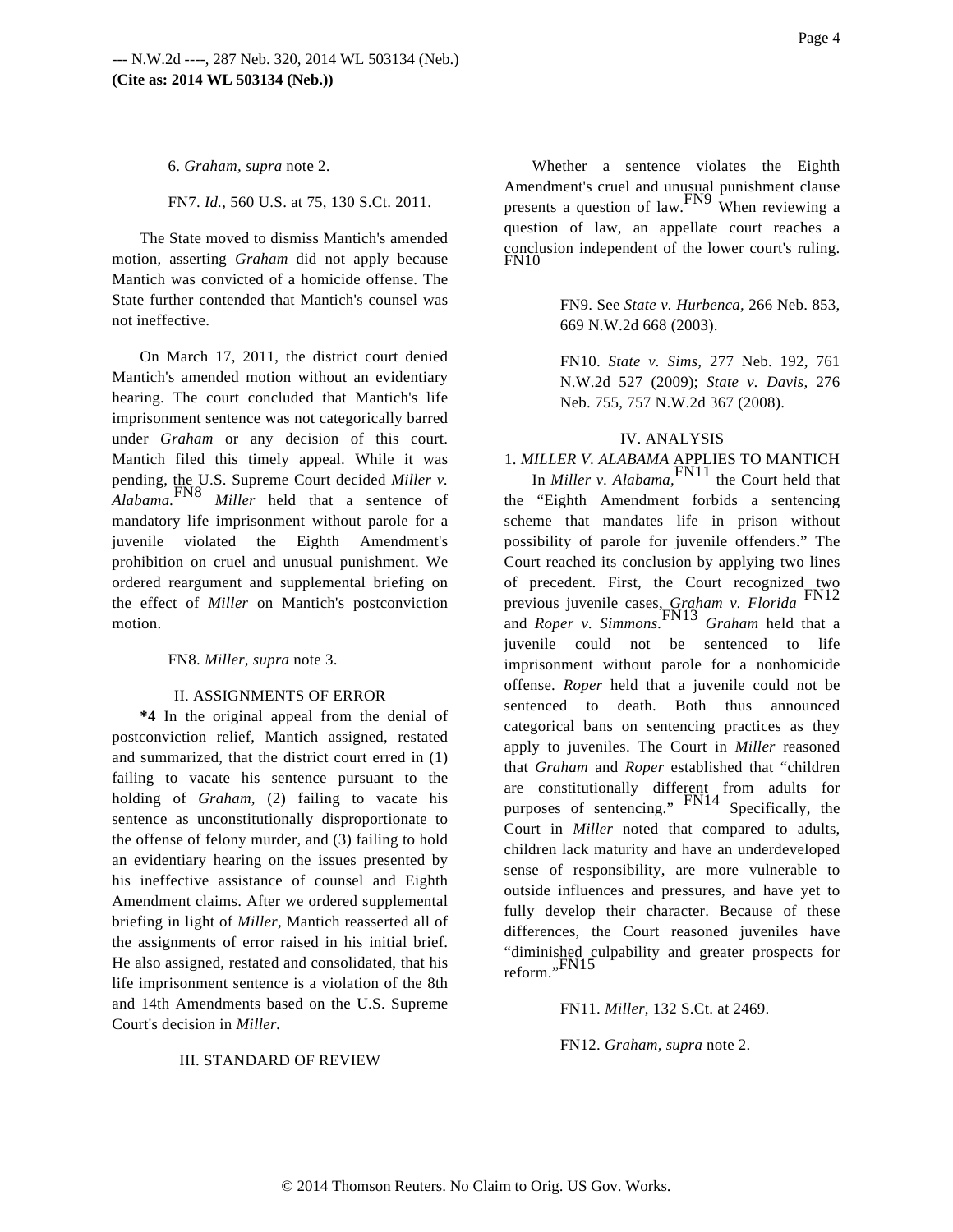FN13. *Roper v. Simmons,* 543 U.S. 551, 125 S.Ct. 1183, 161 L.Ed.2d 1 (2005).

FN14. *Miller*, 132 S.Ct. at 2464.

FN15. *Id.*

Second, the *Miller* Court recognized prior Court jurisprudence requiring individualized decisionmaking in capital punishment cases. FN16 It then applied this jurisprudence to the imposition of life imprisonment on juveniles by reasoning that a life imprisonment without parole sentence for a juvenile is tantamount to a death sentence for an<br>adult. The According to the Court, because the Eighth Amendment when applied to adults requires individualized sentencing prior to the imposition of a death sentence, the Eighth Amendment when applied to juveniles requires individualized sentencing prior to the imposition of a sentence of life imprisonment without parole.<sup>FN18</sup>

> FN16. *Miller, supra* note 3. See, *Sumner v. Shuman,* 483 U.S. 66, 107 S.Ct. 2716, 97 L.Ed.2d 56 (1987); *Eddings v. Oklahoma,* 455 U.S. 104, 102 S.Ct. 869, 71 L.Ed.2d 1 (1982); *Lockett v. Ohio,* 438 U.S. 586, 98 S.Ct. 2954, 57 L.Ed.2d 973 (1978); *Woodson v. North Carolina,* 428 U.S. 280, 96 S.Ct. 2978, 49 L.Ed.2d 944 (1976).

FN17. *Miller, supra* note 3.

FN18. *Id.*

The threshold question presented to us in this appeal is whether the holding in *Miller* applies to Mantich so that his sentence must be vacated and this cause remanded for a new sentencing hearing. We held in *State v. Castaneda* FN19 that life imprisonment sentences imposed on juveniles in Nebraska prior to *Miller* were mandatory sentences and were equivalent to life imprisonment without parole. But Mantich's life imprisonment sentence was imposed and his first degree murder conviction became final years before *Miller* was decided. He is entitled to be resentenced only if the rule announced in *Miller* applies retroactively to cases that became final prior to its pronouncement, i.e., cases on collateral review.

> FN19. *State v. Castaneda,* 287 Neb. 289,  $\frac{\text{N.W.2d}}{\text{N.W.2d}}$  (2014).

#### (a) Retroactivity Test

**\*5** In its 1989 decision in *Teague v. Lane,*FN20 the U.S. Supreme Court set forth a test for determining when a new rule of constitutional law will be applied to cases on collateral review. Before announcing the test, however, the Court emphasized that "the question 'whether a decision [announcing a new rule should] be given prospective or retroactive effect should be faced at the time of [that] decision.' "  $FN21$  The Court explained that "[r]etroactivity is properly treated as a threshold question, for, once a new rule is applied to the defendant in the case announcing the rule, evenhanded justice requires that it be applied retroactively to all who are similarly situated." FN22

> FN20. *Teague v. Lane,* 489 U.S. 288, 109 S.Ct. 1060, 103 L.Ed.2d 334 (1989).

> FN21. *Id.,* 489 U.S. at 300, 109 S.Ct. 1060, quoting Paul J. Mishkin, *Foreword: The High Court, the Great Writ, and the Due Process of Time and Law,* 79 Harv. L.Rev. 56 (1965).

> FN22. *Teague*, 489 U.S. at 300, 109 S.Ct. 1060.

According to *Teague,* "new rules should always be applied retroactively to cases on direct review, but ... generally they should not be applied retroactively to criminal cases on collateral review." FN23 The rationale for the distinction is that collateral review is not designed as a substitute for direct review and that the government has a legitimate interest in having judgments become and remain final.FN24

FN23. *Id.,* 489 U.S. at 303, 109 S.Ct. 1060.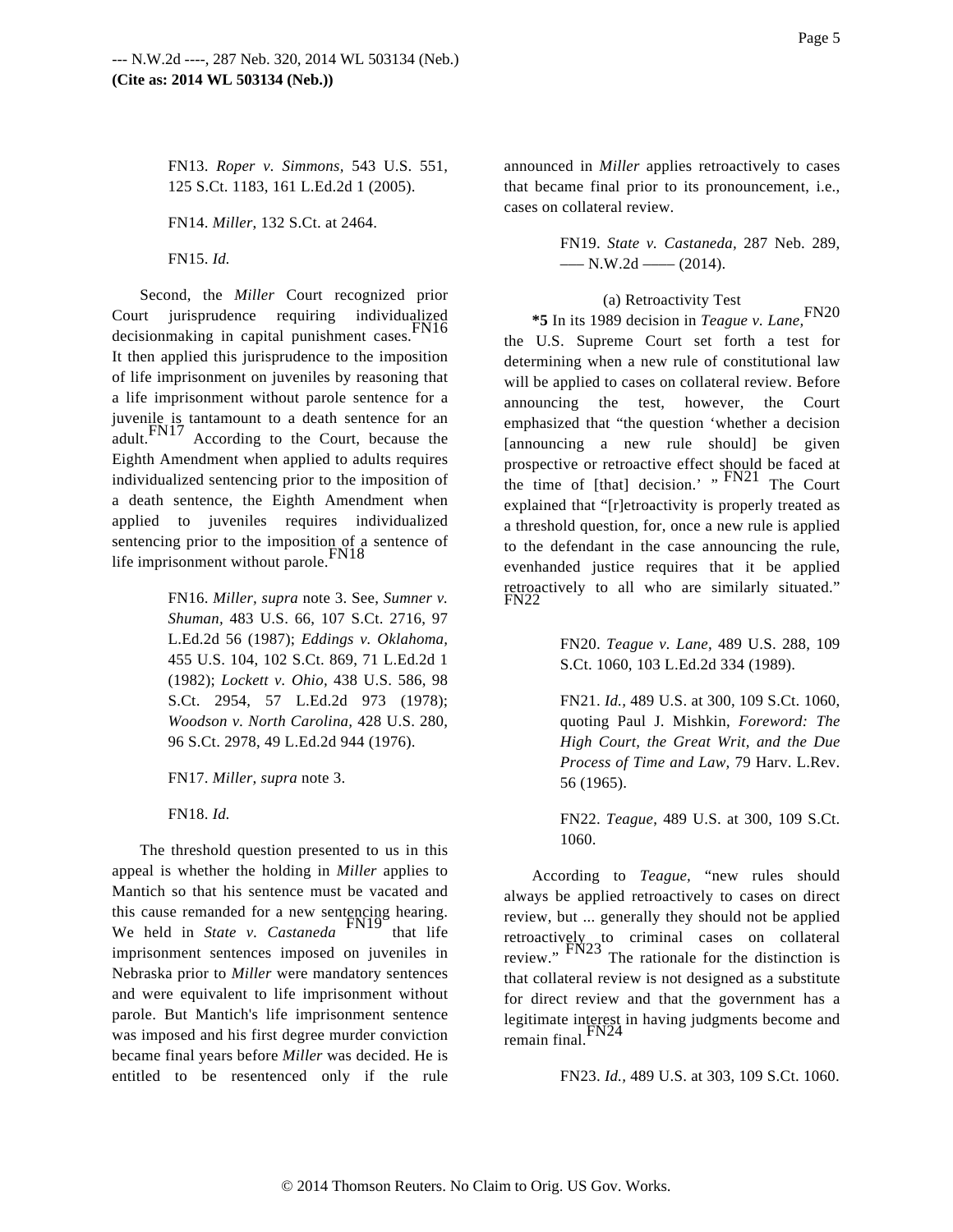#### FN24. See *Teague, supra* note 20.

*Teague* articulated two exceptions to the general rule of nonretroactivity for cases on collateral review. First, a new rule should be applied retroactively if it "places 'certain kinds of primary, private individual conduct beyond the power of the criminal law-making authority to<br>proscribe.' " FN25 Second, a new rule should be applied retroactively if it "requires the observance of 'those procedures that ... are "implicit in the concept of ordered liberty." "FN26 The ultimate holding in Teague was this: "Unless they fall within an exception to the general rule, new constitutional rules of criminal procedure will not be applicable to those cases which have become final before the new rules are announced." FN27

> FN25. *Id.,* 489 U.S. at 307, 109 S.Ct. 1060, quoting *Mackey v. United States,* 401 U.S. 667, 91 S.Ct. 1160, 28 L.Ed.2d 404 (1971) ( Harlan, J., concurring in part, and in part dissenting).

> FN26. *Id.* quoting *Mackey, supra* note 25 (quoting *Palko v. Connecticut,* 302 U.S. 319, 58 S.Ct. 149, 82 L.Ed. 288 (1937), *overruled on other grounds, Benton v. Maryland,* 395 U.S. 784, 89 S.Ct. 2056, 23 L.Ed.2d 707 (1969)).

> FN27. *Teague*, 489 U.S. at 310, 109 S.Ct. 1060.

Since *Teague,* the Court has refined the retroactivity analysis. The most significant refinement occurred in *Schriro v. Summerlin.*FN28 The issue in *Schriro* was whether the Court's decision in *Ring v. Arizona* FN29 applied retroactively to a death penalty case on federal habeas review. In deciding this, the Court stated:

When a decision of this Court results in a "new rule," that rule applies to all criminal cases still pending on direct review.... As to convictions that are already final, however, the rule applies only

in limited circumstances. New *substantive* rules generally apply retroactively. This includes decisions that narrow the scope of a criminal statute by interpreting its terms, ... as well as constitutional determinations that place particular conduct or persons covered by the statute beyond the State's power to punish.... Such rules apply retroactively because they "necessarily carry a significant risk that a defendant stands convicted of 'an act that the law does not make criminal' " or faces a punishment that the law cannot impose upon him.FN30

The Court explained that although it had sometimes referred to rules of this type as "falling under an exception to *Teague'* s bar on retroactive application of procedural rules, ... they are more accurately characterized as substantive rules not subject to the bar."  $FN31$ 

> FN28. *Schriro v. Summerlin,* 542 U.S. 348, 124 S.Ct. 2519, 159 L.Ed.2d 442 (2004).

> FN29. *Ring v. Arizona,* 536 U.S. 584, 122 S.Ct. 2428, 153 L.Ed.2d 556 (2002).

> FN30. *Schriro*, 542 U.S. at 351–52, 124 S.Ct. 2519 (citations omitted).

> FN31. *Id.,* 542 U.S. at 352 n. 4, 124 S.Ct. 2519 (citations omitted).

**\*6** *Schriro* further explained that new "rules of procedure" generally do not apply retroactively.<br>FN32 The only exception is those rules that are " "watershed rules of criminal procedure" implicating the fundamental fairness and accuracy of the criminal proceeding...  $\frac{FN33}{}$  This class of rules is extremely narrow.<sup>FN34</sup>

FN32. *Id.,* 542 U.S. at 352, 124 S.Ct. 2519.

FN33. *Id.*

FN34. *Id.*

In 2008, the U.S. Supreme Court ruled that the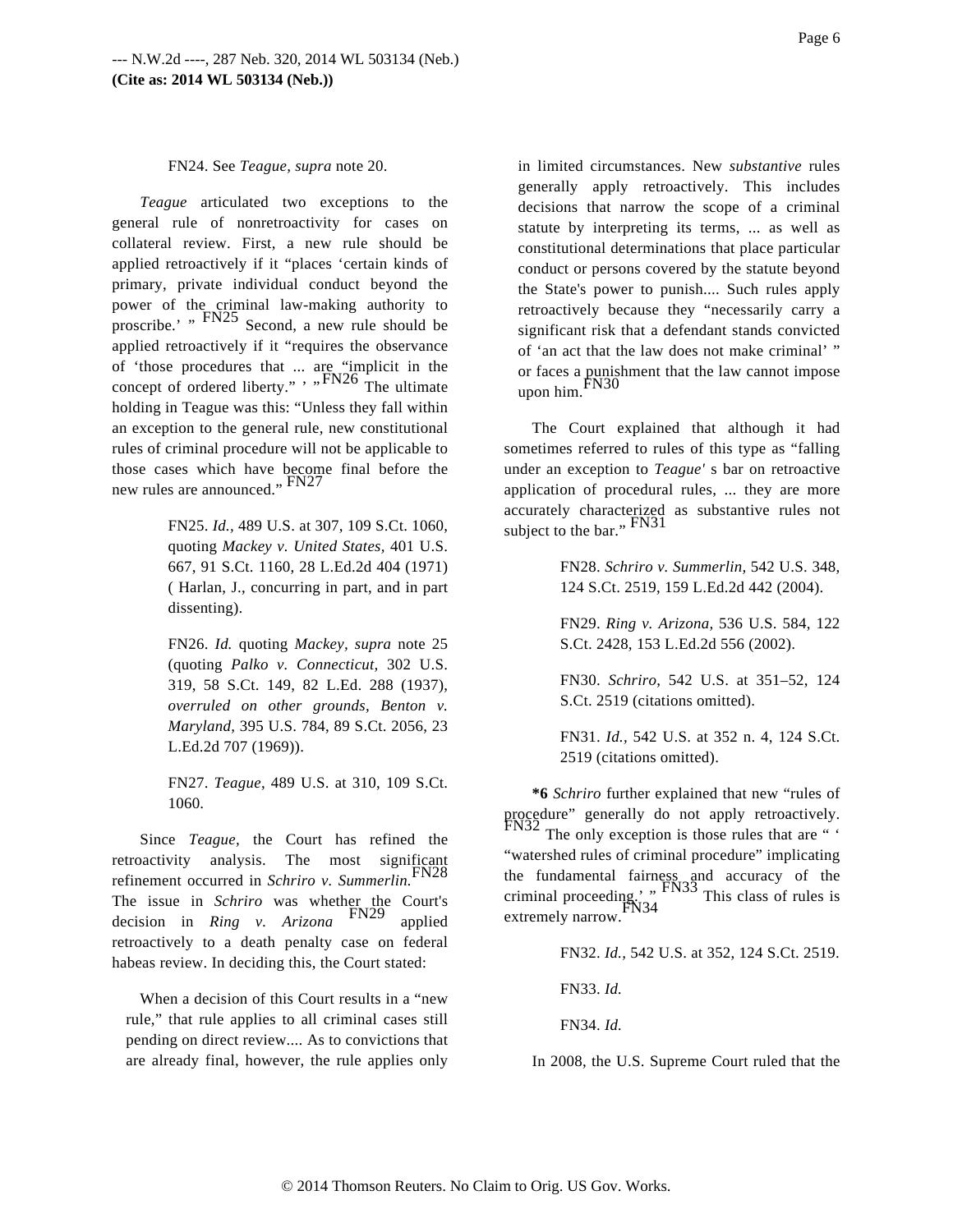*Teague*/*Schriro* retroactivity analysis it applies in federal habeas actions is not binding upon state courts when deciding issues of retroactivity under state law. FN35 In doing so, the Court noted that a state court is " 'free to choose the degree of retroactivity or prospectivity which [it] believe[s] appropriate to the particular rule under consideration, so long as [it] give[s] federal constitutional rights at least as broad a scope as the United States Supreme Court requires.' "FN36 In other words, states can give broader effect to new rules than is required by the *Teague*/*Schriro*test. FN37

> FN35. *Danforth v. Minnesota,* 552 U.S. 264, 128 S.Ct. 1029, 169 L.Ed.2d 859 (2008).

> FN36. *Id.,* 552 U.S. at 276, 128 S.Ct. 1029, quoting *State v. Fair,* 263 Or. 383, 502 P.2d 1150 (1972).

FN37. *Danforth, supra* note 35.

We have adhered to the *Teague*/*Schriro* test in the two cases in which we have addressed the retroactivity of a new rule announced by the U.S. Supreme Court to cases on state postconviction<br>review, FN38 and we see no reason to depart from that analysis.

> FN38. *State v. Lotter,* 266 Neb. 245, 664 N.W.2d 892 (2003); *State v. Reeves,* 234 Neb. 711, 453 N.W.2d 359 (1990), *cert. granted and judgment vacated*498 U.S. 964, 111 S.Ct. 425, 112 L.Ed.2d 409 (1990).

#### (b) Court Precedent

It is very clear that *Miller* announced a new rule. This is so because the rule announced in *Miller* was not dictated by precedent existing at the time Mantich's first degree murder conviction<br>became final. The new rule can apply to Mantich, who is before this court on collateral review, if it is either a substantive rule or a watershed rule of criminal procedure. FN40

FN39. See *Whorton v. Bockting,* 549 U.S. 406, 127 S.Ct. 1173, 167 L.Ed.2d 1 (2007).

FN40. *Id.; Schriro, supra* note 28.

According to *Schriro,* the key distinction in the retroactivity analysis is whether the new rule is<br>substantive or procedural. Schriro held that substantive rules *include* those that (1) narrow the scope of a criminal statute by interpreting its terms or (2) place particular conduct or persons covered by the statute beyond the State's power to punish. The second category encompasses "rules prohibiting a certain category of punishment for a class of defendants because of their status or offense."  $\frac{\Gamma^{1}+2}{\Gamma^{1}+2}$  Substantive rules apply retroactively because they carry a " 'significant risk' " that a defendant stands convicted of " ' "an act that the law does not make criminal" ' " or "faces a punishment that the law cannot impose<br>upon him."  $FN43$ 

FN41. *Schriro, supra* note 28.

FN42. *Penry v. Lynaugh,* 492 U.S. 302, 330, 109 S.Ct. 2934, 106 L.Ed.2d 256 (1989), *abrogated on other grounds, Atkins v. Virginia,* 536 U.S. 304, 122 S.Ct. 2242, 153 L.Ed.2d 335 (2002).

FN43. *Schriro*, 542 U.S. at 352, 124 S.Ct. 2519, quoting *Bousley v. United States,* 523 U.S. 614, 118 S.Ct. 1604, 140 L.Ed.2d 828 (1998).

It is clear that categorical bans on sentences are<br> $F<sup>NA4</sup>$   $F<sup>NA4</sup>$   $F<sup>NI46</sup>$  forbidding substantive rules.  $\frac{\Gamma}{1244}$  Rules forbidding imposition of the death sentence on persons with<br>mental retardation  $\frac{FN45}{FN46}$  or on juveniles  $\frac{FN46}{FN46}$  and a rule forbidding life imprisonment for a juvenile<br>convicted of a nonhomicide offense FN47 have been considered substantive rules.

FN44. See *Penry, supra* note 42.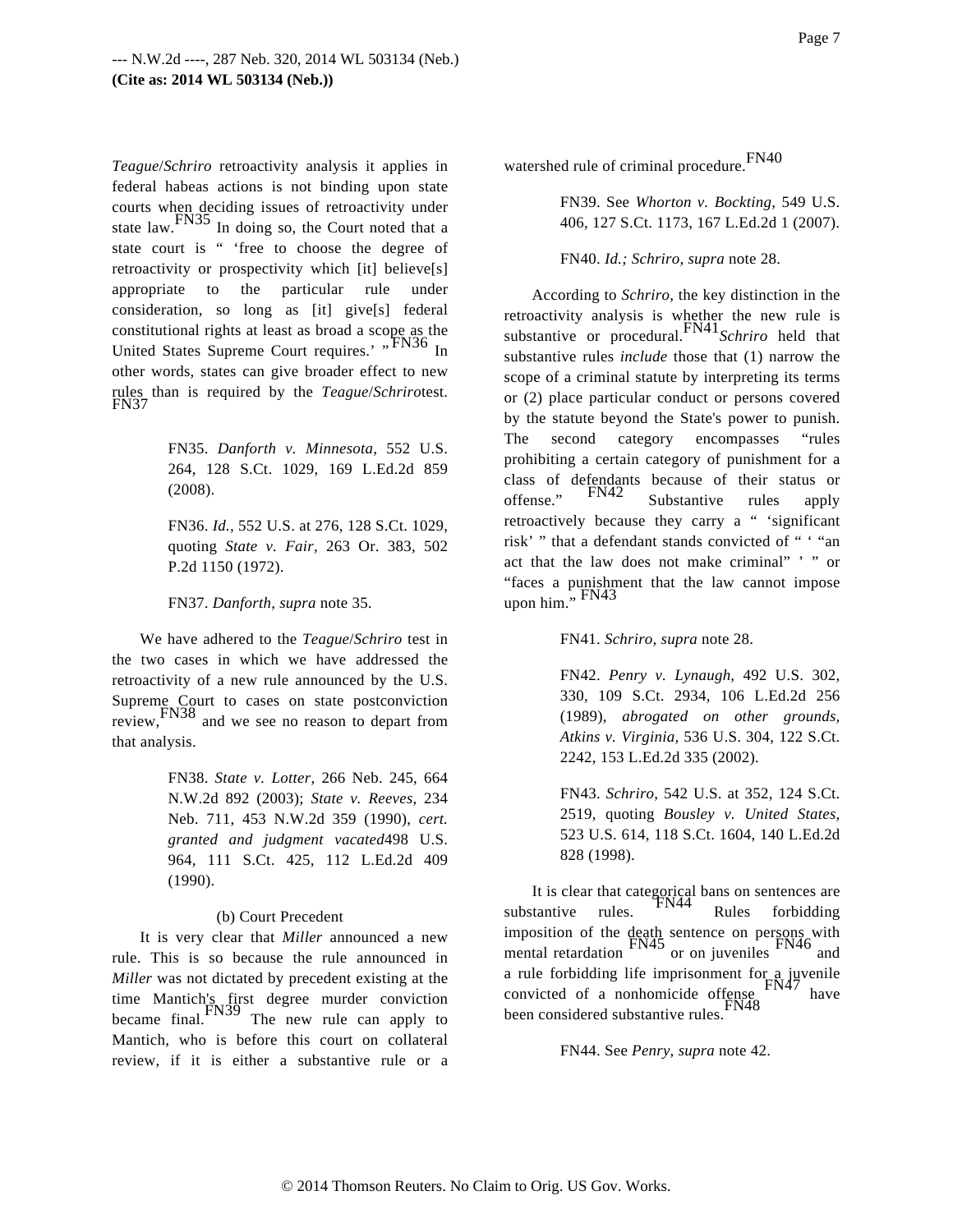FN45. *Atkins, supra* note 42.

FN46. *Roper, supra* note 13.

FN47. *Graham, supra* note 2.

FN48. See, e.g., *Allen v. Buss,* 558 F.3d 657 (7th Cir.2009) *(Atkins); Nixon v. State,* 2 So.3d 137 (Fla.2009)*(Atkins); McStoots v. Com.,* 245 S.W.3d 790 (Ky.App.2007) *(Roper); Duncan v. State,* 925 So.2d 245 (Ala.Crim.App.2005)*(Roper); People v. Rainer,* No. 10CA2414, 2013 WL 1490107 (Colo.App. Apr. 11, 2013)*(Graham); Bonilla v. State,* 791 N.W.2d 697 (Iowa 2010)*(Graham).*

**\*7** In comparison, rules that "regulate only the manner of determining the defendant's culpability<br>are procedural." <sup>FN49</sup> They do not produce a class of persons convicted of conduct the law does not make criminal, but merely raise the possibility that someone convicted with use of the invalidated procedure might have been acquitted otherwise. FN50

> FN49. *Schriro*, 542 U.S. at 353, 124 S.Ct. 2519.

FN50. *Schriro, supra* note 28.

In the sentencing context, the Court has found a number of rules to be procedural. In *Schriro v. Summerlin*, FN51 the Court addressed whether the rule announced in *Ring v. Arizona* FN52 applied retroactively to cases on collateral review. *Ring* held that a jury, and not a judge, had to find an aggravating circumstance necessary for imposition of the death penalty. *Schriro* held this rule was procedural, noting it merely "altered the range of permissible methods for determining whether a defendant's conduct is punishable by death." FN53 It noted that rules that "allocate decisionmaking authority in this fashion are prototypical procedural rules." FN54 Notably, however, the Court stated:

This Court's holding that, *because* [a state] has

made a certain fact essential to the death penalty, that fact must be found by a jury, is not the same as *this Court's* making a certain fact essential to the death penalty. The former was a procedural holding; the latter would be substantive.

FN51. *Id.*

FN52. *Ring, supra* note 29.

FN53. *Schriro*, 542 U.S. at 353, 124 S.Ct. 2519.

FN54. *Id.*

FN55. *Id.,* 542 U.S. at 354, 124 S.Ct. 2519.

In *Lambrix v. Singletary,*FN56 the Court addressed whether the rule announced in *Espinosa v. Florida* FN57 applied retroactively to cases on collateral review. *Espinosa* held that if a sentencing judge in a state that requires specified aggravating circumstances to be weighed against any mitigating circumstances at the sentencing phase of a capital trial is required to give deference to a jury's advisory sentencing recommendation, then neither the jury nor the judge is constitutionally permitted to weigh invalid aggravating circumstances. Without extensive analysis, the *Lambrix* Court concluded this rule did not prohibit the imposition of capital punishment on a particular class of persons.

> FN56. *Lambrix v. Singletary,* 520 U.S. 518, 117 S.Ct. 1517, 137 L.Ed.2d 771 (1997).

> FN57. *Espinosa v. Florida,* 505 U.S. 1079, 112 S.Ct. 2926, 120 L.Ed.2d 854 (1992).

In *Sawyer v. Smith*, FN58 the Court addressed whether the rule announced in *Caldwell v.*<br>*Mississippi* FN59 applied retroactively to cases on collateral review. *Caldwell* held that the Eighth Amendment prohibits imposition of the death penalty by a sentencer that has been led to the false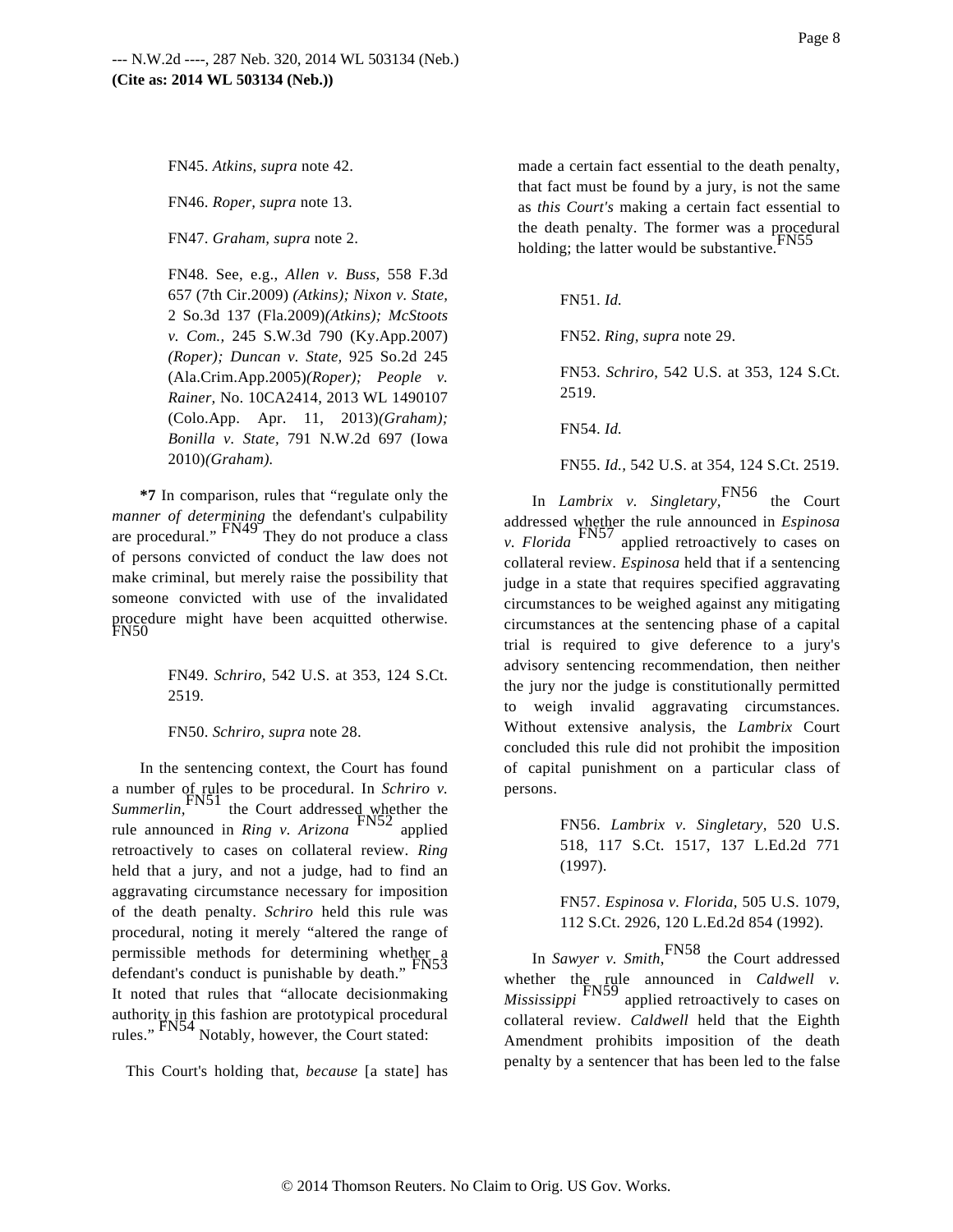belief that the responsibility for determining the appropriateness of the sentence rests elsewhere. The *Sawyer* Court concluded the rule was not retroactive, because it was simply a procedural rule "designed as an enhancement of the accuracy of capital sentencing."FN60

> FN58. *Sawyer v. Smith,* 497 U.S. 227, 110 S.Ct. 2822, 111 L.Ed.2d 193 (1990).

> FN59. *Caldwell v. Mississippi,* 472 U.S. 320, 105 S.Ct. 2633, 86 L.Ed.2d 231 (1985).

> FN60. *Sawyer*, 497 U.S. at 244, 110 S.Ct. 2822.

(c) *Miller* and Other Jurisdictions

A number of jurisdictions have considered whether *Miller* announced a rule that is to be applied retroactively. The results are varied. The primary point of dissension is whether the rule announced in *Miller* is substantive.

**\*8** The Louisiana Supreme Court held in *State that the rule announced in Miller* was a procedural one, largely because the Court in *Miller* specifically stated that " '[o]ur decision does not categorically bar a penalty for a class of offenders or type of crime.' " Louisiana reasoned that *Miller* simply "altered the range of **permissible methods"** for determining whether a juvenile could be sentenced to life imprisonment without parole. FN62 In *Com. v. Cunningham* FN63 the Pennsylvania Supreme Court adopted similar reasoning, holding that "by its own terms, the *Miller* holding 'does not categorically bar a penalty for a class of offenders.' " A U.S. district court in Virginia has also adopted this rationale.<sup>FN64</sup>

> FN61. *State v. Tate,* No.2012–OK–2763, ––– So.3d ––––, ––––, 2013 WL 5912118 at \*6 (La. Nov. 5, 2013), quoting *Miller, supra* note 3.

FN62. *Id.*

FN63. *Com. v. Cunningham,* 81 A.3d 1, 10 (Pa.2013), quoting *Miller, supra* note 3.

FN64. *Johnson v. Ponton,* No. 3:13–CV–404, 2013 WL 5663068 (E.D.Va. Oct. 16, 2013) (memorandum opinion).

The Minnesota Supreme Court held in<br>*Chambers v. State* FN65 that the rule announced in *Miller* was procedural and not substantive because it did not "eliminate the power of the State to impose the punishment of life imprisonment without the possibility of release upon a juvenile offender who has committed a homicide offense." Instead, it reasoned that *Miller* simply requires " 'that a sentencer follow *a certain process* —considering an offender's youth and attendant characteristics—before imposing' " a sentence of<br>life imprisonment without parole. The U.S. Court of Appeals for the 11th and 5th Circuits and the Michigan Court of Appeals have all adopted similar reasoning. FN67 The 11th Circuit placed particular reliance on *Penry v. Lynaugh*.<sup>FN68</sup> In *Penry,* the Court held that a new rule "prohibiting a certain category of punishment for a class of defendants because of their status or offense" is retroactive, but only where a class cannot be subjected to the punishment "regardless of the procedures followed." FN69 The 11th Circuit reasoned that *Miller* is not substantive, because it merely altered the range of permissible methods for determining whether a juvenile's conduct is punishable by life imprisonment without parole and did not completely forbid a jurisdiction from imposing a sentence of life imprisonment without parole.FN70

> FN65. *Chambers v. State,* 831 N.W.2d 311, 328 (Minn.2013).

FN66. *Id.* quoting *Miller, supra* note 3.

FN67. See *In re Morgan,* 717 F.3d 1186 (11th Cir.2013) (en banc); *Craig v. Cain,* No. 12–30035, 2013 WL 69128 (5th Cir.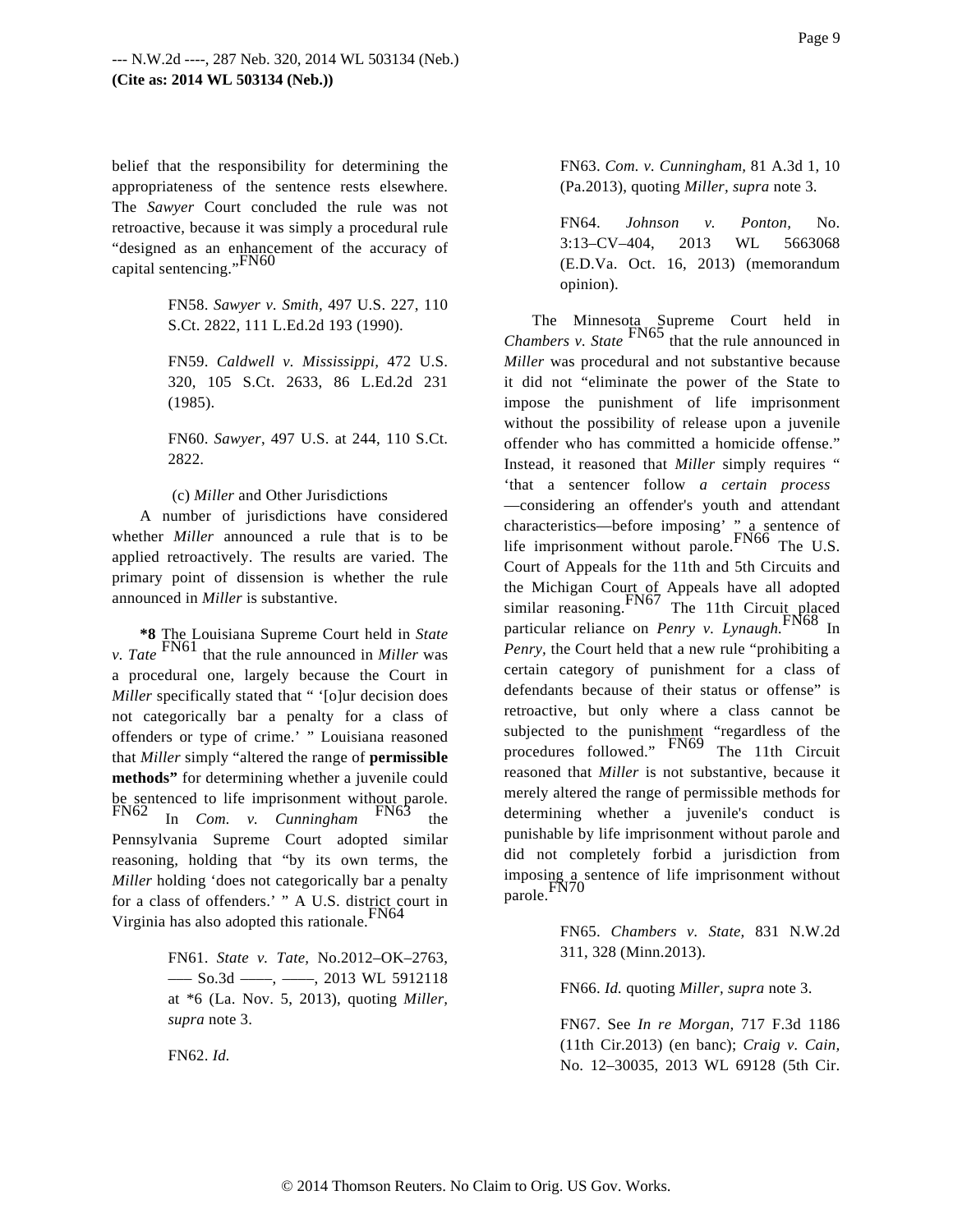Jan. 4, 2013) (unpublished opinion); and *People v. Carp,* 298 Mich.App. 472, 828 N.W.2d 685 (2012).

FN68. *Penry, supra* note 42.

FN69. *Id.,* 492 U.S. at 330, 109 S.Ct. 2934.

FN70. *In re Morgan, supra* note 67.

But at least four jurisdictions have reasoned that the rule announced in *Miller* is a substantive one, largely because it fits into the second category of substantive rules announced in *Schriro.* The Illinois Court of Appeals held in *People v. Morfin* FN71<sup>-</sup> that *Miller* was a substantive rule because it "mandates a sentencing range broader than that provided by statute for minors convicted of first degree murder." A concurring opinion emphasized that the rule was substantive because *Miller* forbids an entire category of sentence—a mandatory sentence of life imprisonment for juveniles. FN72 The concurrence also reasoned that a new rule that did not prohibit a certain sentence in every case but prohibited the mandatory imposition of that sentence was a substantive rule and not a<br>procedural one. FN73 Similarly, in *Jones v*. *Mississippi*, FN74 the Supreme Court of Mississippi reasoned that *Miller* was a substantive rule because it "explicitly foreclosed imposition of a *mandatory* sentence of life without parole on juvenile offenders." It further reasoned that *Miller* required a substantive change in Mississippi law, because it required legislative modification of the existing law that had no provision for following the dictates of *Miller.* Very recently, the Supreme Judicial Court of Massachusetts held the *Miller* rule was substantive because it "forecloses the imposition of a certain category of punishment—mandatory life in prison without the possibility of parole-on a specific class of defendants."  $FN75^\circ$  And the Supreme Court of Iowa in *State v. Ragland* FN76 recently held:

**\*9** From a broad perspective, *Miller* does mandate a new procedure. Yet, the procedural rule for [an individualized sentencing] hearing is the result of a substantive change in the law that prohibits mandatory life-without-parole sentencing. Thus, the case bars states from imposing a certain type of punishment on certain people.... "Such rules apply retroactively because they 'necessarily carry a significant risk that a defendant' ... faces a punishment that the law cannot impose upon him."

The Iowa Supreme Court also emphasized an article written by constitutional scholar Erwin Chemerinsky in which he stated:

"There is a strong argument that *Miller* should apply retroactively: It says that it is beyond the authority of the criminal law to impose a mandatory sentence of life without parole. It would be terribly unfair to have individuals imprisoned for life without any chance of parole based on the accident of the timing of the trial.

 $\dddotsc$ 

"... [T]he *Miller* Court did more than change procedures; it held that the government cannot constitutionally impose a punishment. As a substantive change in the law which puts matters outside the scope of the government's power, the holding should apply retroactively." FNTT

> FN71. *People v. Morfin,* 2012 IL App (1st) 103568, ¶ 56, 981 N.E.2d 1010, 1022, 367 Ill.Dec. 282, 294.

> FN72. *Morfin, supra* note 71 (Sterba, J., specially concurring).

FN73. *Id.*

FN74. *Jones v. Mississippi,* 122 So.3d 698, 702 (Miss.2013).

FN75. *Diatchenko v. District Attorney for Suffolk Dist.,* 466 Mass. 655, 666 (2013).

FN76. *State v. Ragland,* 836 N.W.2d 107,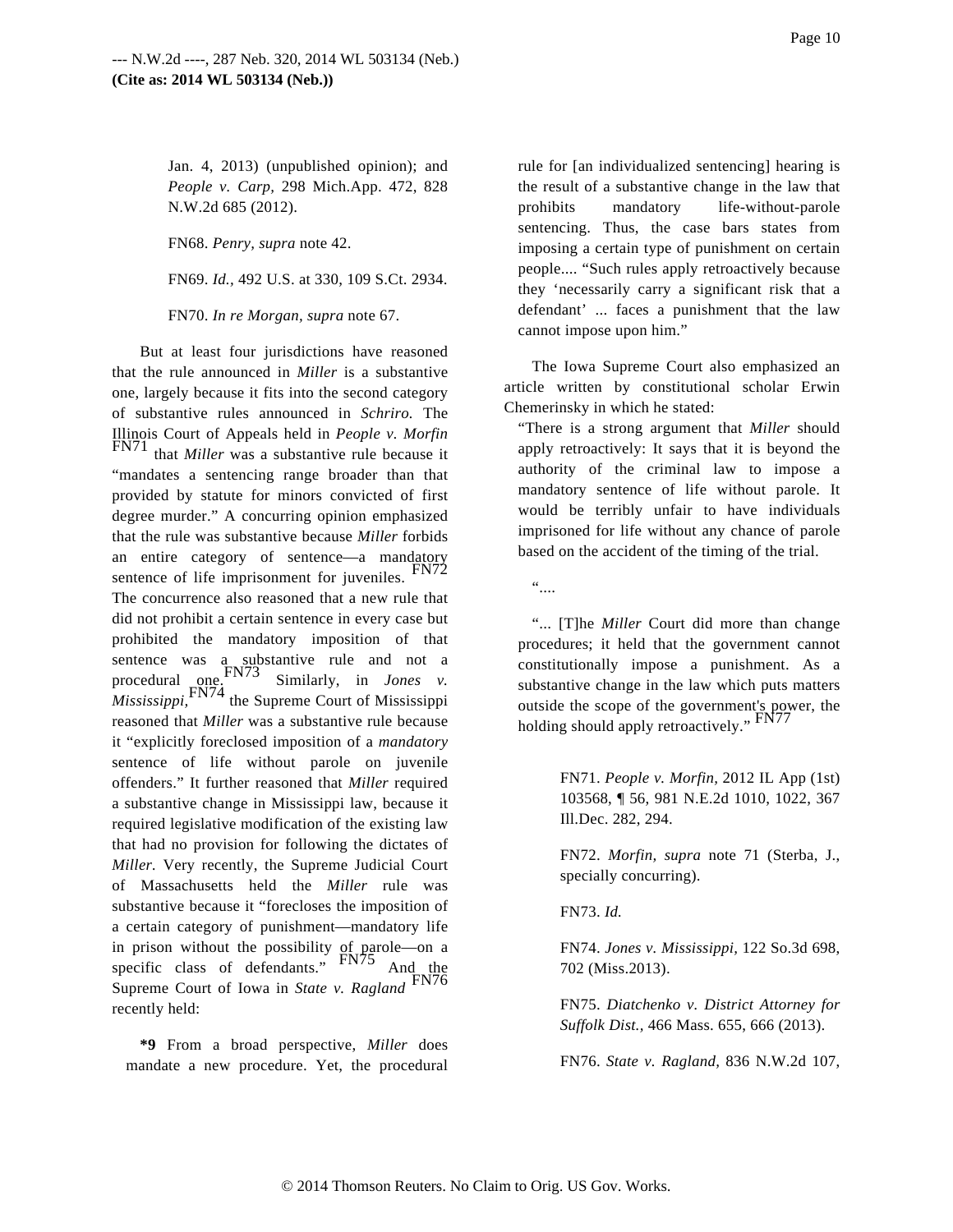115–16 (Iowa 2013), quoting *Schriro, supra* note 28.

FN77. *Ragland*, 836 N.W.2d at 117, quoting Erwin Chemerinsky, *Chemerinsky: Juvenile Life–Without–Parole Case Means Courts Must Look at Mandatory Sentences*, A.B.A. J. Law News Now (posted Aug. 8, 2012),

http://www.abajournal.com/news/article/ch emerinsky\_juvenile\_life-without-parole\_ca se means courts must look at sen/.

Courts have also reached differing conclusions as to how the procedural posture of *Miller* affects the retroactivity analysis. *Miller* involved two defendants who were before the Court in separate but consolidated cases. Defendant Evan Miller was before the Court after his direct appeal from his criminal conviction was denied. FN78 But the other defendant, Kuntrell Jackson, was before the Court on collateral review; he sought relief after a state court dismissed his application for a writ of state habeas corpus. FN79 In announcing the new rule in *Miller,* the Court made no distinction between the procedural postures of the two defendants. Instead, it simply reversed both of the lower court judgments and remanded the causes "for further proceedings not inconsistent with this opinion." FN80

FN78. See *Miller, supra* note 3.

FN79. *Id.*

FN80. *Miller*, 132 S.Ct. at 2475.

At least three jurisdictions have reasoned that the Court's equal treatment of the two defendants is a factor that must be considered in the retroactivity analysis. In *Ragland,* the Iowa Supreme Court noted that Jackson's case was remanded so that Jackson could be given an individualized sentencing hearing and reasoned that "[t]here would have been no reason for the Court to direct such an outcome if it did not view the *Miller* rule as

applying retroactively to cases on collateral review." FN81 *Ragland* also noted that the dissent in *Miller* suggested the majority's decision would invalidate other cases across the nation and reasoned that the dissent would not have raised such a concern if the Court did not intend its holding to apply to cases on collateral review. In *People v. Williams*,  $\frac{FN82}{}$  an Illinois appellate court found it "instructive" that the Court applied the *Miller* rule to Jackson when he was before the Court on collateral review. And another Illinois appellate court noted the "relief granted to Jackson in *Miller* tends to indicate that *Miller* should apply retroactively on collateral review." FN83 Most recently, in *Diatchenko v. District Attorney for Suffolk Dist.*FN84 the highest court in Massachusetts reasoned that because the Court applied the rule to Jackson, "evenhanded justice requires that it be applied retroactively to all who are similarly situated."

FN81. *Ragland*, 836 N.W.2d at 116.

FN82. *People v. Williams,* 2012 IL App (1st) 111145, ¶ 54, 982 N.E.2d 181, 197, 367 Ill.Dec. 503, 519.

FN83. *Morfin, supra* note 71,367 Ill.Dec. at 295, 981 N.E.2d at 1023.

FN84. *Diatchenko*, 466 Mass. at 667.

**\*10** Other jurisdictions, however, conclude the Court's treatment of Jackson is not a relevant factor in the retroactivity analysis. In *Com. v. Cunningham,*FN85 the Pennsylvania Supreme Court noted that it was not clear the retroactivity issue was before the Court with respect to Jackson and that in the absence of a "specific, principled retroactivity analysis" by the Court, it would not deem the Court to have held the *Miller* rule applied retroactively just because the Court applied it to Jackson. Similarly, in *People v. Carp*, FN86 the Michigan Court of Appeals reasoned that the "mere fact that the Court remanded Jackson for resentencing does not constitute a ruling or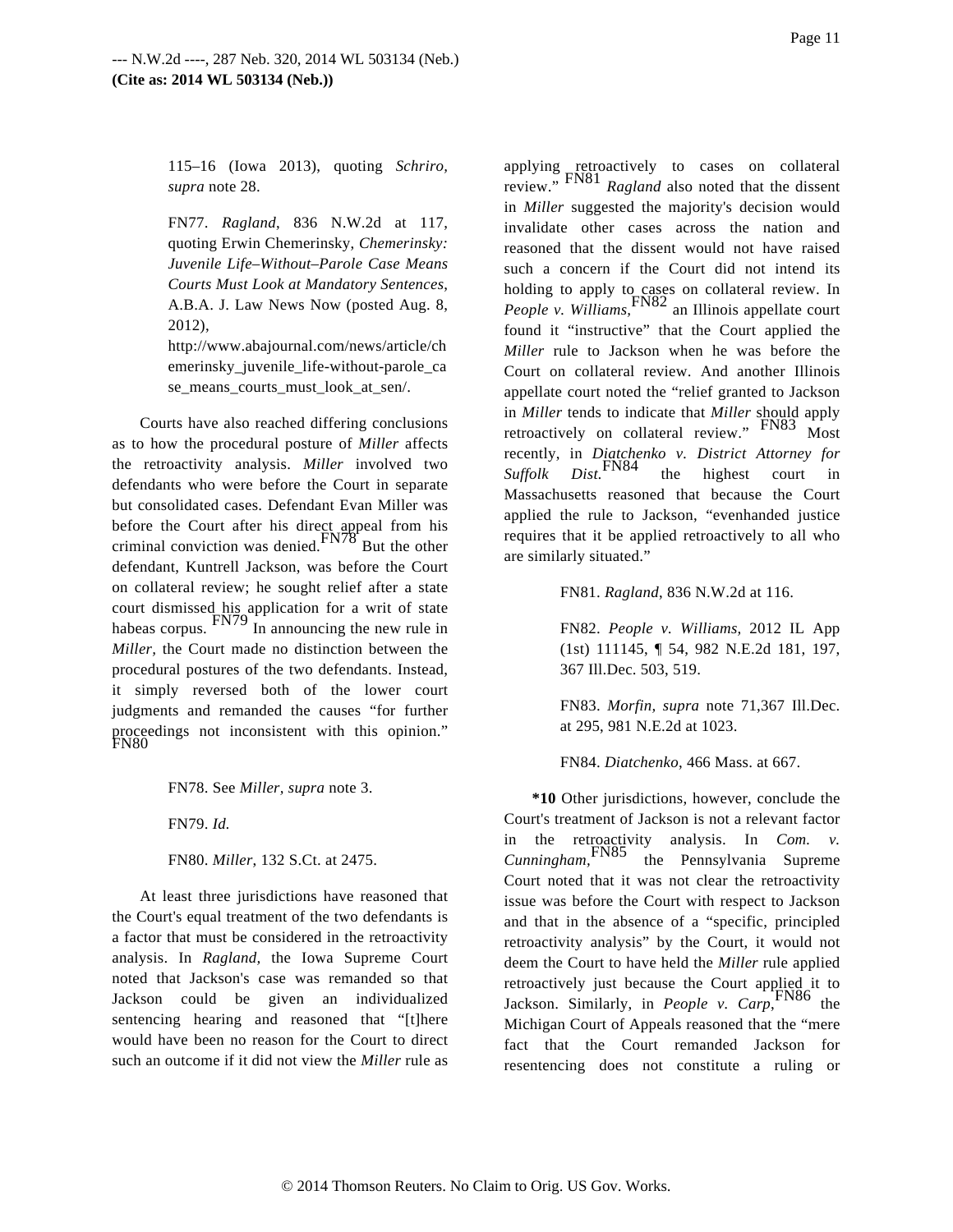determination on retroactivity." *Carp* further reasoned that the issue of retroactivity was not raised as to Jackson and that thus, the Court had no reason to address it.

FN85. *Cunningham*, 81 A.3d at 9.

FN86. *Carp*, 298 Mich.App. at 518, 828 N.W.2d at 712.

A federal district court in Virginia has taken a slightly different approach. In *Johnson v. Ponton,* the court reasoned that although the U.S. Supreme Court stated in *Teague v. Lane* FN88 that the retroactivity analysis is a threshold question and a prerequisite for announcement of a new constitutional rule, it has forgone this analysis in at least one recent case. Specifically, in *Padilla v. Kentucky,*FN89 a petitioner brought a collateral challenge to his conviction. In deciding *Padilla,* the Court announced a new constitutional rule and applied it to the defendant before it, but did not engage in a retroactivity analysis. Later, in *Chaidez v. U.S.*, FN90 the Court expressly held that the rule it announced in *Padilla* did not apply retroactively to other cases on collateral review. Based on the Court's actions in *Padilla* and *Chaidez,* the court in *Johnson* reasoned that the Court's application of the *Miller* rule to Jackson was not dispositive of its intent to apply the *Miller* rule to all cases on collateral review.

FN87. *Johnson, supra* note 64.

FN88. *Teague, supra* note 20.

FN89. *Padilla v. Kentucky,* 559 U.S. 356, 130 S.Ct. 1473, 176 L.Ed.2d 284 (2010).

FN90. *Chaidez v. U.S.,* ––– U.S. ––––, 133 S.Ct. 1103, 185 L.Ed.2d 149 (2013).

#### (d) Resolution

Under the *Teague*/*Schriro* retroactivity analysis, the distinction between substance and procedure is important. But how the rule announced in *Miller* should be categorized is difficult, because it does not neatly fall into the existing definitions of either a procedural rule or a substantive rule.

As other courts have noted, the *Miller* rule certainly contains a procedural component, because it specifically requires that a sentencer follow a certain process before imposing the sentence of life imprisonment on a juvenile. FN91 And unlike the holdings in *Graham v. Florida* FN92 and *Roper v. Simmons,*FN93 the *Miller* rule does not categorically bar a specific punishment; a State may still constitutionally sentence a juvenile to life imprisonment without parole under *Miller.*

> FN91. See, *In re Morgan, supra* note 67; *Tate, supra* note 61; *Chambers, supra* note 65; *Cunningham, supra* note 63.

FN92. *Graham, supra* note 2.

FN93. *Roper, supra* note 13.

But at the same time, the *Miller* rule includes a substantive component. *Miller* did not simply<br>change what entity considered the same facts. And *Miller* did not simply announce a rule that was designed to enhance accuracy in sentencing.FN95 Instead, *Miller* held that a sentencer must consider specific, individualized factors before handing down a sentence of life imprisonment without parole for a juvenile. Effectively, then, *Miller* required a sentencer of a juvenile to consider new facts, i.e., mitigation evidence, before imposing a life imprisonment sentence with no possibility of parole. In our view, this approaches what the Court itself held in *Schriro* would amount to a new substantive rule: The Court made a certain fact (consideration of mitigating evidence) essential to imposition of a sentence of life imprisonment without parole.  $F_N96$  In other words, it imposed a new requirement as to what a sentencer must consider in order to constitutionally impose life imprisonment without parole on a juvenile.

FN94. Compare *Ring, supra* note 29.

FN95. Compare *Caldwell, supra* note 59.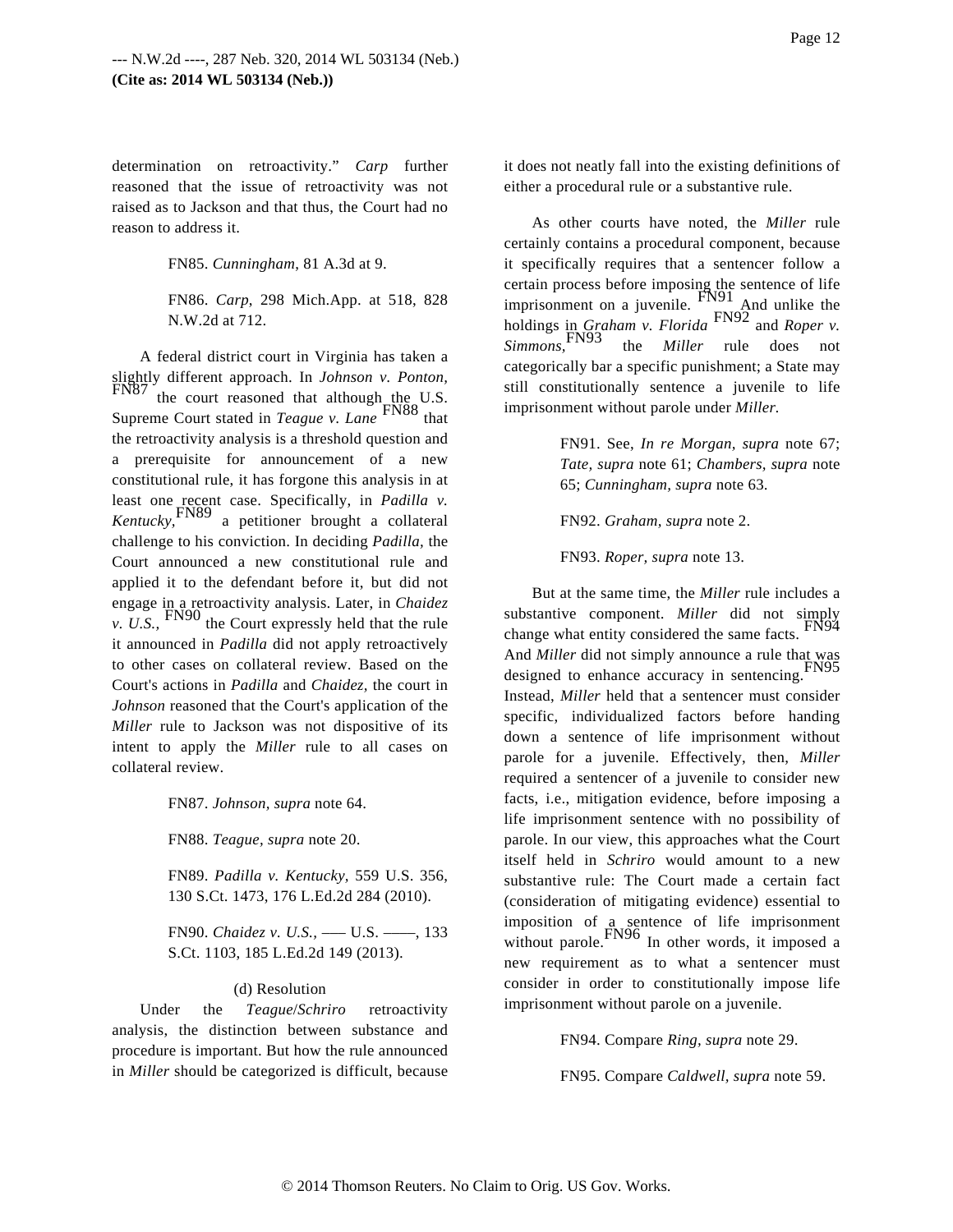FN96. *Schriro, supra* note 28.

**\*11** And *Miller* itself recognized that when mitigating evidence is considered, a sentence of life imprisonment without parole for a juvenile should be rare. This is consistent with the underlying logic of *Miller,* based on *Graham,* that " '[i]t is difficult even for expert psychologists to differentiate between the juvenile offender whose crime reflects unfortunate yet transient immaturity, and the rare juvenile offender whose crime reflects irreparable corruption.' "FN97 In essence, *Miller* "amounts to something close to a de facto substantive holding,"<br>FN98 because it sets forth the general rule that life imprisonment without parole should not be imposed upon a juvenile except in the rarest of cases where that juvenile cannot be distinguished from an adult based on diminished capacity or culpability.

> FN97. *Graham*, 560 U.S. at 73, 130 S.Ct. 2011, quoting *Roper, supra* note 13.

> FN98. *The Supreme Court, 2011 Term— Leading Cases,* 126 Harv. L.Rev. 276, 286 (2012).

The substantive aspect of the *Miller* rule is also evident when considered in light of the effect of *Miller* on existing Nebraska law. In response to *Miller,* the Nebraska Legislature amended the sentencing laws for juveniles convicted of first<br>degree murder. FN99 The amendments changed the possible penalty for a juvenile convicted of first degree murder from a mandatory sentence of life imprisonment to a "maximum sentence of not greater than life imprisonment and a minimum sentence of not less than forty years' imprisonment." FN100 The Legislature also mandated that in determining the sentence for a juvenile convicted of first degree murder, the sentencing judge "shall consider mitigating factors which led to the commission of the offense." FN101 A juvenile may submit any mitigating factors to the sentencer, including, but not limited to, age at the time of the offense, degree of impetuosity, family and community environment,

ability to appreciate the risks and consequences of the conduct, intellectual capacity, and the results of a mental health evaluation. FN102 We view these as substantive changes to Nebraska law and requirements that sentencers consider new facts prior to sentencing a juvenile convicted of first degree murder. Most specifically, the fact that *Miller* required Nebraska to change its substantive punishment for the crime of first degree murder when committed by a juvenile from a mandatory sentence of life imprisonment to a sentence of 40 years' to life imprisonment demonstrates the rule announced in *Miller* is a substantive change in the law.

> FN99. 2013 Neb. Laws, L.B. 44 (codified at Neb.Rev.Stat. § 28–105.02 (Supp.2013)). FN100. § 28–105.02(1). FN101. § 28–105.02(2). FN102. *Id.*

Moreover, the entire rationale of *Miller* is that when a sentencing scheme fails to give a sentencer a choice between life imprisonment without parole and something lesser, the scheme is necessarily cruel and unusual. Here, it is undisputed that Mantich's sentencer was denied that choice, and it is the absence of that choice that makes the *Miller* rule more substantive than procedural. Further, we agree that the *Miller* rule is entirely substantive when viewed as Massachusetts, Mississippi, and Illinois have—as a categorical ban on the imposition of a mandatory sentence of life imprisonment without parole for juveniles.FN103

> FN103. See, *Diatchenko, supra* note 75; *Jones, supra*note 74; *Morfin, supra* note 71.

We also find it noteworthy that the Court applied the rule announced in *Miller* to Jackson, who was before the Court on collateral review. Years ago, the Court stated that it would not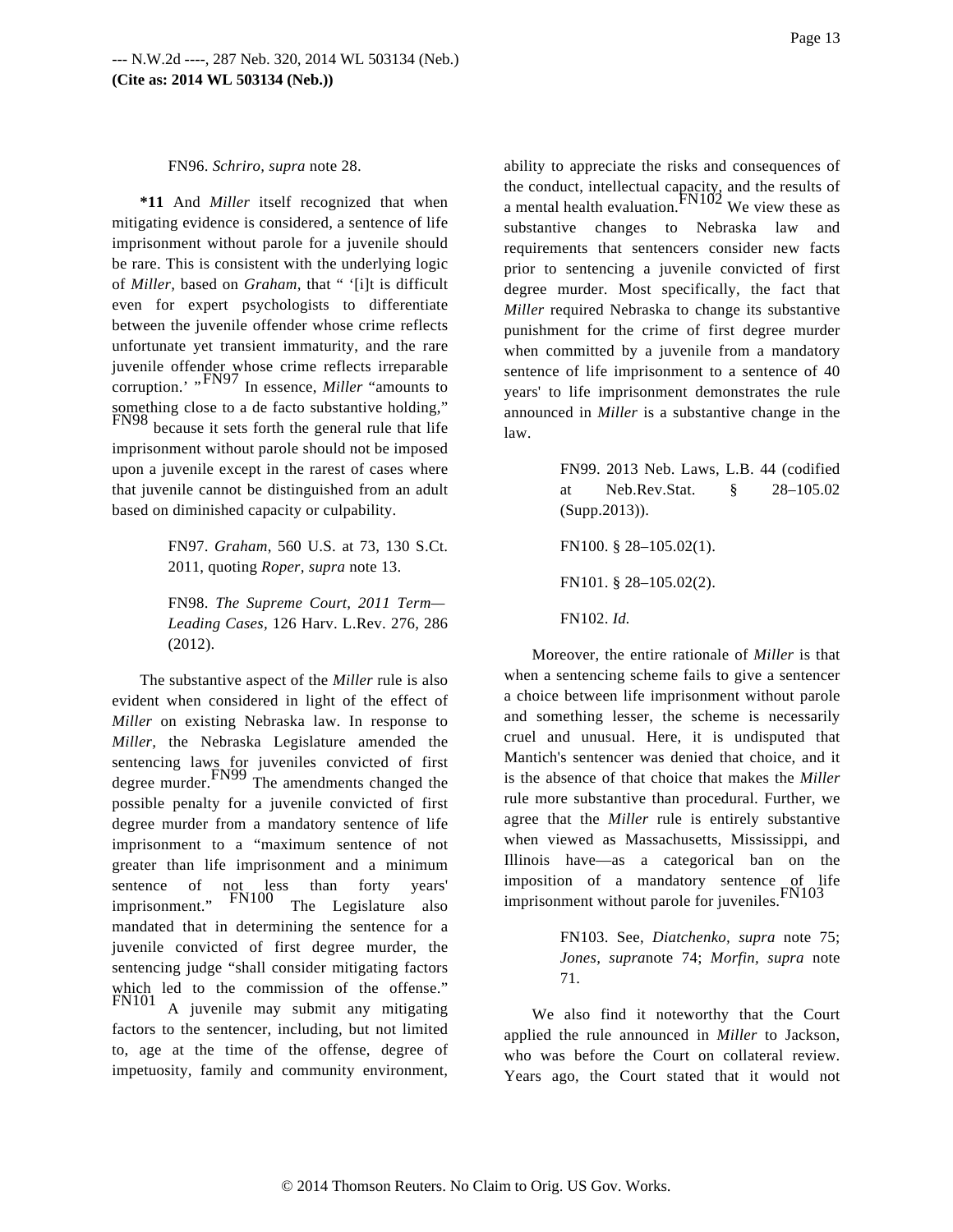announce or apply a new constitutional rule in a case before it on collateral review unless that rule would apply to all defendants on collateral review.<br>FN104 m

The Court specifically adopted this policy in order to ensure that justice is administered evenhandedly. FN105 Although we recognize that the Court has strayed from this policy on one recent occasion,  $\frac{FN106}{NE}$  we are not inclined to refuse to apply the rule announced in *Miller* to a defendant before us on collateral review when the Court has already applied the rule to a defendant before it on collateral review. Evenhanded administration of justice is carried out only if Mantich, like Jackson, is entitled to the benefit of the new rule announced in *Miller.*FN107 As noted by the Supreme Court of Iowa, any other result would be " 'terribly unfair.' " FN108

> FN104. *Penry, supra* note 42; *Teague, supra* note 20.

FN105. *Id.*

FN106. See *Padilla, supra* note 89.

FN107. See *Diatchenko, supra* note 75.

FN108. *Ragland*, 836 N.W.2d at 117, quoting Chemerinsky, *supra* note 77.

**\*12** Because the rule announced in *Miller* is more substantive than procedural and because the Court has already applied that rule to a case on collateral review, we conclude that the rule announced in *Miller* applies retroactively to Mantich. Mantich's life imprisonment sentence must be vacated, and the cause remanded for resentencing under § 28–105.02.

In Mantich's original appeal, he argued that his sentence of life imprisonment without parole was categorically invalid under *Graham v. Florida.* FN109 *Graham* held that a juvenile convicted of a nonhomicide offense cannot be sentenced to life imprisonment without parole. Mantich invites us to extend this holding to a juvenile convicted of felony murder.

#### FN109. *Graham, supra* note 2.

Because we find Mantich is entitled to be resentenced under the dictates of *Miller,* we do not reach this argument in this appeal. If Mantich, on remand, is resentenced to life imprisonment with no minimum term which permits parole eligibility, he may raise the *Graham* argument in an appeal from that sentence.

Likewise, in view of our disposition, we need not reach Mantich's claim that his counsel was ineffective in failing to assert an Eighth Amendment challenge at his original sentencing and on direct appeal.

#### V. CONCLUSION

The rule announced in *Miller* applies retroactively to Mantich. We remand the cause with directions to grant post-conviction relief by vacating his life imprisonment sentence and resentencing him pursuant to § 28–105.02. FN110

FN110. See *Castaneda, supra*note 19.

SENTENCE VACATED, AND CAUSE REMANDED FOR RESENTENCING.

#### Cassel, J., dissenting.

I respectfully dissent. First, I believe the rule from *Miller v. Alabama* FN1 is a procedural rule that should not be applied retroactively on collateral review. Second, I would find Mantich's other claimed errors to be without merit. Thus, I would affirm the decision of the district court.

> FN1. *Miller v. Alabama*, - U.S. -132 S.Ct. 2455, 183 L.Ed.2d 407 (2012).

#### RETROACTIVITY OF *MILLER V. ALABAMA*

As the majority observed, the rule announced in *Miller* does not fall conveniently into the existing definitions of either a procedural rule or a substantive rule. But I believe the better approach would be to join the majority of jurisdictions that have ruled on this issue and conclude that the rule announced in *Miller* is a procedural one.<sup>FN2</sup>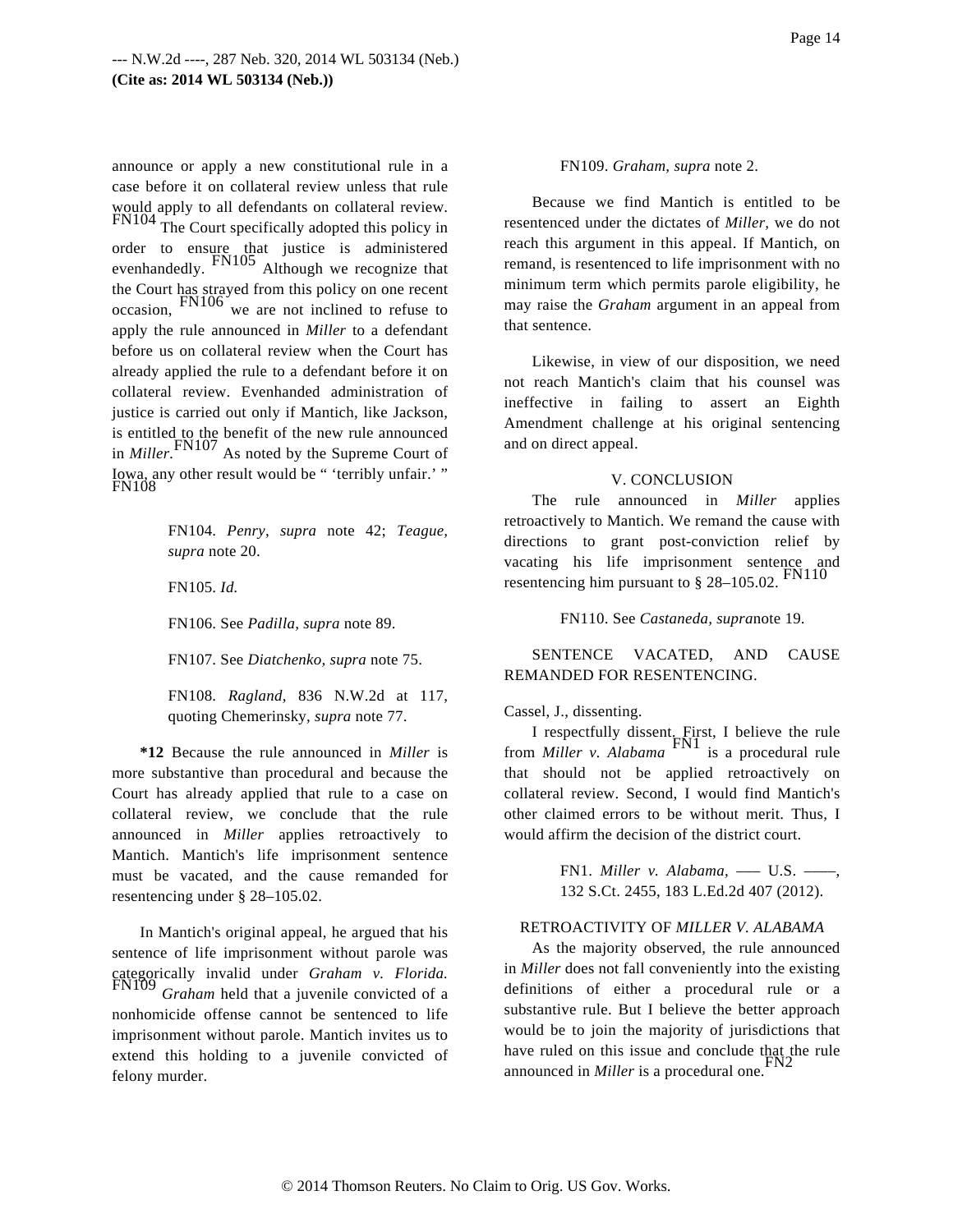FN2. See, *In re Morgan,* 717 F.3d 1186 (11th Cir.2013) (en banc); *Holland v. Hobbs,* No. 5:12CV00463–SWW–JJV, 2013 WL 6332731 (E.D.Ark. Dec. 5, 2013); *Johnson v. Ponton,* No. 3:13–CV–404, 2013 WL 5663068 (E.D.Va. Oct. 16, 2013) (memorandum opinion); *Geter v. State,* 115 So.3d 375 (Fla.App.2012); *State v. Tate,* No.2012–OK–2763, — So.3d — , 2013 WL 5912118 (La. Nov. 5, 2013); *People v. Carp,* 298 Mich.App. 472, 828 N.W.2d 685 (2012); *Chambers v. State,* 831 N.W.2d 311 (Minn.2013); *Com. v. Cunningham,* 81 A.3d 1 (Pa.2013); *Craig v. Cain,* No. 12–30035, 2013 WL 69128 (5th Cir. Jan. 4, 2013) (unpublished opinion).

Unlike the rules announced in *Graham v.*<br> *Florida* FN3 and *Roper v. Simmons*, *FN4 Miller* did not categorically bar a specific punishment. The *Miller* Court specifically noted that its decision "mandate[d] only that a sentencer follow a certain process—considering an offender's youth and attendant characteristics—before imposing a particular penalty." FN5 *Miller* simply does not fall into the narrow category of a substantive rule, because no juvenile sentenced to life imprisonment without parole in Nebraska "faces a punishment that the law cannot impose upon him." FN6 Although the process by which a juvenile may be sentenced to life imprisonment without parole now changes based upon *Miller,* the ultimate sentence of life imprisonment without parole for a juvenile is still a legitimate sentence. The U.S. Supreme Court has never indicated that anything less than a full categorical ban on a sentence may be a new substantive rule, and in my view, we should decline to do so in the first instance.

> FN3. *Graham v. Florida,* 560 U.S. 48, 130 S.Ct. 2011, 176 L.Ed.2d 825 (2010).

> FN4. *Roper v. Simmons,* 543 U.S. 551, 125 S.Ct. 1183, 161 L.Ed.2d 1 (2005).

FN5. *Miller*, 132 S.Ct. at 2471.

FN6. *Schriro v. Summerlin,* 542 U.S. 348, 352, 124 S.Ct. 2519, 159 L.Ed.2d 442 (2004).

**\*13** I am not persuaded that the U.S. Supreme Court established a precedent of retroactive application of the *Miller* rule simply by applying the rule to a defendant before it on collateral review. A new rule is not made retroactive to cases on collateral review unless the Court holds it to be retroactive. *v. Lane* FN8 retroactivity bar by not raising it.FN9 The Court likely did not address the retroactivity issue in *Miller* because the State of Arkansas did not argue that any new rule announced would not apply to Jackson, who was before the Court on collateral review. I do not believe that we should interpret silence as an affirmative holding that the *Miller* rule is to apply retroactively to defendants on collateral review. Further, I find it persuasive that the Court has recently demonstrated in *Padilla*<br>*v. Kentucky*  $\frac{FN10}{2}$  and *Chaidez v. U.S.*<sup>FN11</sup> that its announcement of a new constitutional rule in a case before it on collateral review is not a determination of whether that rule should apply to all cases on collateral review.

> FN7. *Tyler v. Cain,* 533 U.S. 656, 121 S.Ct. 2478, 150 L.Ed.2d 632 (2001).

> FN8. *Teague v. Lane,* 489 U.S. 288, 109 S.Ct. 1060, 103 L.Ed.2d 334 (1989).

> FN9. <sup>9</sup> *Schiro v. Farley,* 510 U.S. 222, 114 S.Ct. 783, 127 L.Ed.2d 47 (1994).

> FN10. *Padilla v. Kentucky,* 559 U.S. 356, 130 S.Ct. 1473, 176 L.Ed.2d 284 (2010).

> FN11. *Chaidez v. U.S.,* ––– U.S. ––––, 133 S.Ct. 1103, 185 L.Ed.2d 149 (2013).

In my view, the rule announced in *Miller* is not a " ' "watershed rule[ ] of criminal procedure" implicating the fundamental fairness and accuracy

Page 15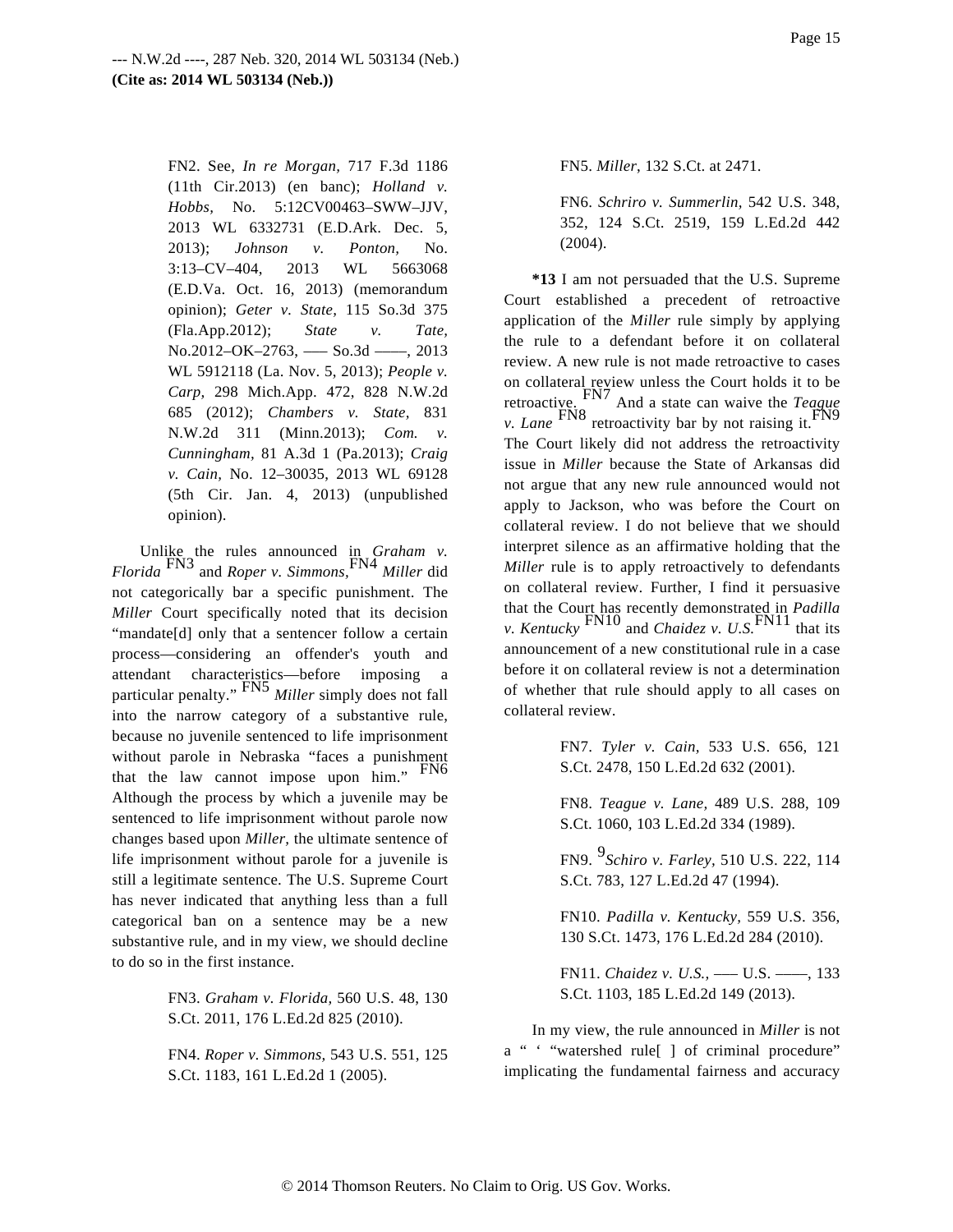of the criminal proceeding.'  $HNI2$  To qualify as a watershed rule, a new rule must both be necessary to prevent an impermissibly large risk of an inaccurate conviction and alter our understanding of the bedrock procedural principles essential to the fairness of a proceeding. FN13 The Court has repeatedly emphasized that the watershed exception is extremely narrow and, since *Teague,* has yet to find a new rule that fits within the exception. The only case that has ever satisfied this high threshold is *Gideon v. Wainwright,*FN15 in which the Court held that counsel must be appointed for any indigent defendant charged with a felony.

> FN12. *Schriro*, 542 U.S. at 355, 124 S.Ct. 2519.

> FN13. *Whorton v. Bockting,* 549 U.S. 406, 127 S.Ct. 1173, 167 L.Ed.2d 1 (2007).

The rule announced in *Miller* relates only to the sentencing stage of a criminal proceeding and, thus, cannot be said to be necessary to prevent an impermissibly large risk of an inaccurate conviction. In addition, it is not a rule announcing a "previously unrecognized bedrock procedural element that is essential to the fairness of a<br>proceeding." FN16 While the rule announced in *Miller* was important, it did not effect a sweeping change comparable to *Gideon.* These reasons further support not applying the rule announced in *Miller* retroactively to Mantich on collateral review.

Our judicial process favors the finality of judgments. As noted by the majority, Mantich's life imprisonment sentence was imposed and became final long before the decision in *Miller* was announced. There is an important interest in the finality of judgments that must be respected. I agree with the assessment of another court that "applying *Miller* retroactively 'would undermine the perceived and actual finality of criminal judgments and would consume immense judicial resources without any corresponding benefit to the accuracy or reliability of the [underlying criminal case].' "

## FN17

At least to a certain degree, some of the minority of courts addressing whether the *Miller* decision was substantive or procedural have relied upon perceptions of fairness between those whose direct appeals were still pending and those whose cases had already been finally determined. This is a dangerous expansion of the power of judges, because it places no principled limit upon the scope of judicial power. While the distinction between procedural and substantive may be difficult to apply, it affords a principled basis for decision. If a judge allows his or her perceptions of fairness to intrude, the decision ceases to be an application of law and becomes an application of the judge's personal biases and preferences. In my view, the existing legal framework drives the answer to the question before this court and dictates that the change is procedural. As a judge, my role goes no further.

FN14. *Id.* (citing cases).

FN15. *Gideon v. Wainwright,* 372 U.S. 335, 83 S.Ct. 792, 9 L.Ed.2d 799 (1963).

FN16. *Whorton*, 549 U.S. at 421, 127 S.Ct. 1173.

FN17. *Geter*, 115 So.3d at 383–84.

## OTHER CLAIMS *GRAHAM V. FLORIDA ARGUMENT*

**\*14** In his original appeal, Mantich argued that his sentence of life imprisonment without parole was categorically invalid under *Graham v. Florida.* FN18 *Graham* held that a juvenile convicted of a nonhomicide offense cannot be sentenced to life imprisonment without parole. Mantich asked us to extend this holding to a juvenile convicted of felony murder. I would find that Mantich's postconviction claim based on *Graham* is not procedurally barred.

FN18. *Graham, supra* note 3.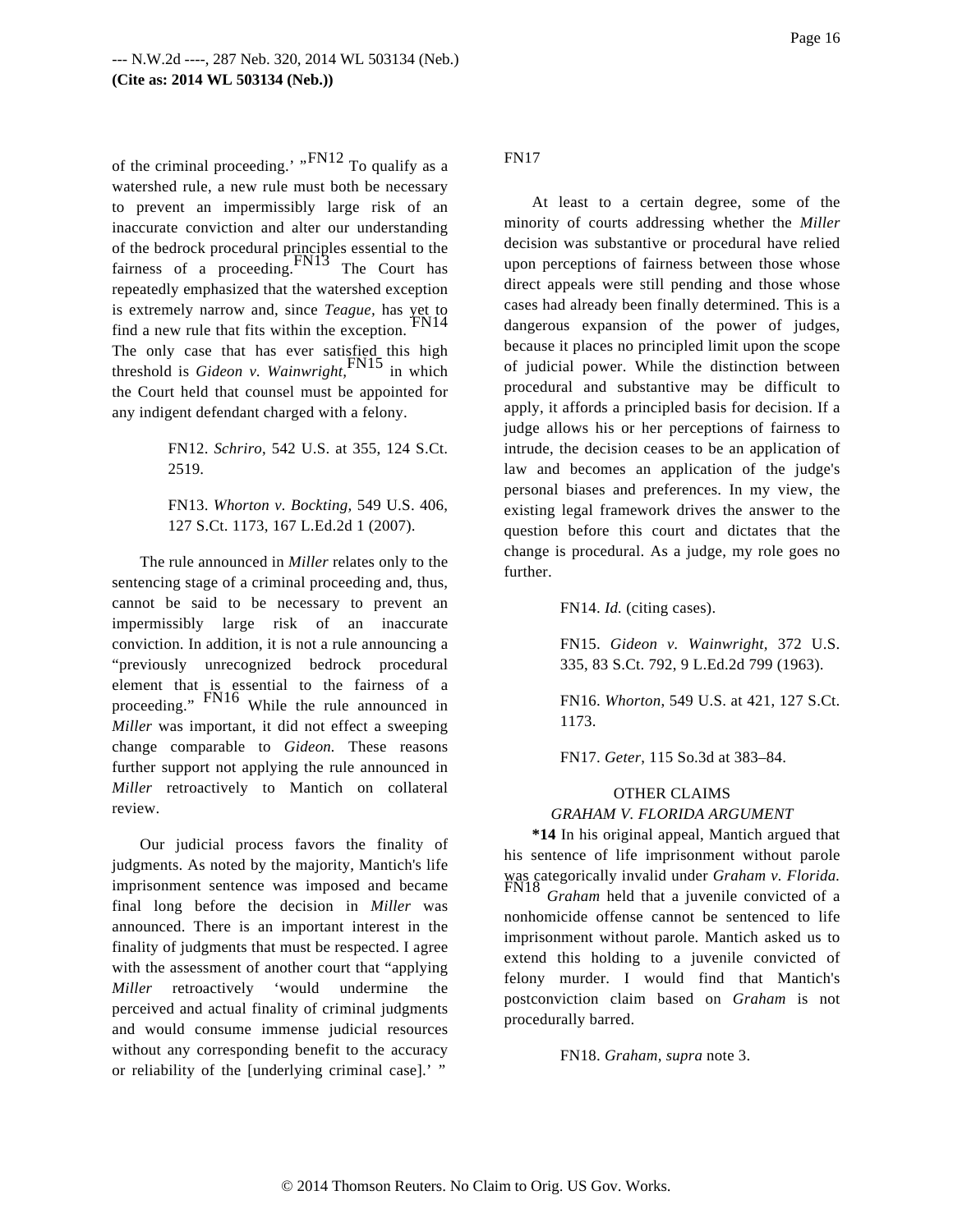A motion for postconviction relief cannot be used to secure review of issues which were or could have been litigated on direct appeal, no matter how those issues may be phrased or rephrased. FN19 *Graham* was decided in 2010, long after this court affirmed Mantich's conviction and life imprisonment sentence for first degree murder. *Graham* was the first case in which the U.S. Supreme Court imposed a categorical bar on life imprisonment sentences for a specific class of offenders. Mantich could not have asserted his *Graham* claim at trial or on direct appeal, because the Eighth Amendment jurisprudence at that time did not support a categorical bar on life imprisonment sentences. FN20 Therefore, it is not procedurally barred and its merits can be addressed.

> FN19. *State v. Boppre,* 280 Neb. 774, 790 N.W.2d 417 (2010).

> FN20. See *State v. El–Tabech,* 259 Neb. 509, 610 N.W.2d 737 (2000).

The issue decided by the U.S. Supreme Court in *Graham* was "whether the Constitution permits a juvenile offender to be sentenced to life in prison without parole for a nonhomicide crime." FN21 The defendant was sentenced to life imprisonment, which carried no possibility of release except<br>through executive clemency. The Court held, as a matter of first impression, that "for a juvenile offender who did not commit homicide the Eighth Amendment forbids the sentence of life without parole." FN23 The Court specifically limited its holding to "only those juvenile offenders sentenced to life without parole solely for a nonhomicide offense." FN24 The Court distinguished homicide cases, noting:

There is a line "between homicide and other serious violent offenses against the individual." ... Serious non-homicide crimes "may be devastating in their harm ... but 'in terms of moral depravity and of the injury to the person and to the public,' ... they cannot be compared to murder in their 'severity and irrevocability.' " ... This is because "[l]ife is over for the victim of the murderer," but for the victim of even a very serious nonhomicide crime, "life ... is not over and normally is not beyond repair." ... Although an offense like robbery or rape is "a serious crime deserving serious punishment," ... those crimes differ from homicide crimes in a moral sense.

It follows that, when compared to an adult murderer, a juvenile offender who did not kill or intend to kill has a twice diminished moral culpability. The age of the offender and the nature of the crime each bear on the analysis. FN25

> FN21. *Graham*, 560 U.S. at 52–53, 130 S.Ct. 2011.

FN22. *Graham, supra* note 3.

FN23. *Id.,* 560 U.S. at 74, 130 S.Ct. 2011.

FN24. *Id.,* 560 U.S. at 63, 130 S.Ct. 2011.

FN25. *Id.,* 560 U.S. at 69, 130 S.Ct. 2011 (citations omitted).

We have considered the scope of *Graham* in one prior case. *State v. Golka* FN26 involved a postconviction appeal by an offender who had been sentenced to two consecutive terms of life imprisonment for two first degree murders committed when he was 17 years old. His postconviction motion alleged that the sentences constituted cruel and unusual punishment in violation of the 8th and 14th Amendments to the U.S. Constitution and article I, § 9, of the Nebraska Constitution. That claim was rejected by the district court, and *Graham* was decided during the pendency of the appeal. In affirming the denial of postconviction relief, we agreed with two other state courts which had held that *Graham* does not preclude life imprisonment sentences for juvenile<br>offenders convicted of murder. FN27

FN26. *State v. Golka,* 281 Neb. 360, 796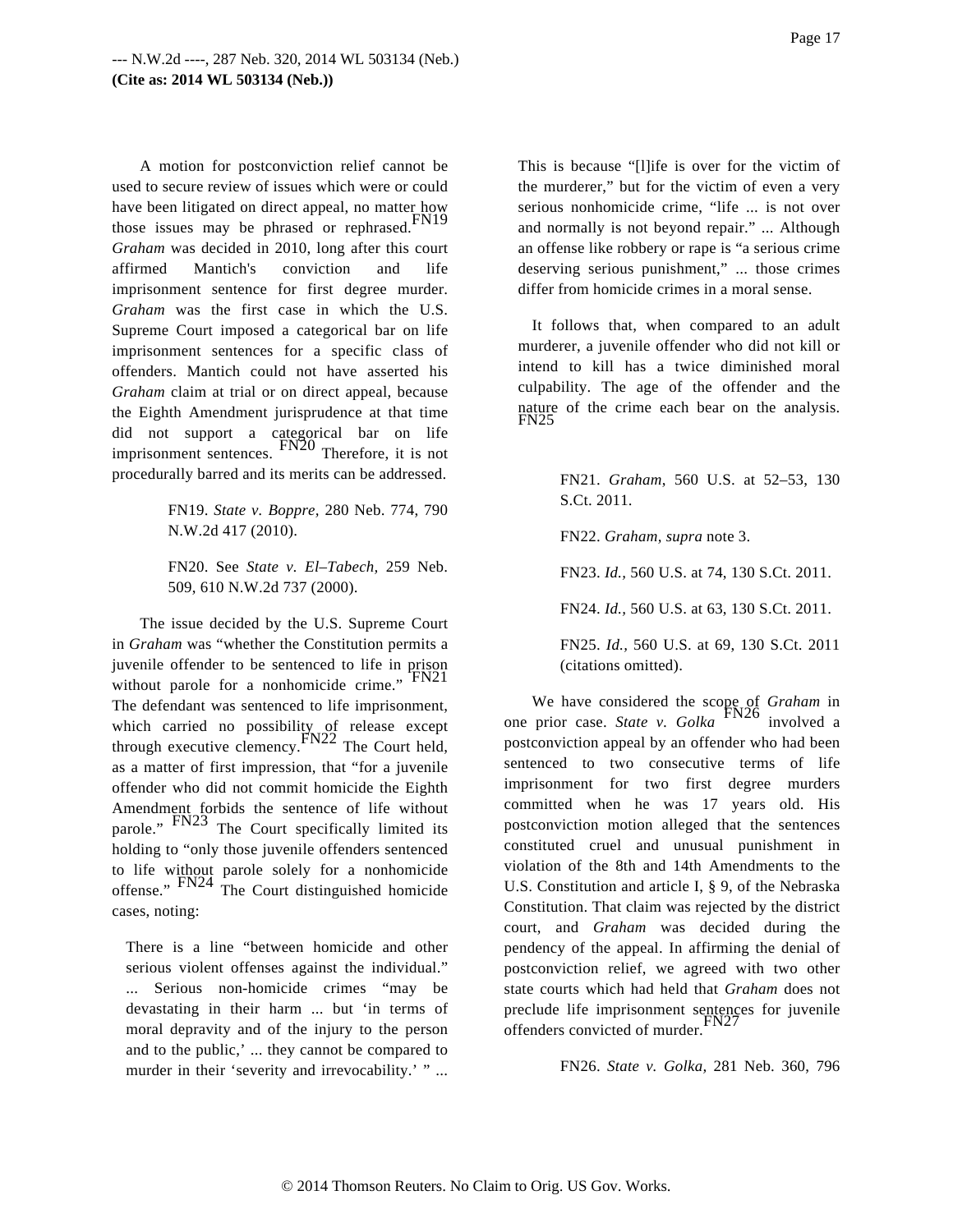N.W.2d 198 (2011).

FN27. *Id.* (citing *Jackson v. Norris,* 2011 Ark. 49, 378 S.W.3d 103 (2011), *reversed, Miller, supra* note 1; *State v. Andrews,* 329 S.W.3d 369 (Mo.2010)).

**\*15** Mantich argues that his crime must be considered a " 'non-homicide' " offense under *Graham* because there was no finding at trial or sentencing that he killed or intended to kill  $T_{\text{hompson}}^{\text{FW28}}$  He argues that he was at most a "minor participant" in the murder.<sup>FN29</sup> He bases this argument primarily upon *Enmund v. Florida* FN30 and *Tison v. Arizona,* FN31 both of which were appeals from death sentences. In *Enmund,* the U.S. Supreme Court held that the Eighth Amendment did not permit imposing "the death penalty on [a person] who aids and abets a felony in the course of which a murder is committed by others but who does not himself kill, attempt to kill, or intend that a killing take place or that lethal force will be employed." FN32 In *Tison,* the Court held that "major participation in the felony committed, combined with reckless indifference to human life, is sufficient to satisfy the *Enmund* culpability requirement" for imposition of the death penalty.<br> $FN33 \rightarrow -$ Both *Enmund* and *Tison* addressed the issue of when a murderer's conduct was sufficiently culpable to warrant imposition of the maximum penalty of death. Although the Court in *Graham* cited *Enmund* in support of its reasoning with respect to relative culpability, I do not interpret that citation as permitting a homicide to be considered a "nonhomicide" offense for purposes of sentencing, as Mantich urges.

FN28. Brief for appellant at 22.

FN29. *Id.* at 21.

FN30. *Enmund v. Florida,* 458 U.S. 782, 102 S.Ct. 3368, 73 L.Ed.2d 1140 (1982).

FN31. *Tison v. Arizona,* 481 U.S. 137, 107 S.Ct. 1676, 95 L.Ed.2d 127 (1987).

Page 18

FN32. *Enmund*, 458 U.S. at 797, 102 S.Ct. 3368.

FN33. *Tison*, 481 U.S. at 158, 107 S.Ct. 1676.

Admittedly, the reasoning in *Miller v. Alabama* offers some support for Mantich's argument. As noted, in *Miller,* the Court reasoned that because individualized sentencing was required for adults in cases involving imposition of the death penalty, the greatest possible penalty imposed upon an adult, individualized sentencing was also required for juveniles in cases involving imposition of the penalty of life imprisonment without parole, the greatest possible penalty imposed upon a juvenile. Mantich argues that because the Court equated death for adults with life imprisonment for juveniles in one context, all of the Court's previous requirements for constitutional imposition of the death penalty on adults now apply to constitutional imposition of life imprisonment without parole on juveniles. Particularly, he contends that the *Enmund* /*Tison* rationale is now directly applicable to him and that he cannot be sentenced to the greatest possible punishment available because there has been no showing that he killed or intended to kill.

#### FN34. *Miller, supra* note 1.

The record contains some evidence concerning intent to kill. During Mantich's sentencing hearing, the court addressed the question of who pulled the trigger and stated:

You admitted on two separate occasions separated by a month that you in fact fired the shot which killed ... Thompson.

The admission you made directly after the incident and particularly coupled with the admission to law enforcement personnel a month later with thoughts, feelings, and corroboration which would go along with the murder of someone certainly strongly suggests that you in fact pulled the trigger. The murder of ...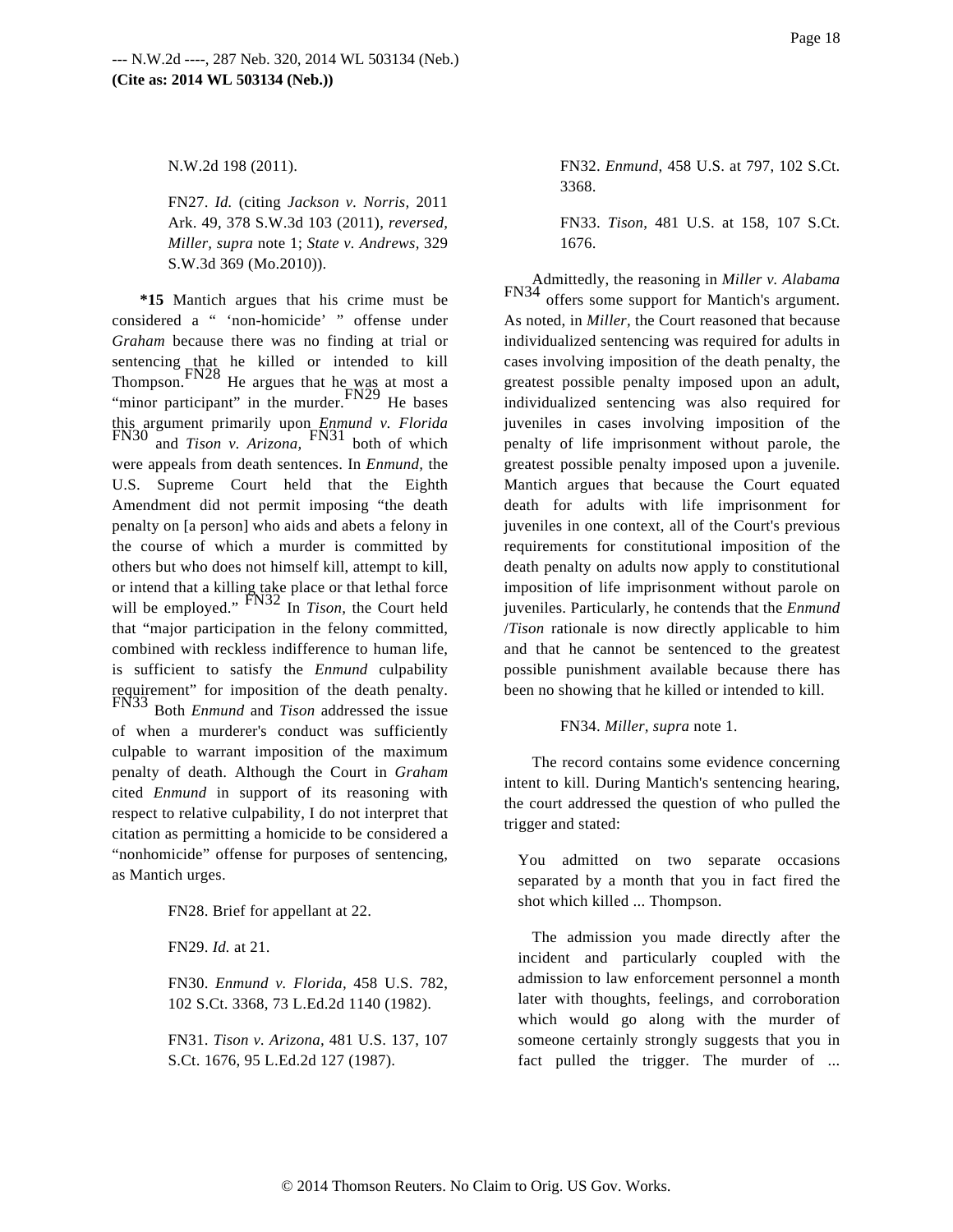Thompson at pointblank range by putting a gun against his head and firing it is brutal beyond description and cold....

You murdered a blameless person ... Mantich. One who had every right and expectation to lead his life without being subjected to a mindless, violent death carried out by you.

And on direct appeal, with regard to the insufficient evidence claim, we wrote:

The facts taken in the light most favorable to the State are such that a finder of fact could conclude beyond a reasonable doubt that Mantich committed murder while aiding and abetting in the kidnapping and robbery of Thompson and used a firearm to commit a felony. There is sufficient evidence to demonstrate that Mantich aided and abetted the kidnapping and robbery perpetrated against Thompson. When Eona and Brunzo left the party and returned with the stolen van, Mantich joined them over the strong objections and physical restraint of his girl friend. Mantich testified that he heard Eona and Brunzo tell Thompson they were going to kill him, and Mantich watched as Eona and Brunzo repeatedly jabbed Thompson in the head with the barrels of their guns. Mantich's statement to police was sufficient to establish that he was handed a gun, placed the gun against the back of Thompson's head, and pulled the trigger.

**\*16** Even if the jury was uncertain as to whether Mantich actually shot Thompson, the evidence supports the jury's finding that Mantich aided and abetted in the kidnapping and robbery of Thompson. It was undisputed that Thompson was killed by someone in the van while the group was kidnapping, robbing, and terrorizing him. The group forcibly restrained Thompson with the express intent of robbing and terrorizing him. The evidence shows that Mantich encouraged these activities and participated in the verbal terrorization of Thompson. This evidence is sufficient to convict Mantich of felony murder and use of a weapon to commit a felony.<sup>FN35</sup>

## FN35. *State v. Mantich,* 249 Neb. 311, 328–29, 543 N.W.2d 181, 193–94 (1996).

Even if the record did not demonstrate that Mantich either killed or intended to kill, I would not extend the Court's holding in *Graham* to a juvenile convicted of felony murder. At the time Mantich committed his crime, the sentence in Nebraska for first degree murder was either<br>mandatory life imprisonment or death FN36 mandatory life imprisonment or *Graham* held that the Eighth Amendment prohibited sentencing a juvenile to the maximum penalty of life imprisonment without parole for the nonhomicide offense which the juvenile committed. That is a far different issue than whether the Eighth Amendment prohibits imposing the minimum sentence of life imprisonment without parole on a juvenile who committed first degree murder. As the Court noted in *Graham,* nonhomicide crimes "differ from homicide crimes in a moral sense." I would urge that we join the other jurisdictions which have held that *Graham* has no application to a juvenile convicted of a homicide offense under a felony murder theory.<sup>FN38</sup>

> FN36. See Neb.Rev.Stat. §§ 28–105 (Reissue 1989) and 28–303 (Reissue 1995).

> FN37. *Graham*, 560 U.S. at 69, 130 S.Ct. 2011.

> FN38. See, *Arrington v. State,* 113 So.3d 20 (Fla.App.2012); *Jackson, supra* note 27; *Bell v. State,* 2011 Ark. 379, 2011 WL 4396975 (2011) (unpublished opinion).

### UNCONSTITUTIONALLY DISPROPORTIONATE CLAIM

Unlike Mantich's argument based on *Graham,* his claim that his life imprisonment sentence was unconstitutionally disproportionate to his crime could have been raised at the time of sentencing and on direct appeal. The constitutional principle of proportionality was well established at the time of Mantich's first degree murder conviction.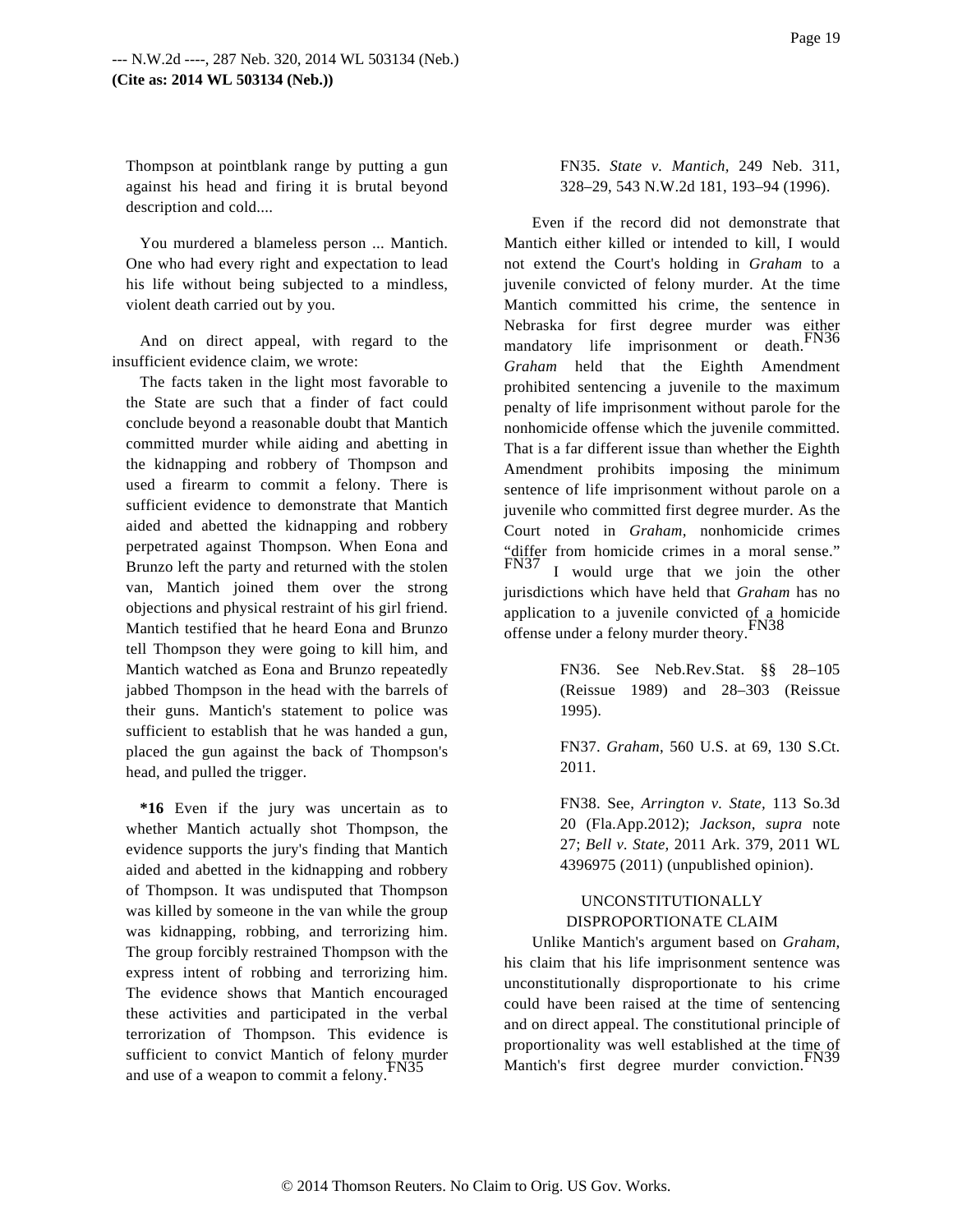Because the issue was not raised at sentencing or on direct appeal, it is procedurally barred in this postconviction proceeding. However, I will address the merits of the issue in the context of Mantich's claim that his trial and appellate counsel was ineffective in failing to raise it.

> FN39. See, *Solem v. Helm,* 463 U.S. 277, 103 S.Ct. 3001, 77 L.Ed.2d 637 (1983); *Weems v. United States,* 217 U.S. 349, 30 S.Ct. 544, 54 L.Ed. 793 (1910).

#### INEFFECTIVENESS OF TRIAL AND APPELLATE COUNSEL

When a defendant was represented both at trial and on direct appeal by the same lawyers, generally speaking, the defendant's first opportunity to assert an ineffective assistance of trial counsel claim is in a motion for postconviction relief.  $FNA0$  That is the circumstance here. The record shows that Mantich was represented at trial and on direct appeal by the same attorney. He alleged in his postconviction motion that his counsel was ineffective in failing to argue at sentencing and on direct appeal that a life imprisonment sentence would constitute cruel and unusual punishment.

> FN40. *State v. McHenry,* 268 Neb. 219, 682 N.W.2d 212 (2004).

In order to establish a right to postconviction relief based on a claim of ineffective assistance of counsel, the defendant has the burden,<br>FN41 accordance with *Strickland v. Washington*,<sup> $\Gamma$ N41</sup> to show that counsel's performance was deficient and that counsel's deficient performance prejudiced the defense. FN42 In order to show prejudice, the defendant must demonstrate a reasonable probability that but for counsel's deficient performance, the result of the proceeding would<br>have been different. The two prongs of this test, deficient performance and prejudice, may be addressed in either order. FN44 The entire ineffectiveness analysis is viewed with the strong presumption that counsel's actions were reasonable.<br>FN45 Defense counsel is not ineffective for failing

to raise an argument that has no merit. FN46 Accordingly, I will examine the merit of Mantich's claim that his life imprisonment sentence is unconstitutionally disproportionate to his crime.

> FN41. *Strickland v. Washington,* 466 U.S. 668, 104 S.Ct. 2052, 80 L.Ed.2d 674 (1984).

> FN42. *State v. McGhee,* 280 Neb. 558, 787 N.W.2d 700 (2010).

FN43. *Id.*

FN44. *Id.*

FN45. *State v. Bazer,* 276 Neb. 7, 751 N.W.2d 619 (2008).

FN46. *State v. Vo,* 279 Neb. 964, 783 N.W.2d 416 (2010).

**\*17** The Eighth Amendment "prohibits not only barbaric punishments, but also sentences that are disproportionate to the crime committed."  $FNA/$ The U.S. Supreme Court has characterized this as a<br>"'narrow proportionality principle' " FN48 which" 'does not require strict proportionality between<br>crime and sentence,' " FN49 but, rather, " 'forbids only extreme sentences that are "grossly disproportionate" to the crime.' " FN50 The Court has identified objective criteria which should guide an Eighth Amendment proportionality analysis, including "(i) the gravity of the offense and the harshness of the penalty; (ii) the sentences imposed on other criminals in the same jurisdiction; and (iii) the sentences imposed for commission of the same crime in other jurisdictions."  $FN51$ 

> FN47. *Solem*, 463 U.S. at 284, 103 S.Ct. 3001.

> FN48. *Ewing v. California,* 538 U.S. 11, 20, 24, 123 S.Ct. 1179, 155 L.Ed.2d 108 (2003), quoting *Harmelin v. Michigan,* 501 U.S. 957, 111 S.Ct. 2680, 115 L.Ed.2d 836 (1991) (Kennedy, J., concurring in part and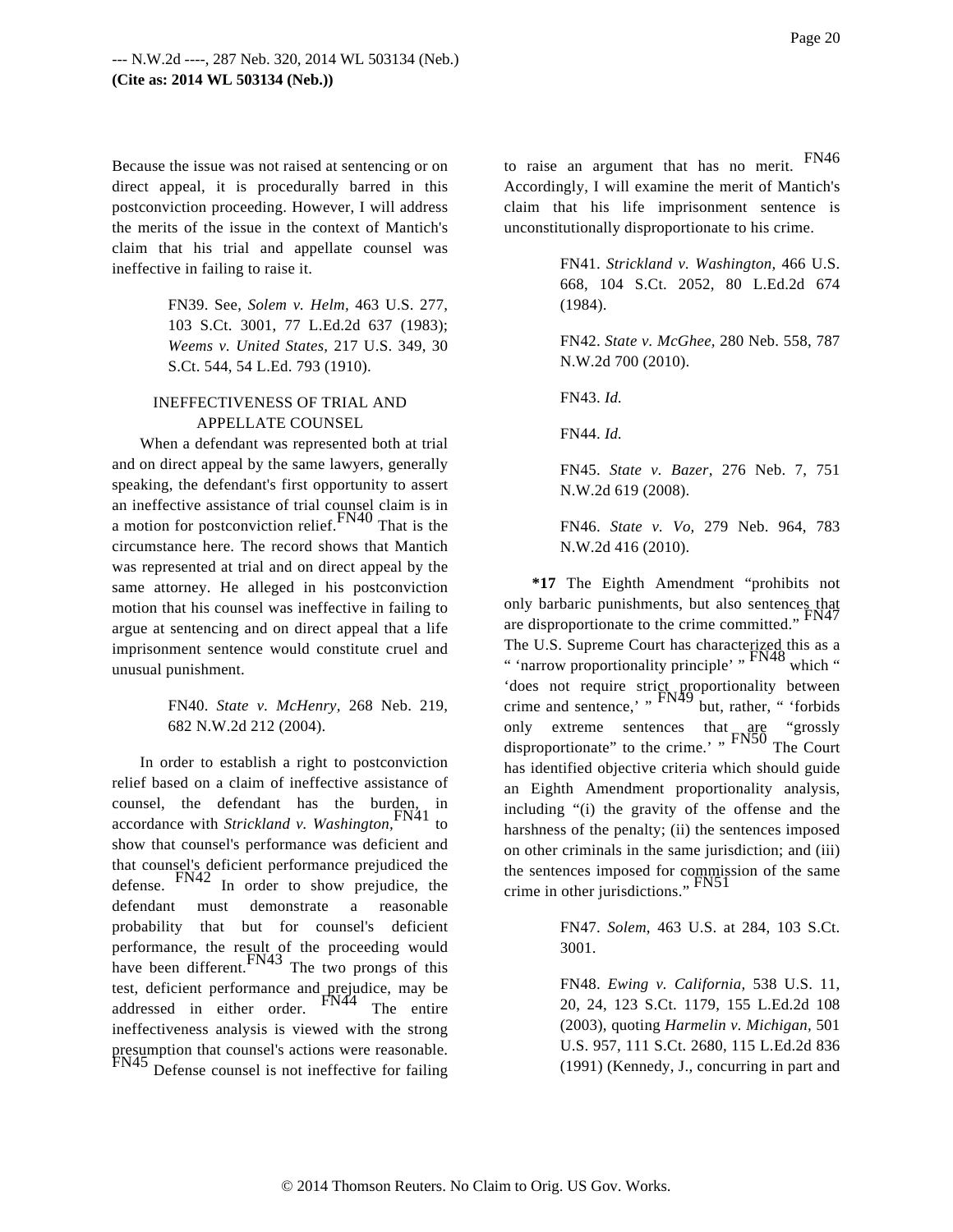concurring in judgment). See, also, *Solem, supra* note 39.

FN49. *Ewing*, 538 U.S. at 23, 123 S.Ct. 1179, quoting *Harmelin, supra* note 48 (Kennedy, J., concurring in part and concurring in judgment).

FN50. *Id.*

FN51. *Solem*, 463 U.S. at 292, 103 S.Ct. 3001.

But "intrajurisdictional and interjurisdictional analyses are appropriate only in the rare case in which a threshold comparison of the crime committed and the sentence imposed leads to an inference of gross disproportionality." FN52 Courts must give " 'substantial deference to the broad authority that legislatures necessarily possess in determining the types and limits of punishments for crimes,' " bearing in mind that the Eighth Amendment "does not mandate adoption of any one penological theory" and "marked divergences both in underlying theories of sentencing and in the length of prescribed prison terms are the inevitable, often beneficial, result of the federal structure."  $\text{FN}$ 53 The "culpability of the offender" is also a factor in the analysis.  $F^{1}N^{34}$  In its most recent application of these principles to a sentence of imprisonment, the U.S. Supreme Court in *Ewing v.*<br>California FN55 upheld a sentence of 25 years' to life imprisonment for grand theft under California's "three strikes law," concluding that it was not " 'the rare case in which a threshold comparison of the crime committed and the sentence imposed leads to an inference of gross disproportionality.' "FN56

> FN52. *Harmelin*, 501 U.S. at 1005, 111 S.Ct. 2680 (Kennedy, J., concurring in part and concurring in judgment). See, also, *Ewing, supra* note 48.

> FN53. *Harmelin*, 501 U.S. at 999, 111 S.Ct. 2680 (Kennedy, J., concurring in part and concurring in judgment).

FN54. *Solem*, 463 U.S. at 292, 103 S.Ct. 3001.

FN55. *Ewing, supra* note 48.

FN56. *Id.,* 538 U.S. at 30, 123 S.Ct. 1179, quoting *Harmelin, supra* note 48 (Kennedy, J., concurring in part and concurring in judgment).

The same conclusion is inescapable here. First degree murder is the most serious criminal offense defined by Nebraska law. "[I]n terms of moral depravity and of the injury to the person and to the public," other serious crimes do "not compare with<br>murder." FN57 Mantich received the minimum sentence which can be given to one convicted of first degree murder. Although he seeks to minimize his personal involvement in the events which led to the death of Thompson, we noted on direct appeal that "Mantich's statement to police was sufficient to establish that he was handed a gun, placed the gun against the back of Thompson's head, and pulled the trigger." FN58 We further noted that the group robbed, terrorized, and forcibly restrained Thompson and that "Mantich encouraged these activities and participated in the verbal terrorization." FN59

> FN57. *Coker v. Georgia,* 433 U.S. 584, 598, 97 S.Ct. 2861, 53 L.Ed.2d 982 (1977). See, also, *Graham, supra* note 3.

> FN58. *Mantich*, 249 Neb. at 328, 543 N.W.2d at 194.

FN59. *Id.* at 329, 543 N.W.2d at 194.

**\*18** Mantich cites several state court decisions from other jurisdictions in support of his Eighth Amendment argument. But those cases are either distinguishable on the facts or otherwise unpersuasive. Considering the gravity of the offense and all of the relevant facts and circumstances, notwithstanding Mantich's youth, there is no basis for a "threshold inference". FN60 that his sentence was grossly disproportionate to his